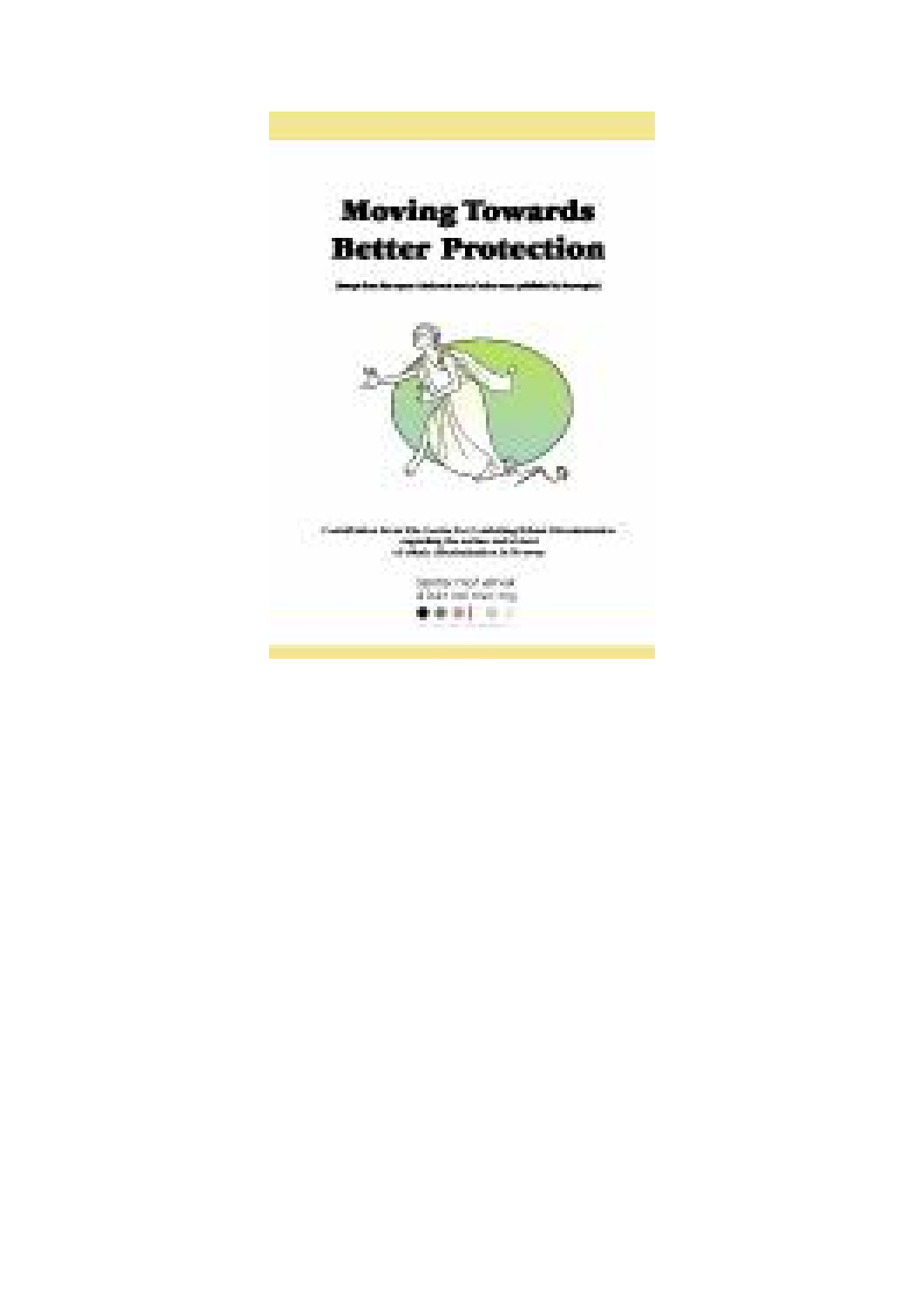#### **Moving Towards Better Protection**

## Introduction

**This report is based on the first eight months' operation of the Centre for Combating Ethnic Discrimination. The Norwegian authorities followed the recommendation of the European Commission against Racism and Intolerance (ECRI) and the Committee on the Elimination of Racial Discrimination (CERD) and established a national and special body to work in combating ethnic discrimination. The Centre was established by a royal decree as a public body in Council on 11 September 1998. Our main objective is protecting individuals who believe they have been discriminated against as well as documenting the nature and extent of ethnic discrimination.**

The Centre started registering enquiries as soon as the caseworkers were appointed in February 1999. At

1 October 1999 we have provided legal assistance in 145 cases. In addition the Centre has taken the initiative and highlighted special areas where discrimination is well known to be a problem.

This report provides information on the profile of cases handled during our first year of operation and outlines results that we have accomplished through activities implemented based on our initiative. The Centre has been given a very challenging task. This is based on three major functions.

### **The Centre's three major functions**

#### **Legal Assistance**

This is the Centre's main function. Our operational guidelines are found in The Courts Act Para.218, and summarised as follows:

- · We give information on the rights of individual clients.
- · We provide clients with a written opinion on their case.
- We help clients with complaints against decisions or procedures.
- · We help clients make statements to the police.
- · We guide clients to the right institution in cases where such institution is in a better position to help.
- · In a case of major significance, the Centre may provide financial assistance to clients so that the case can be brought to trial.

The Centre regards cases to be of major significance when the judgement will provide clarity in an otherwise unclear legal situation, or result in development of the case law regarding discrimination.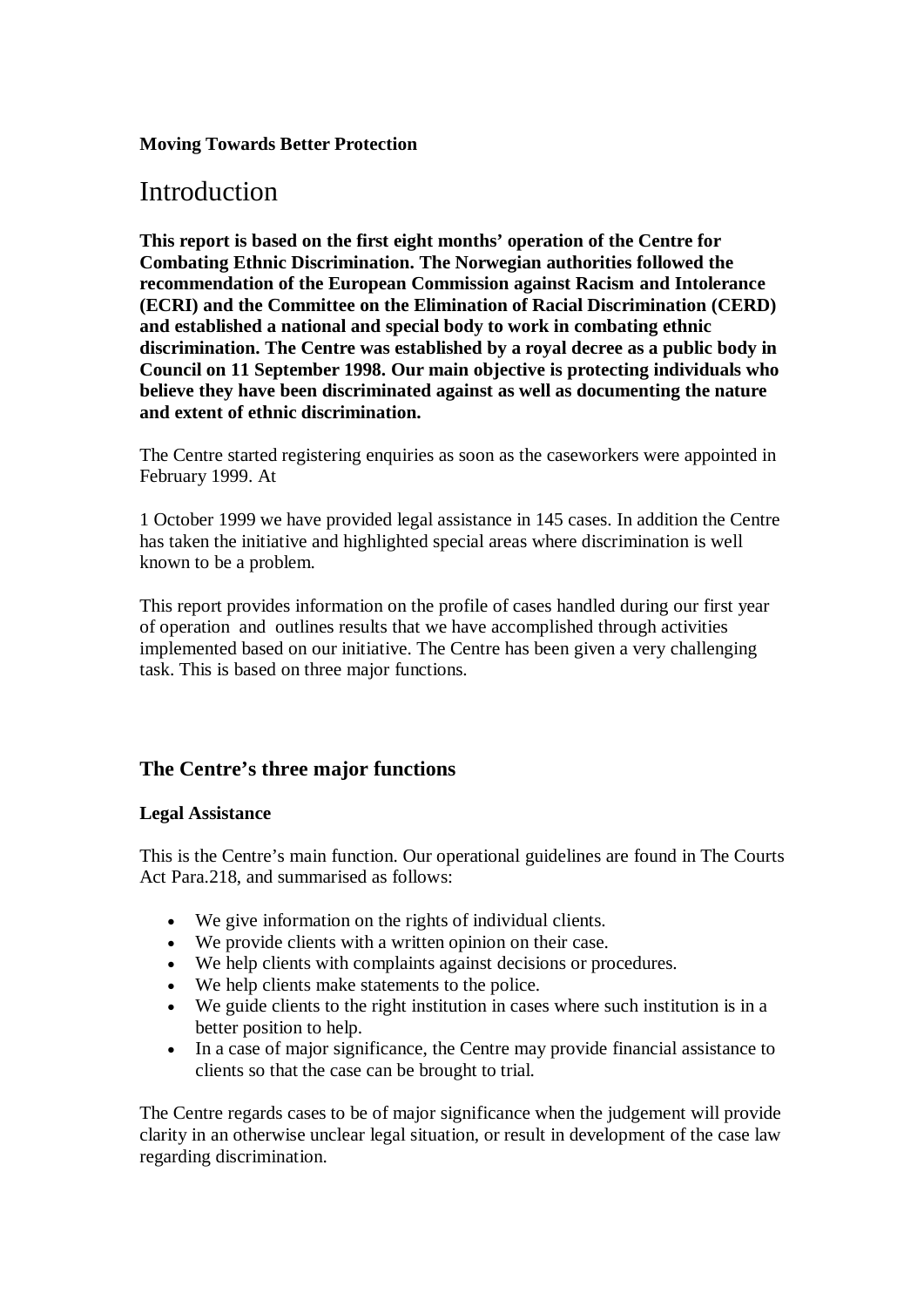### **Documentation Exercises**

Documenting instances of discrimination is supplementary to providing legal assistance and provides an overview of the extent of discrimination in Norway. We conduct four types of documentation exercises:

### · *Legal Assistance*

We maintain records of cases where the Centre has given legal assistance, along with a summary of the action taken in the case in question.

### · *Active gathering of information regarding discrimination*

It is difficult to get reports of discrimination in certain areas. In the autumn of 1999 the Centre initiated schemes to gather such information. The results of these will be published during year 2000.

### · *Co-operation with others*

We are a very young body. There are other organisations and government departments whose work involves ethnic minorities. They therefore have useful information and a high level of competence, which can be beneficial to our work.

#### · *Individuals who report their experiences to us directly*

In certain cases, incidents cannot be pursued in a legal sense. The reason may be that the legal basis of the case is too weak, or that the client does not want the extra responsibility of pursuing a case. These cases are nevertheless useful to document, as they also represent problem areas that should not be ignored.

#### **Influencing Developments**

Apart from using its resources to represent the interest of individuals faced with discrimination, the Centre will also direct its efforts at making the case for changing current legislation and improving inappropriate procedure.

### **How do we define "discrimination" in our work?**

There are no provisions in the current Norwegian law defining "ethnic discrimination". The three international conventions which were enacted under the Norwegian Human Rights Act on 21 May 1999 contain an anti-discrimination principle for the areas which come under the provisions of the convention. The Centre for Combating Ethnic Discrimination operates at a starting point with the definition given in the Centre's term of reference: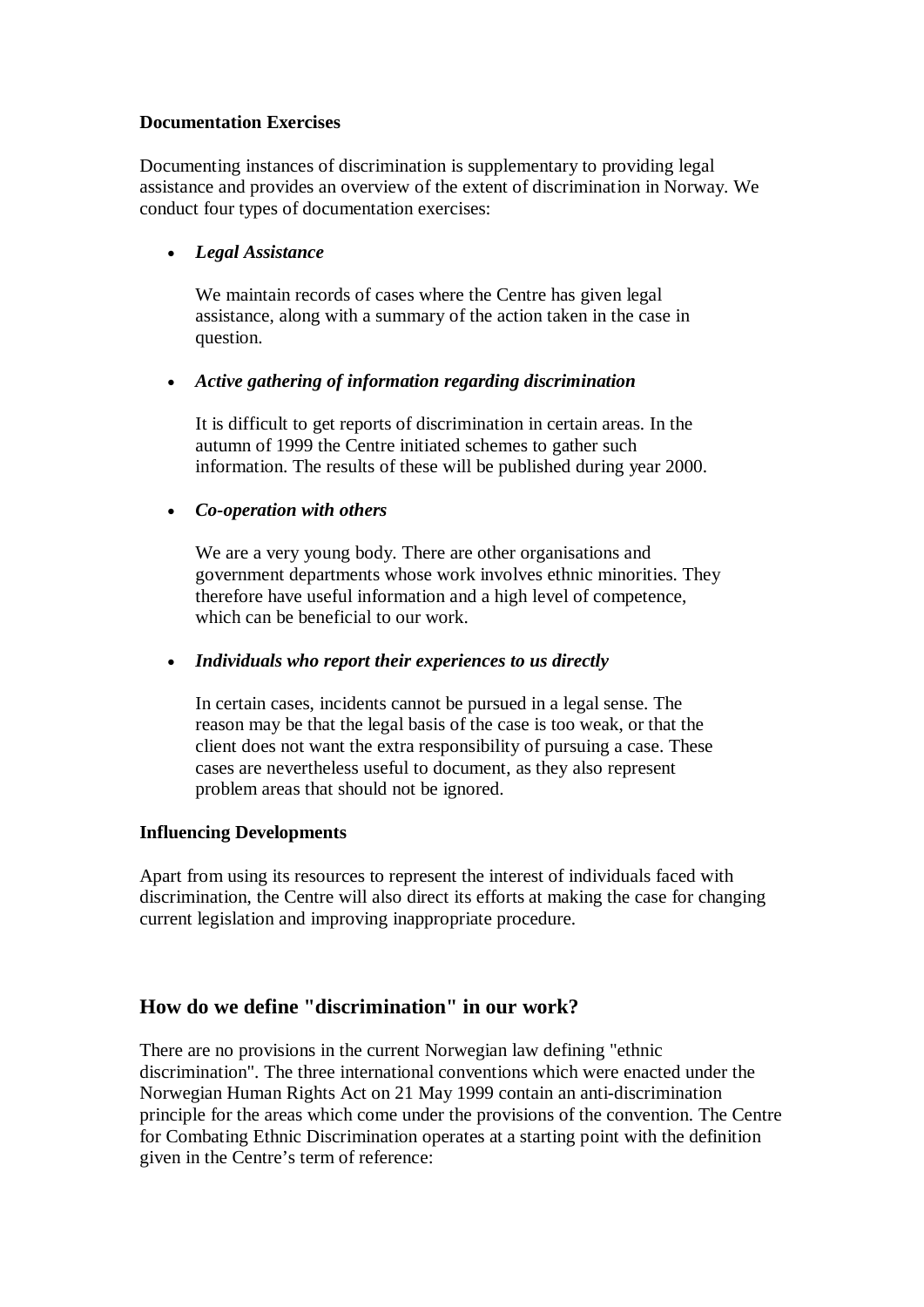*"… negative unequal treatment based on beliefs, race, skin colour or national or ethnic origin".*

On the light of Norway's experience in connection with the Gender Equality Act, which entered into force in 1979, we specify our definition of discrimination on the ground of ethnicity as followed:

*" Unequal treatment of persons based on ethnic origin, religious conviction or skin colour. Unequal treatment also includes treatment, which in fact results in a person of a particular ethnic/national origin, skin colour or religious conviction being put, unreasonably, in a worse position than others."*

### **Will the Centre manage to uncover discrimination?**

The answer depends on whether one is speaking in legal terms or not. Discrimination usually happens in a covert way, hidden behind many words and actions. The discrimination element may not be obvious. From a legal position, to argue discrimination can seem ill fated while the situation for the individual, on the other hand, is often more clear.

An interesting question is whether the Centre actually needs to prove discrimination. In contrast to the duty imposed on many other watchdogs / Ombudsmen, the Centre is not required to contend that discrimination exists in order to pursue an action. The Centre's strategy is to pursue cases from the legal perspective that best suits the client. The question of whether or not there has been discrimination in an individual case can only be decided in court.

### **Statistical overview**

#### **Division along gender lines**

Of the 145 cases handled by the Centre for Combating Ethnic Discrimination 104 (72%) involved male claimants and 41 (28%) female claimants. This does not mean that men are more vulnerable to discrimination than women. On the contrary, it may be regarded by the Centre as a sign that women who are the victims of discrimination are often not in a position to demand the assistance they require.

### **Geographical Location**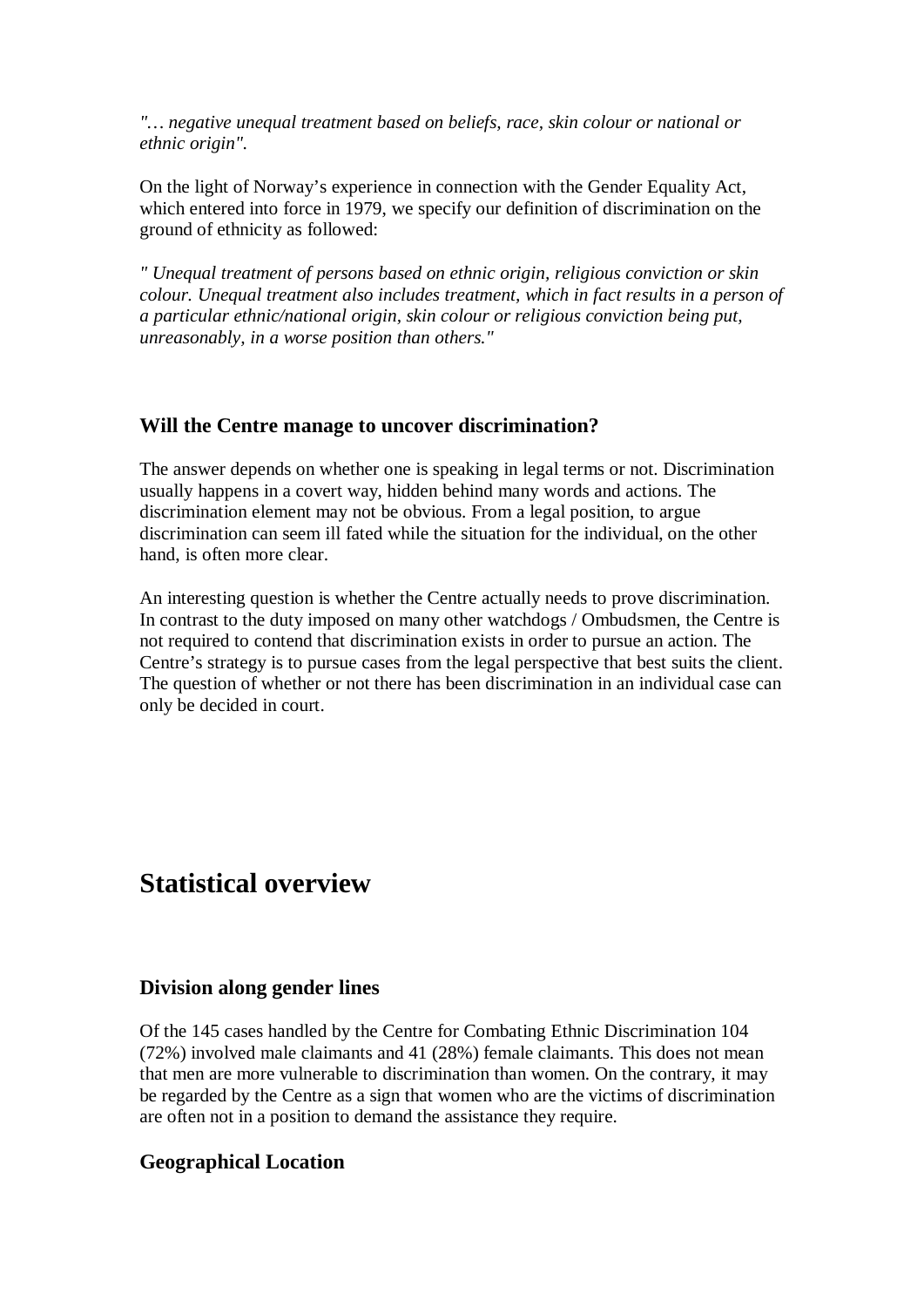Statistics detailing the geographical location of those receiving help paints a lop-sided picture. The Greater Oslo area (Oslo/Akershus) represents 93 of the 145 cases handled by the Centre. See table below for further details.

| <b>Location</b> | <b>Total Number of Cases</b> |
|-----------------|------------------------------|
| Oslo/Akershus   | 93                           |
| Østlandet       | 20                           |
| Sørlandet       | 2                            |
| Vestlandet      | 12                           |
| Trøndelag       | 10                           |
| Nord-Norge      |                              |

# **Ethnic/national origin of victims**

People using the Centre come from all over the world, but a significant proportion of cases is from people from the Middle East. It is worth mentioning that for the purpose of this report, the Middle East is also taken to include countries in North Africa, eg. Somalia. The table below contains further details.

| <b>Ethnic/National Origin</b> | <b>Total Number of Cases</b> |
|-------------------------------|------------------------------|
| Western Europe                | 17                           |
| Eastern Europe                | 15                           |
| USA & Canada                  | 2?                           |
| Latin and South America       | 12                           |
| South and East Asia           | 17                           |
| Middle East                   | 58                           |
| Sub Saharan Africa            | 23                           |
| Australia                     | 2?                           |

### **The categories in which discrimination is perpetrated**

| <b>Category</b> | <b>Total Number of Cases</b> |  |
|-----------------|------------------------------|--|
| Police          | 30                           |  |
| Customs         |                              |  |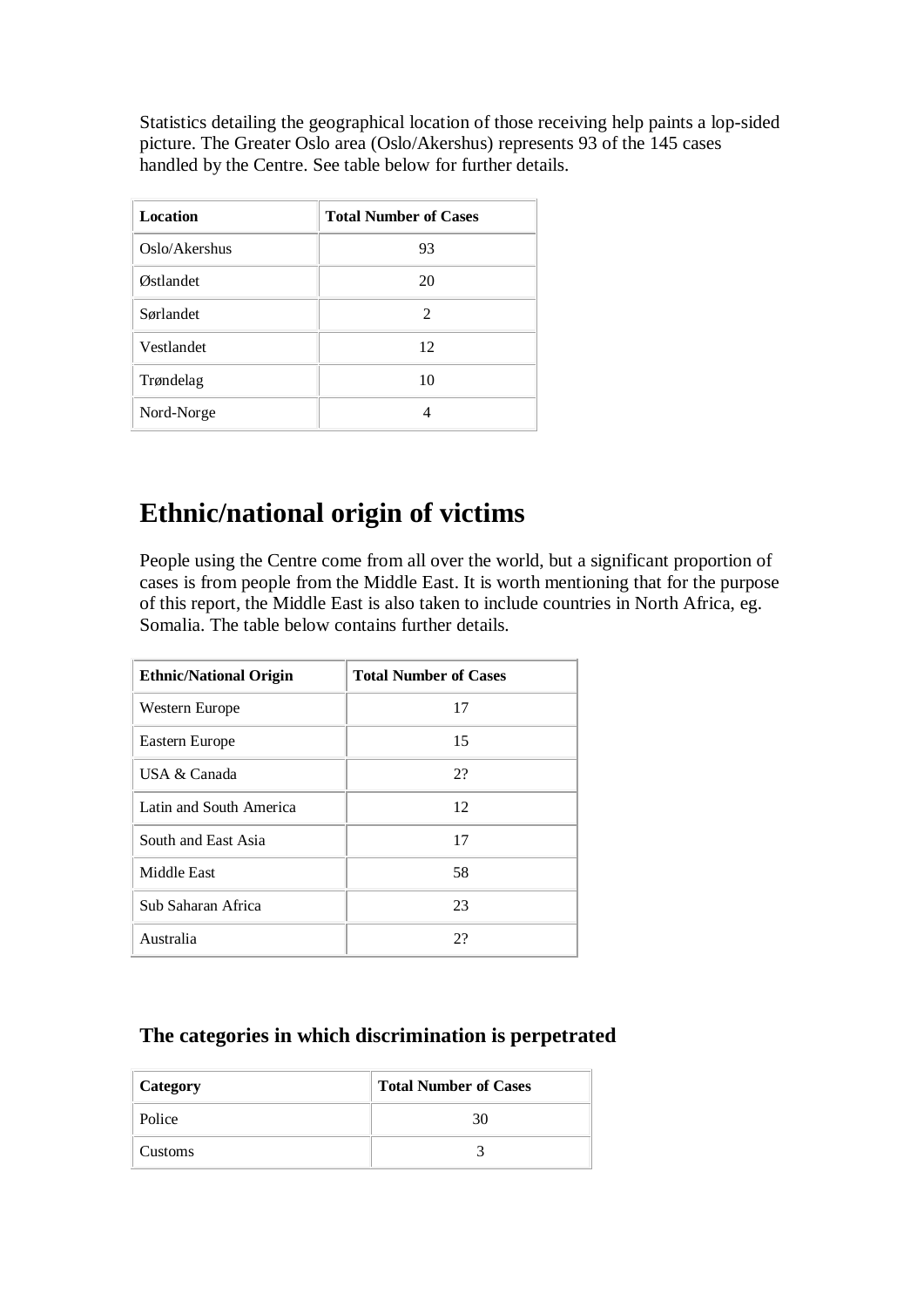| <b>Health Services</b>    | 7  |
|---------------------------|----|
| Social Welfare & Benefits | 22 |
| Schools and Training      | 10 |
| Aliens Department         | 18 |
| Working Life              | 34 |
| Hospitality/Nightlife     | 3  |
| Housing                   | 4  |
| Other                     | 14 |

The report written in Norwegian contains a brief summary of the 145 cases handled by the Centre between February and October.

## Chapter 1.

# The need for a better legal framework

**From the start of our operations it was clear that existing legal provisions for combating ethnic discrimination were inadequate. We have confirmed the fact that the existing law is inadequate during our attempts to pursue legal challenges to discrimination in practice. In October 1999 the Minister of Justice required the establishment of a committee, which will be working on a law against ethnic discrimination, and put forward recommendations by the end of 2000. This might come as a surprise to some people because many have the impression that Norwegian law already provides protection against discrimination. The Centre for Combating Ethnic Discrimination supports the Minister of Justice's initiative.**

An individual's protection against discrimination is dependent on the existence of effective mechanisms for combating discrimination. An effective legal framework – allowing for challenges to and punishment for acts of discrimination - plays a pivotal role in ensuring such protection. Basic surveys of the legal framework for combating discrimination in various European countries indicate that there are at least three different models.

Some countries such as the UK provide for a general law against discrimination, which is applied to all aspects of life, with a few exceptions. Swedish law, on the other hand, has a special provision which covers a limited area but which is broad in its scope within that given area. Both sets of laws call for an independent institution dedicated to enforcing anti-discrimination provisions. A third group of countries has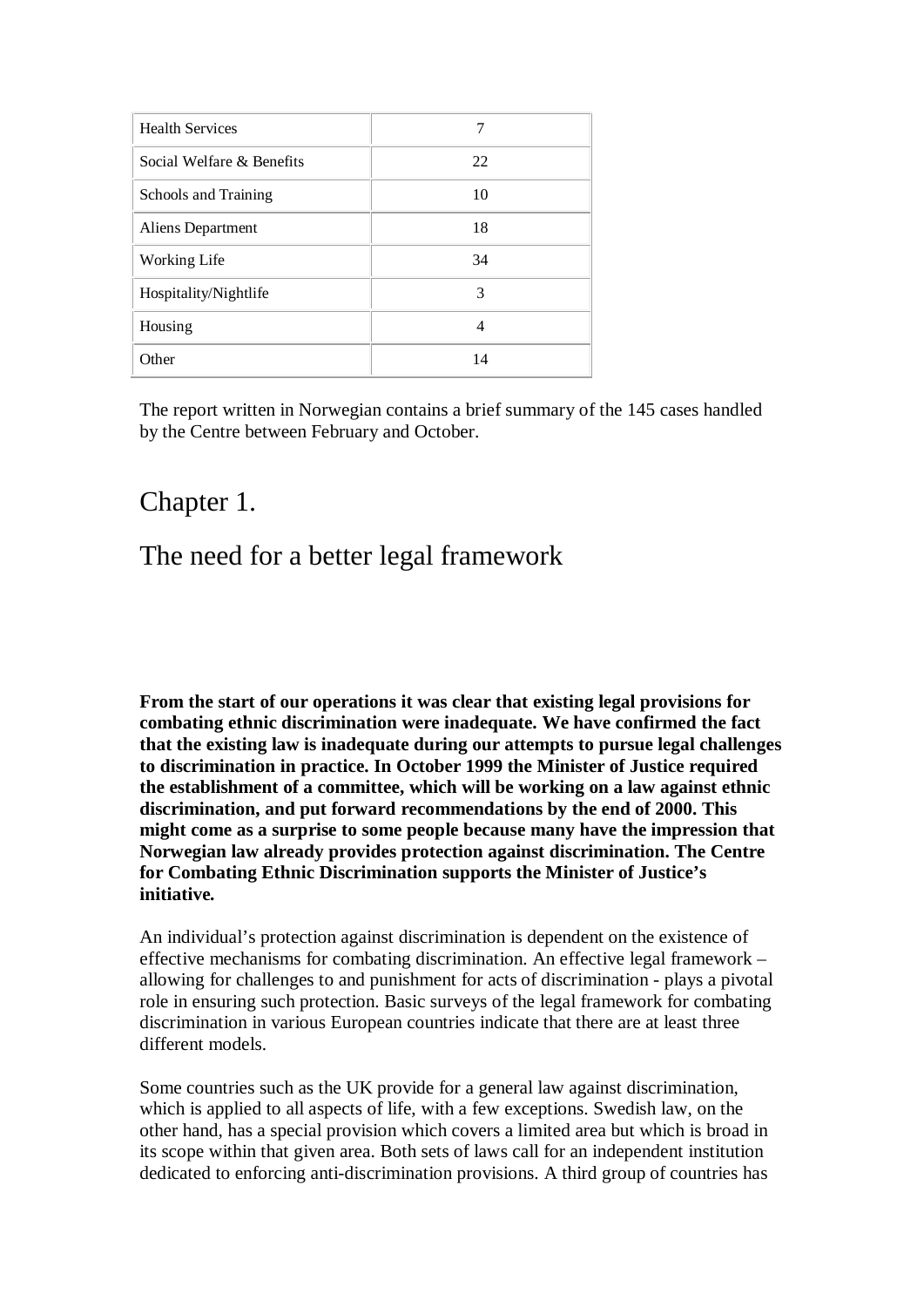incorporated anti-discrimination provisions into legislation geared primarily towards regulating other mainstream areas.

In this chapter, we will describe the existing legal framework in Norway and demonstrate that in its current state it does not afford much protection to those who have been discriminated against. A new legal framework is required.

# **Outline of the current legal framework**

There is no general law against discrimination in Norway. There are few and fragmented provisions under the current legal framework that are intended to protect against ethnic discrimination. Most of these are included in the Penal Code.

### **Goods and Services**

Penal Code para 349a is designed to protect against the supply of goods/provision of services in a discriminatory way. Theoretically, this provision covers various categories under which reports suggest that there are numerous incidences of discrimination. For example:

- · Refusal of admission to pubs, night clubs and discos
- Refusal to provide health care services, or to render services in hotels, restaurants and shops
- · An Estate Agent's active discrimination in the provision of services (i.e. not just acting as the agent of a  $3<sup>rd</sup>$  party's discrimination)
- · Discrimination in the delivery of bank, insurance and other consumer services
- Discrimination in the delivery of other types of goods/provision of other types of services

It was intended that Penal Code para. 349a should have a very wide application in combating discrimination. But many of the breaches do not attract the prescribed sanction.

### **Racist Language**

It is an offence under Penal Code Para 135a to spread racist propaganda. This provision counterbalances the right to freedom of expression.

Having ratified the UN Convention on Elimination of Racial Discrimination (21 December 1965) in 1970, Norway enacted Penal Code Para 135a and 349a because the existing legislation did not go far enough in the protection of individuals. A question mark remains over whether the new legislation has made any difference in the 30 years since its enactment.

### **Discrimination in the workplace**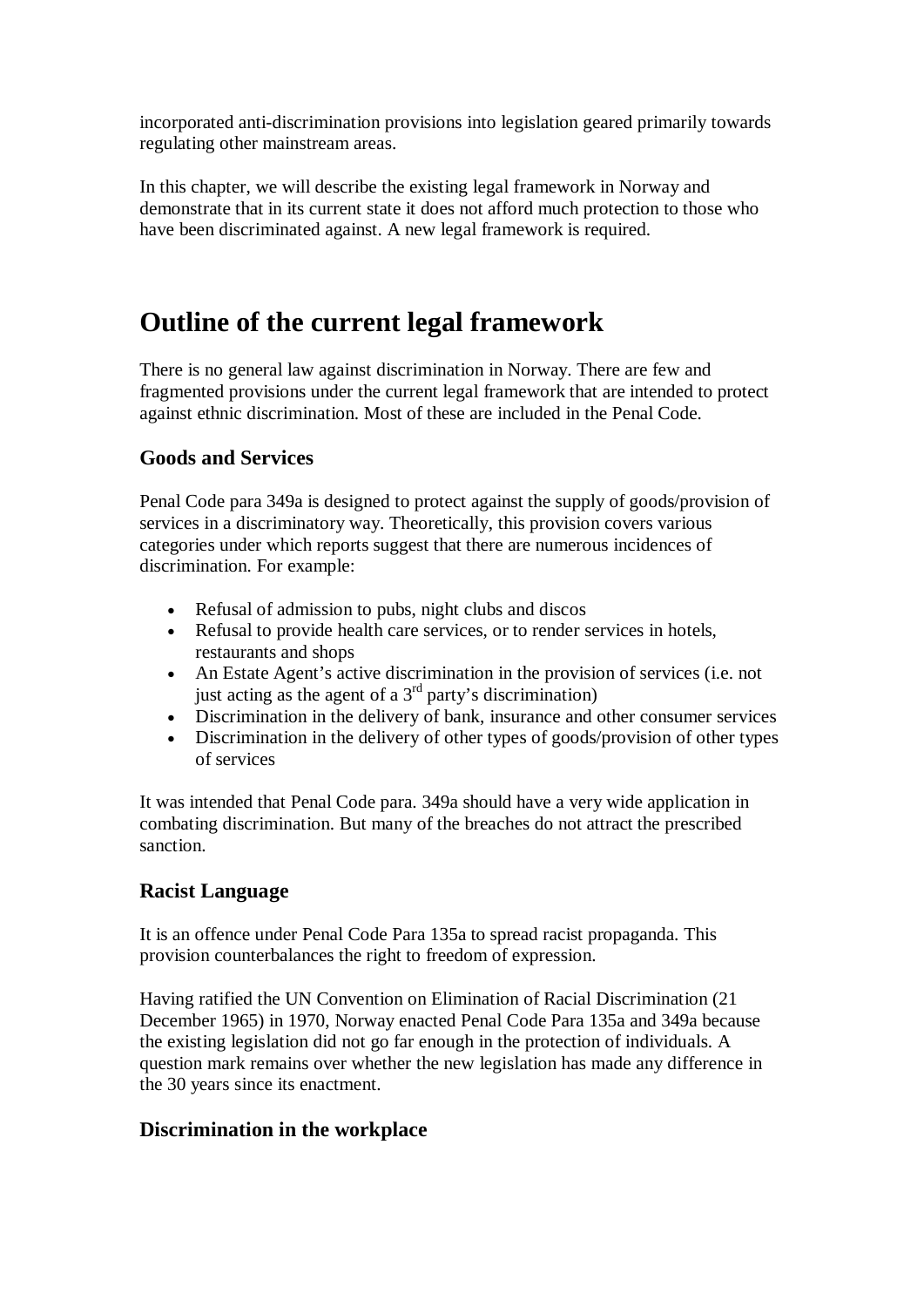Worker Environment Act covers the worker protection and working environment. It is an offence under Worker Environment Act Para. 55A (2) for employers to treat someone less favourably on the basis of their race, skin colour, beliefs, national or ethnic origin in cases involving recruitment or promotion but this provision is not satisfactory as we outline in our report.

### **Other Provisions**

Racially motivated violence attracts a higher penalty under Penal Code Para 232. Under Penal Code Para 292 special attention is paid to whether the infliction of an injury was racially motivated when determining whether the injury was severe or not.

There are other provisions that were not specifically aimed at combating ethnic discrimination, but can nevertheless be used in combating such discrimination.

- · Worker Environment Act Para 60 protects employees against unlawful dismissal. This can also be relied upon when the dismissal has resulted from ethnic discrimination.
- · Worker Environment Act Para 12 forbids harassment and bullying in the workplace. The provision applies to all employees. Ethnic background is not specifically mentioned in the legislation.
- The Marketing Act includes a provision that makes advertisements that are *contrary to good marketing practice* illegal. This provision can be used to block advertisements with a racist content.

Storting (Norwegian Parliament) adopted **The Government's Human Rights Bill**  (Proposition No. 3 (1998-1999) to the Odelsting) by the 21 May 1999. The Act incorporates three international conventions on human rights into Norwegian domestic law. These are; The European Convention on Human Rights, UN's International Covenant on Civil and Political Rights and UN's International Covenant on Economic, Social and Cultural Rights.

Efforts to bring existing laws in line with the new law have already begun. It is too early to comment on the effect, if any, this law will have on the protection of individuals who have been the subject of ethnic discrimination.

### **The current anti-discrimination legislation is inadequate**

The areas covered by anti-discrimination legislation have been mentioned above. Some discriminatory actions are not sanctioned simply because they are not covered by existing legislation. Legislators have up to now focussed only on specific discriminatory practices, thereby overlooking the need for enacting systematic, thorough and general anti-discrimination legislation. The current legislation is therefore fragmented and incomplete.

The following are examples of incidences which are either not covered by current provisions, or which fall into a grey-area of legal interpretation: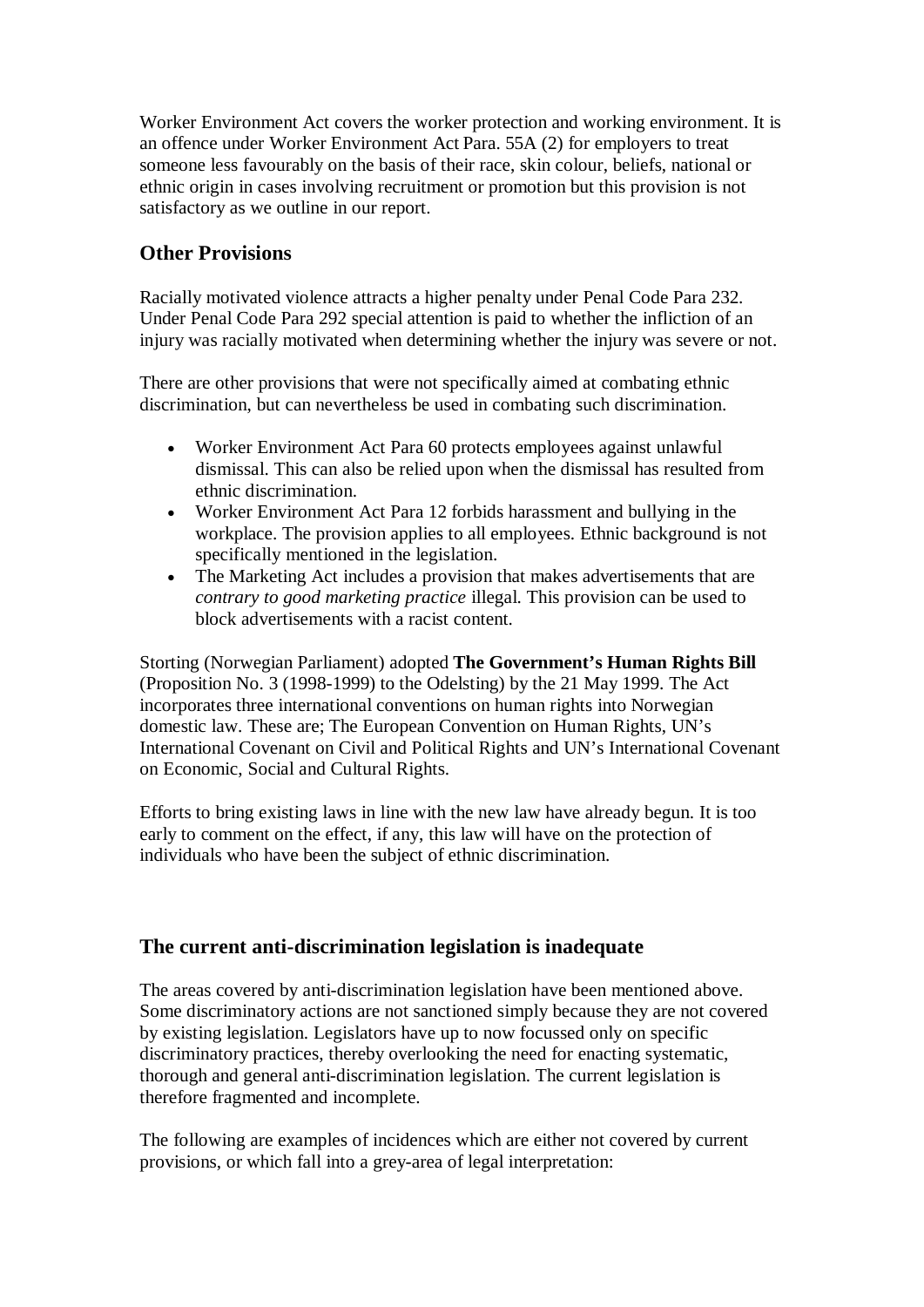- Employment Agencies which implement their client's request for Norwegianonly staff.
- · Letting/Accommodation agencies that refuse to rent apartments out to persons from ethnic minorities.
- Estate Agents who promote their client's discriminatory requests.

The situation would have been quite different if there were a more general antidiscrimination law in force.

### **How does the current legislation function in practice?**

Only one case involving Penal Code Para 349a has been tried in court in the 30 years since its enactment. This cannot be due to the fact that there is no discrimination in Norway. Other possible explanations will be put forward by us below.

### **The law relating to criminal offences is interpreted restrictively**

Criminal law provisions attract a more restrictive interpretation than civil law provisions. The effect is that an action that is clearly discriminatory would not attract the prescribed sanction unless it can be shown to be in breach of the criminal law provision in question. A good illustration of this is the Supreme Court judgement of 27 August 1999 (case no. 19/1999) in a case in which it was claimed that Penal Code Para. 349a was breached by a letting agency through its index card system, which purported to limit some properties to Norwegians only (see also in Chapter 6 on discrimination in the housing market). The court construed the provision restrictively and the law governing the supply of goods/provision of services was deemed not to apply to the situation where a letting agent re-stated her client's request for the apartment to be rented out to "Norwegians only".

Despite the fact that persons with ethnic minority backgrounds were offered a service which was inferior to that being offered to ethnic Norwegians, the Supreme Court decided that the provision does not cover the situation where a the client's discriminatory request is merely re-stated by an agent. The Supreme Court's decision to differentiate between *delivery of a service* and *acting as an agent in the delivery of a service* sets a precedent and will be of significance when considering an estate agent's actions in the sale and purchase of property and the activities of employment agencies.

#### **Criminal law provisions attract a heavier burden of proof**

Anyone alleging breach of a criminal law provision is under a heavier burden of proof than would be the case in a civil law matter. The result is that it is more difficult to prove that an offence has been committed under a criminal law provision because of the need for the evidence to prove this *beyond reasonable doubt*. If there is *reasonable doubt* in a criminal law matter, the accused is given the benefit of the doubt. The ordinary burden of proof in civil matters is that, *on the balance of probabilities*, a breach of the provision in question has occurred.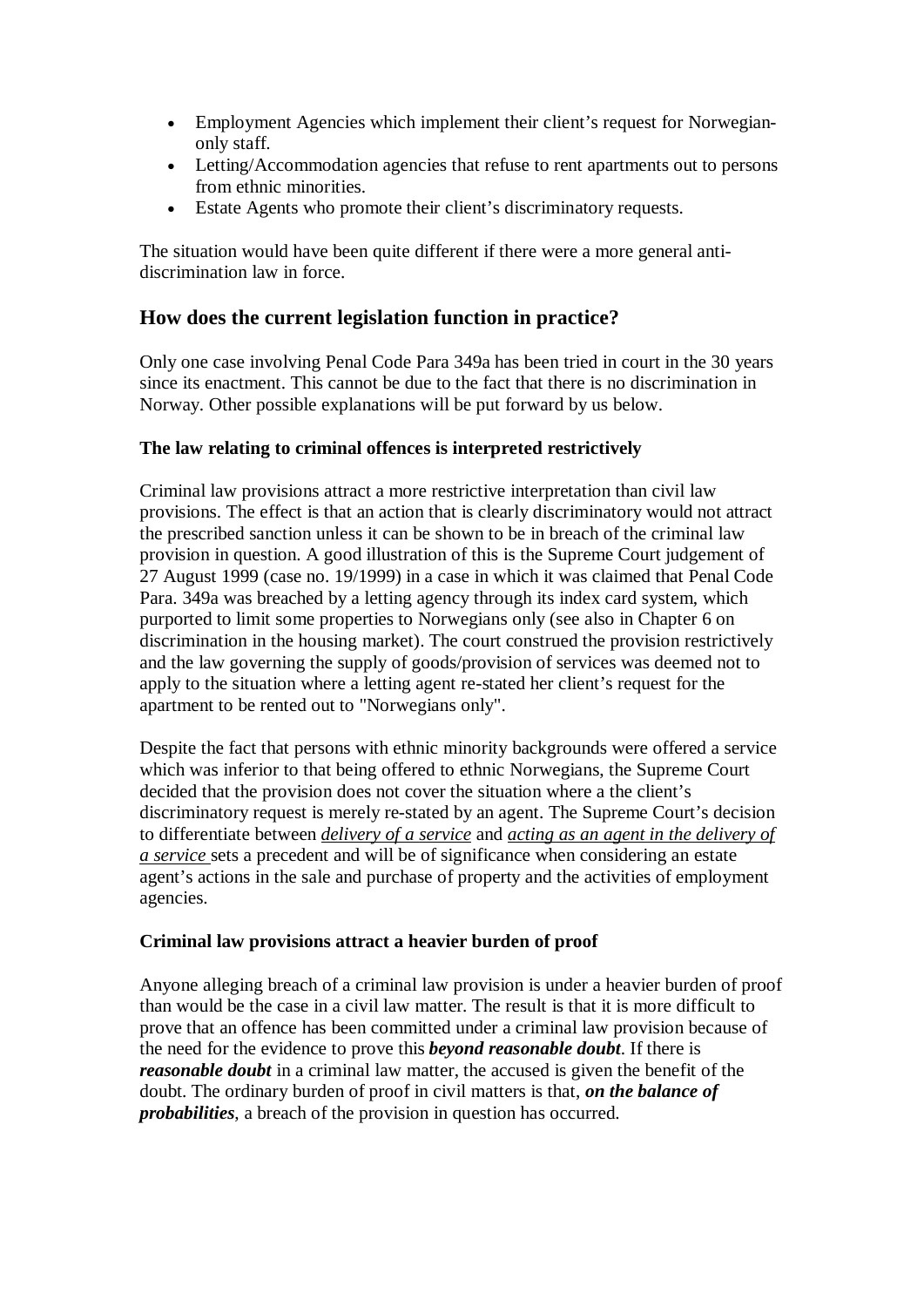Furthermore, it must be proved that the treatment was discriminating and that the intention was to discriminate because e.g., the victim had a different skin colour. It is also difficult to prove the accused's guilt in a case involving discrimination.

#### **Inadequate follow-up/prosecution activity in cases involving discrimination**

It has been proved over the years that the police and prosecution authorities either lack the will to, or encounter insurmountable obstacles in enforcing the law and following-up/prosecuting cases involving discrimination

The police and prosecution authorities' inadequate follow-up of discrimination cases is illustrated by the following case involving medical treatment.

### *Case 82/99; Medical treatment of patients from other cultures*

*The Client (C) was refused medical treatment at a hospital on the basis that he was from a "different culture". The hospital wrote to the patient stating:*

*"The effect of treatment at (the hospital) has, in our experience, been very limited for patients from other cultures with chronic pain … (We) have therefore decided not to prescribe such treatment".*

*OMOD (The organisation for Combating Public Discrimination) reported the Chief Medical Officer and the hospital to the police for breach of Penal Code Para. 349a. The case was thrown out by the police and the Crown Prosecutor rejected a complaint about the police procedure. After heightened media attention, the Crown Prosecutor criticised the police for conducting a flawed investigation but concluded that any criminal liability on the part of the accused was time-barred under the "statute of limitations".*

*The Attorney General found that the Crown Prosecutor's handling of the case was flawed in several areas. He found that the allegation was not given enough basic attention and that further investigations ought to have been carried out. The Attorney General's findings were concrete and he gave details of what ought to have been done in the case. The prosecution authorities ought to have: given the patient a hearing, collected statistics regarding the total number of patients with immigrant background who were given the treatment in question in that year, and given the hospital team which handled the patient's request a hearing.*

*Legal action is being taken against the Chief Medical Officer and the hospital for compensation.*

The Centre is covering legal costs in connection with the action for compensation. Lack of evidence usually limits the possibility to pursue such cases. On this occasion we have concrete and written evidence of discrimination.

The reaction-threshold of the authorities is far too high. This gives out the wrong signal. Perpetrators of discrimination are able to do so without risking punishment or any negative reaction. Victims of discrimination are given the impression that society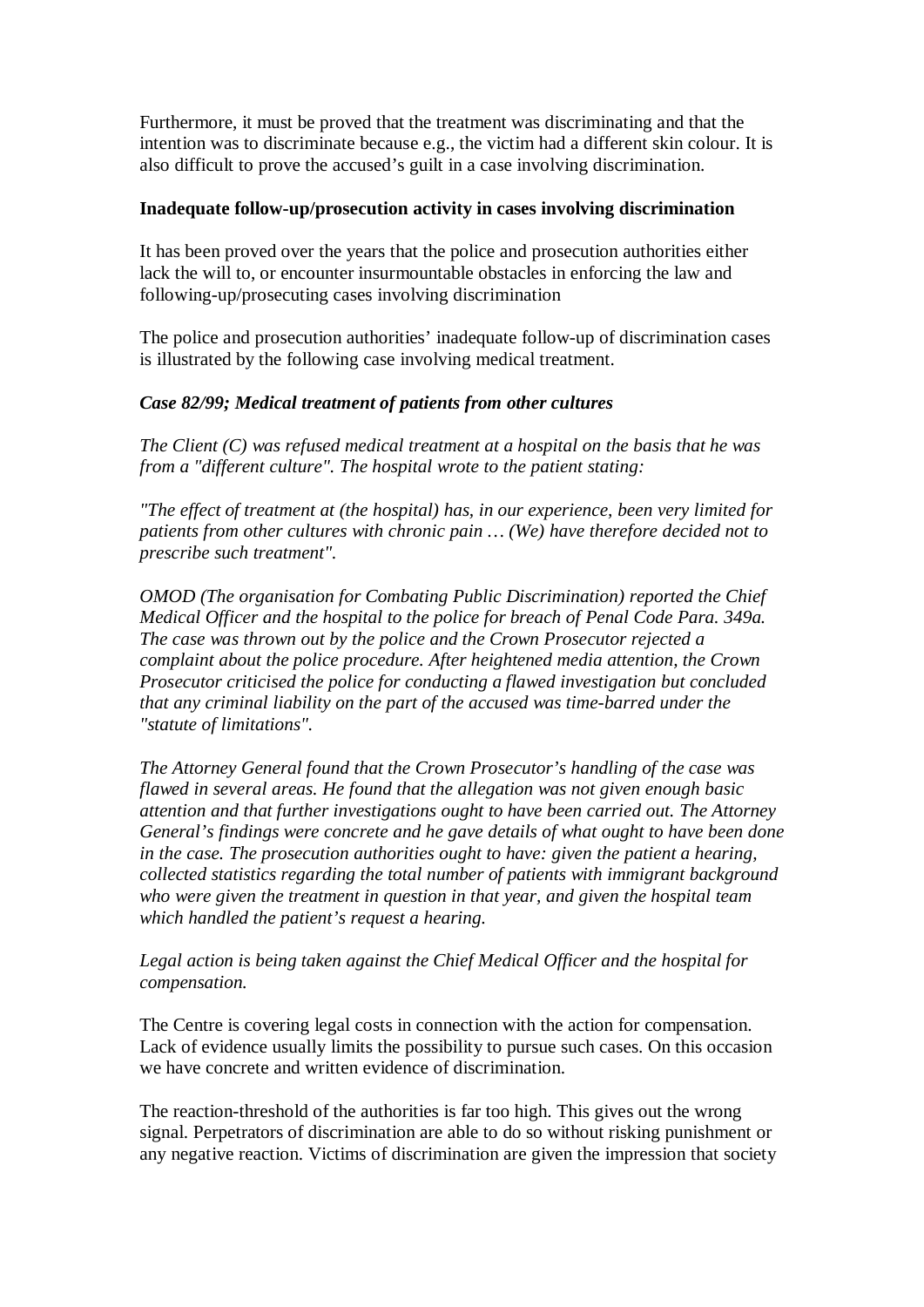does not take this problem seriously. Discrimination is a big problem for many ethnic minorities.

### **What about the Injuries Compensation Act?**

Whenever the police have thrown out a Para. 349a case, the victim's only remaining alternative is to take private legal action against the discriminating party. Such action can, in theory, be based on a claim for compensation under the Injuries Compensation Act.

The Act was not primarily designed to give protection against ethnic discrimination. In many cases the victim will not have suffered any economic loss. This means that the victim will lose the case if s/he is unable to demonstrate that the perpetrator has intentionally, or under gross negligence inflicted damage. This is difficult to prove. The experience from cases involving the Gender Equality Act point to the fact that no court has ever found that the perpetrator has intentionally, or as a result of gross negligence inflicted damage on the basis of discrimination. This despite the fact that many judges are satisfied with evidence which confirm that the perpetrator has discriminated against the victim on the basis of gender, in contravention of the Gender Equality Act. There is also not a single judgement where the victim of gender discrimination has been compensated under the Injuries Compensation Act. There is no reason to conclude that a similar action based on ethnic discrimination would yield any different result.

Even in instances where the victim has experienced economic loss there are still many obstacles. The victim has the burden of proof and in many cases the evidence is insufficient because ethnic discrimination occurs in cases where it is impossible to gather the kind of evidence deemed weighty in a court of law. There are also high costs involved in bringing an action. In addition to covering ones own costs, there is a risk that one will be liable to pay the other side's costs if one loses the case. There is often a big difference in the position of strength between the discriminating party and the victim.

This means that one cannot expect that the victim will initiate a private prosecution under the Injuries Compensation Act.

#### **What about implementing sanctions under civil law provisions?**

There are many differences between sanctions under the civil and criminal law, and other jurisdictions have implemented provisions including civil law sanctions. Such provisions are to be found, for example, in Gender Equality Act, Marketing Act or the Law on the Ombudsman for Parliamentary Administration. Furthermore, the responsibility for enforcing the law based on civil law sanctions does not lie with the police or prosecution authorities.

The ombudsmen have over the past 10 to 30 years given numerous recommendations outlining the types of actions that are or are not acceptable within their respective areas. Such recommendations are absent in the area of ethnic discrimination and we are convinced that this is because there are neither civil law provisions nor an institution to enforce anti-discriminatory provisions. Such a system would naturally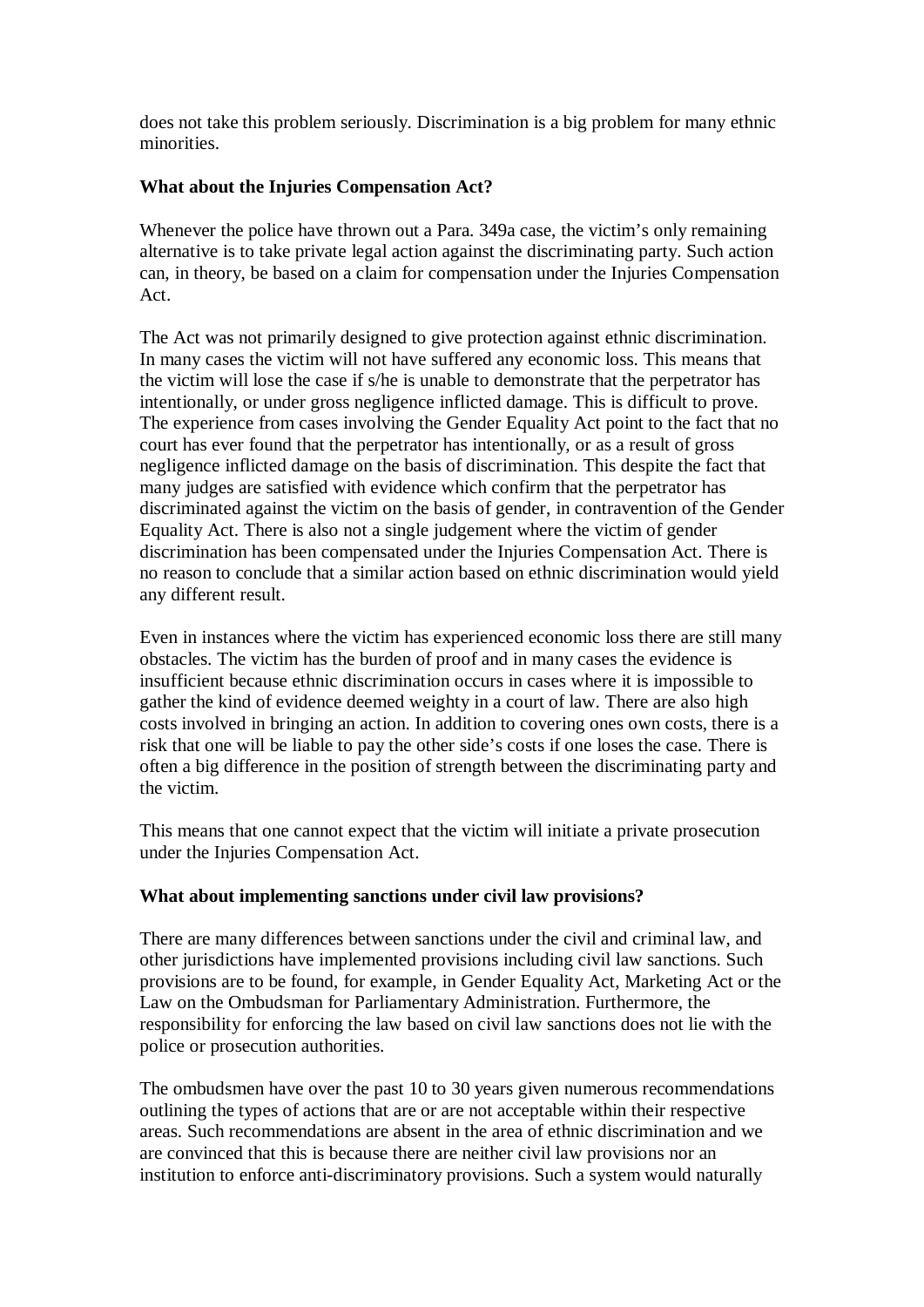contribute to a lowering of the reaction-threshold in cases involving ethnic discrimination.

Our view that civil law provisions are required does not should not be interpreted as a desire for criminal provisions to be replaced. On the contrary, we believe that criminal law provisions are necessary in order to deal with extreme cases involving ethnic discrimination. Civil law provisions ought to complement criminal law provisions.

### **The Centre's responsibility for development of the Case law**

So far there has been limited legal precedents involving the existing antidiscrimination provisions. There is a limited amount of experience of the legal system in terms of using the existing provisions. The Centre is able to cover legal fees when instructing a lawyer to pursue a case in the courts, which is of major significance, in accordance with the centre's mandate (see Appendix ).

The reason for this is to ensure that discrimination cases of major importance are brought to trial, so that legal precedents can be set down and developed within this area in Norway.

The Centre has agreed to cover legal fees in eight cases since February 1999. Four of these cases involved employment, two cases involved the police, one involved the provision of health services and the last falls within a grey-area which does not allow it to be put into any of the Centre's usual categories.

We emphasise that it is extremely traumatic for an individual to have to confront their employer in court. Despite our need for enhanced jurisprudence in this area, the Centre is not able to take a particular case further than the client her/himself wants.

# Challenges –

## The way forward

### **An improved legal framework is required**.

There is a need for a general law against ethnic discrimination because the current legal provisions are incomplete, weak and difficult to apply in practice. Accordingly, it does not afford any protection to those who are discriminated against. Furthermore, an independent institution should be established for enforcing the law and to provide effective sanctions against perpetrators of discrimination.

The reaction possibilities for victims are inadequate. The current legal framework does not afford victims any opportunities to react in cases where they have been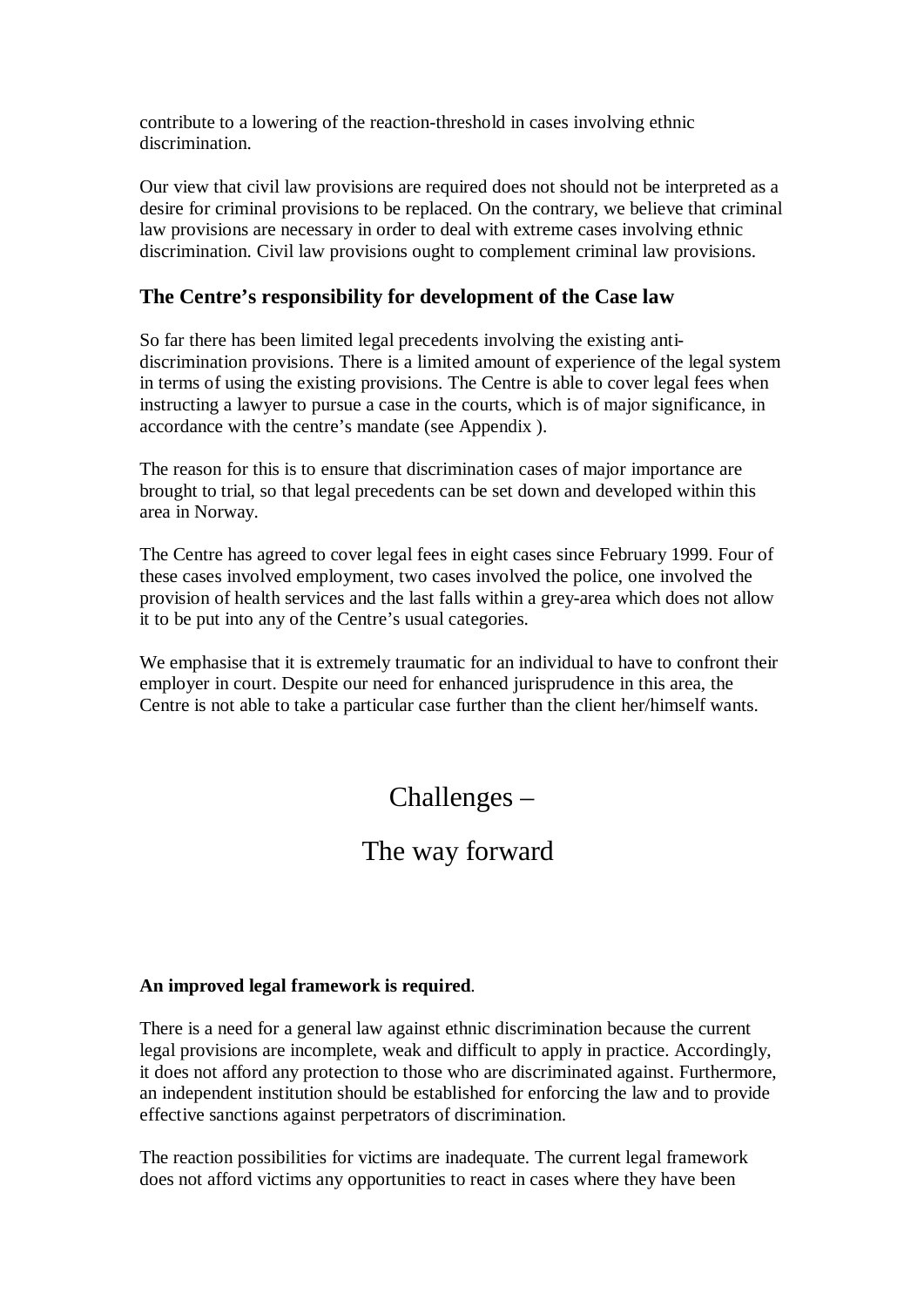subjected to ethnic discrimination at cafes/pubs/restaurants, in the job or property market. In major areas of community live, and in the individual's private life, it is almost impossible to react with clear legal provisions on your side. Currently victims of discrimination find that those who break the law go unpunished. The special rules and customs connected to the criminal law process and criminal procedure results in less effective protection against ethnic discrimination than would be the case if there were civil law anti-discrimination provisions.

The centre is looking forward to both the completion of the committee's new antidiscrimination law and the effect of the Human Rights Act on the Norwegian legal system.

Chapter 2:

## Employment

**Discrimination in employment is a serious problem for those who have been the subject of it. It is important for a person's identity, self-respect and financial security that they are able to participate in gainful employment. Employment also leads to improved access to accommodation and other material goods. Being denied the opportunity to participate in working life has huge consequences for those concerned.**

### **Discrimination in employment is also a significant social problem which goes far beyond the individuals concerned.**

The unemployment level among people from ethnic minority backgrounds is higher than that among ethnic Norwegians. There are many reasons why ethnic minorities encounter difficulties in the job market. The establishment of an employment relationship between employee and employer is dependent on many players. Colleagues, management, working environment watchdogs and trade unions all have a role to play in discrimination. Different agreements and regulations also affect the employment relationship, for example the Working Environment Act, or special local regulations.

Discrimination does not happen in a vacuum. Behind concrete discriminatory practices lie many factors, which determine the way in which companies, organisations and institutions in their working life treat ethnic minorities.

The responsibility for Fatima being harassed at work lies with the employer, the working environment watchdog and the trade union. Fatima is not – and should not be – alone in her responsibility to resolve such a situation. In such a situation it is natural to ask:

- Is the problem taken seriously by those in authority at the place of work?
- Is there any protection under the law?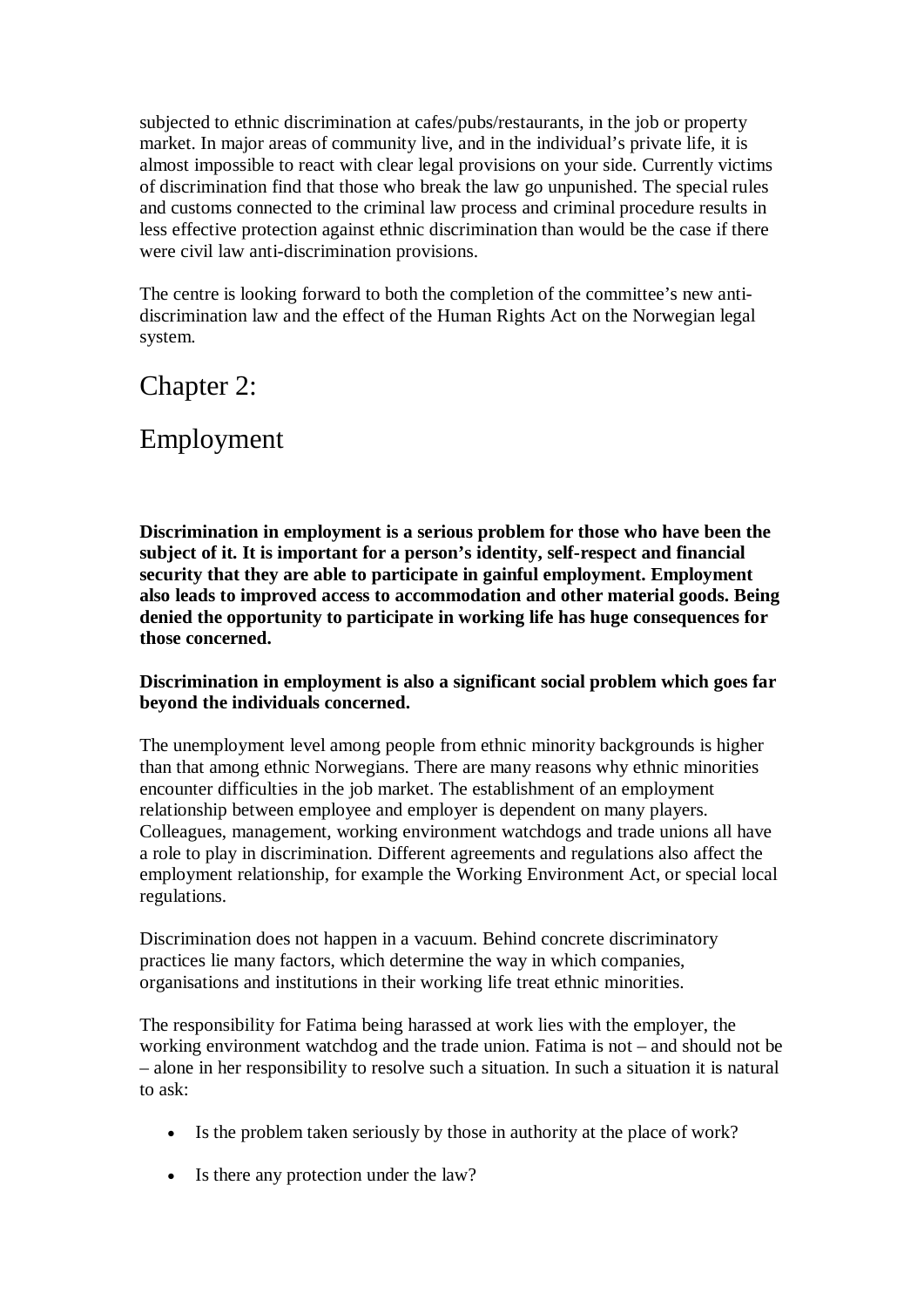• Are there real attempts made to resolve the situation where she is, or is she supposed to move to another company?

When exercising our legal aid mandate our primary concerns is the individual. However, in order to document discrimination in employment one has to look into the structures and mechanisms both within and beyond working life. Co-operation with others gives us insight into the ways in which discrimination can be combated in the workplace.

## **Discrimination in the job market**

Some argue that there is no discrimination in the job market and that unsatisfactory Norwegian language skill or poor formal qualifications explain why immigrants encounter difficulties in finding employment. However, several studies have shown that some procedures that are used in places of work are discriminatory.

From its inception until 1 October 1999, the Centre for Combating Ethnic Discrimination has provided legal aid in 34 cases concerning discrimination in employment. This represents the largest category in relation to the total number of cases.

The "Employment" category covers a diverse amount of employers and employees. The Centre is not in a position to make any detailed comments about the reasons for discrimination at this time. However, since this is the largest category, we would like to outline a few main points.

### **Where, by whom and in which way is discrimination practised in employment?**

Employees who we have supported have been both highly fluent and weak Norwegian speakers. There were highly qualified as well as unskilled.

The Centre has provided legal aid in cases against private as well as public sector employers, in small, medium and large companies. Perpetrators of discrimination were employers, management and also colleagues.

There are many different ways in which the discrimination happened. It varies from the overt, e.g. a Muslim women being told at an interview that wearing hair covering is not in line with the company's image and that she will therefore not be offered a position, to subtle, e.g. an ethnic minority employee not being invited to company social functions.

#### **What type of discrimination is carried out in the job market?**

Categories used for the different types of discrimination are: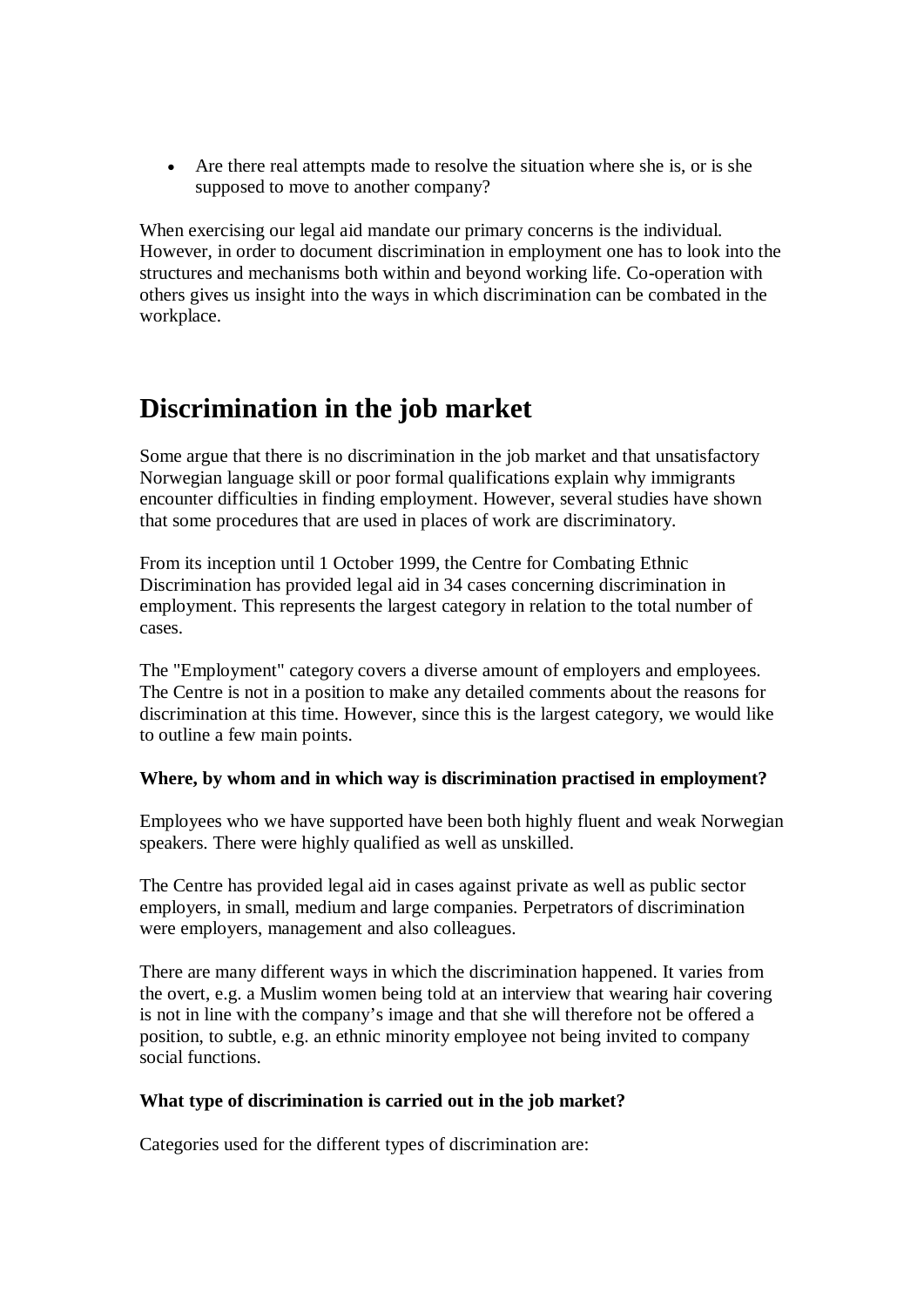- · *Discrimination in Recruitment and Selection* represents the largest proportion (38.8%) of our complaints. This area also receives considerable research and media attention.
- · Cases involving *Harassment* and *Unlawful Dismissal* represent the second largest categories (both at 18.4%)
- · *Discrimination re- Promotion* and *Illegal Temporary Contracts* each represents 10.2% of the cases.

### **Public versus private sector**

There are two categories with notable differences between the public and private sectors. Out of the 19 cases involving *Recruitment and Selection* discrimination, 12 were from the public sector and 7 from the private. On the contrary, there were 7 cases from the private sector and 2 from the public sector dealing with U*nlawful Dismissal*. The other categories show no significant differences between public and private sectors. These figures will be compared to new ones when writing the next report.

# **Employment Laws**

Legal provisions and agreements between the parties concerned govern employment relationships. The Worker Environment Act , wich covers the worker protection and regulates the working environment is the most significant for most employees. It covers all enterprises in Norway with one or more employees.

The Civil Servants Act, which contains regulations about, *inter alia*, advertisement of vacancies, recruitment and termination of employment cover employees in the state sector. The Civil Servants Act replaces chapter 12 in the Worker Environment Act where the person concerned is employed in the state sector. Other provisions of the Worker Environment Act apply to state sector employees as well. In addition the Public Administration Act and the Public Service Act contain general rules for the way in which public sector bodies should operate.

### **The Centre's strategy on Employment Law**

Persons who come to the Centre for Combating Ethnic Discrimination for legal assistance in employment cases are entitled to the same quality of assistance s/he would have been given by a lawyer. Most disagreements between employer and employee are resolved in out-of-court settlements and the Centre contributes in negotiations and represents employees along the same lines as a private lawyer would.

When one attempts an out-of-court resolution to a dispute it is important to identify the activity which breaches the law. In some cases we have, after consultation with our client, chosen not to focus on the discrimination element where this is not clearly provable (in a legal context). In our experience, the fact that one alleges discrimination without sound evidence leads to great difficulty in getting employers to agree to the terms of an out of court settlement.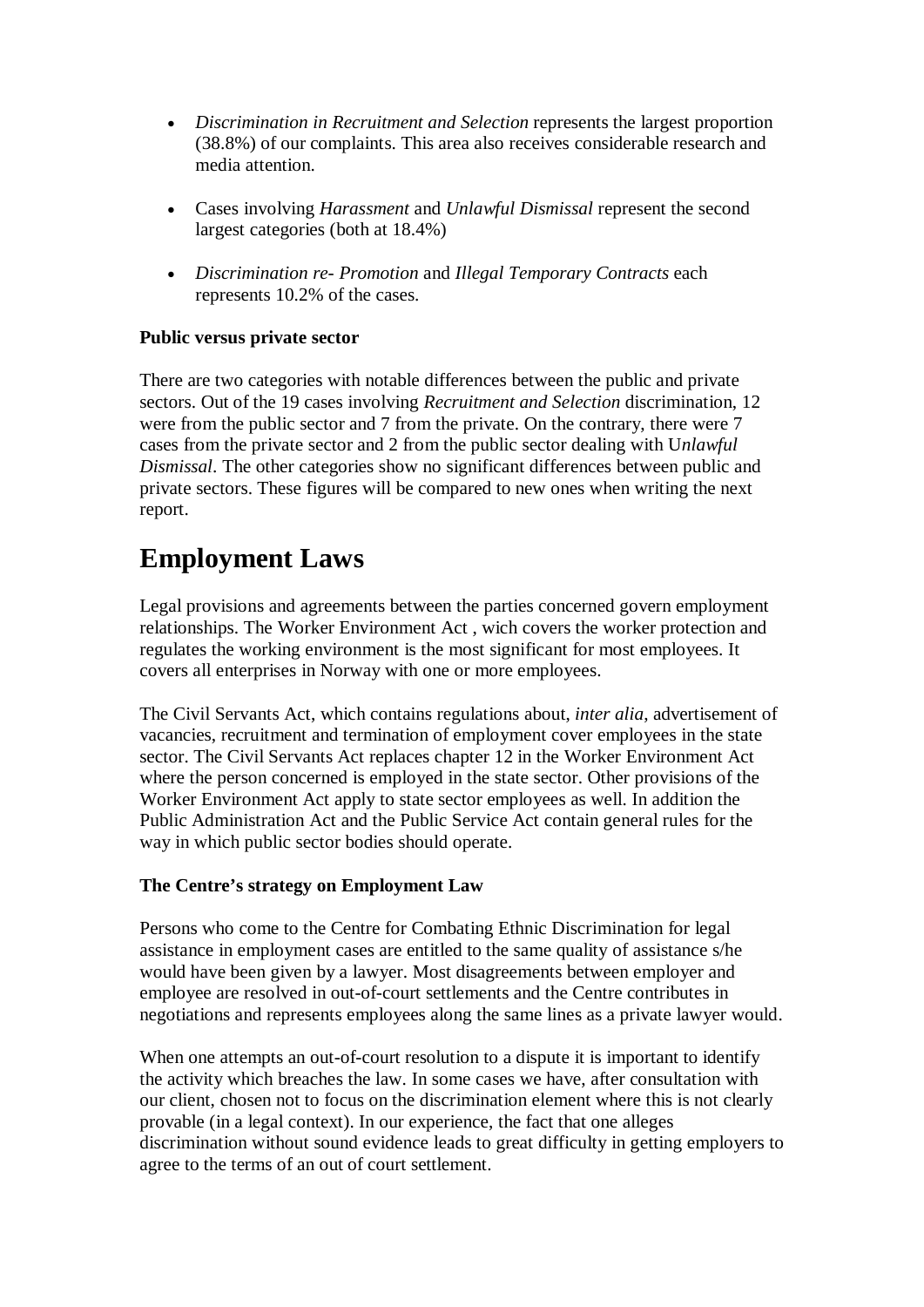Gaining compensation for the activity that the client has experienced is sometimes enough to satisfy the client despite the fact that there has been no admission of liability for discrimination by the employer. Some clients are so aggrieved that it is crucial to them that the employer admits that discrimination has occurred. The Centre takes the client's wishes into account when deciding on strategies and methods.

### **The Centre's Experience in Employment Law Cases**

The employer is in a very strong position as regards recruitment decisions, especially in the private sector. Public sector employers have more limitations imposed on them as regards recruitment procedures. This includes special provisions connected to the Public Administration Act. There is also a "Qualification principle" as outlined by The Parlamentary Ombudsmann for public Administration in case no. 1765/85. According to this principle, the qualifications required for the position are of primary concern when evaluating which candidate is most suitable. The person selected should, as a general rule, be the one that possesses most of the qualifications thus outlined.

It is an offence under The Worker Environment Act para 55A for an employer to discriminate during recruitment and selection. The employer is not allowed to take the candidate's ethnic origin, skin colour or religious beliefs into account when evaluating their suitability.

The Centre has received several enquiries from persons who believe they have been discriminated against in recruitment. Some of them have applied for positions for which they are qualified. Some have also had a sound connection to the employer via numerous short-term contracts.

Both public and private sector employers attach huge significance to the concept of "Personal Qualities" during selection. This is often stated, as the reason why an otherwise well qualified candidate has not been recruited.

The Worker Environment Act has been amended in 1998 in an effort to provide protection against ethnic discrimination. The draft amendment included a provision for mandatory duty to provide information and a reversed burden of proof. The fact that these two elements have been left out means that it is almost impossible for a candidate to take action against discriminatory activities during selection.

Under the current law, the employer is not under a duty to provide information regarding the nature of education, experience and other qualifications required for the job. Nor are employers under a duty to explain to Candidate A, the reason why Candidate B was offered the job which Candidate A has applied for. The situation is different for public sector employers. There are specific regulations outlining the rights of the candidates for relevant information.

A reversed burden of proof is also required to make the law more effective. It would work thus: Where a candidate alleges discrimination, the employer would be under a duty to prove that the treatment is not unlawful. The ability and willingness of employers to rely on "Personal Qualities", means that since the candidate has the burden of proof s/he would have to prove that the decision was not made on the basis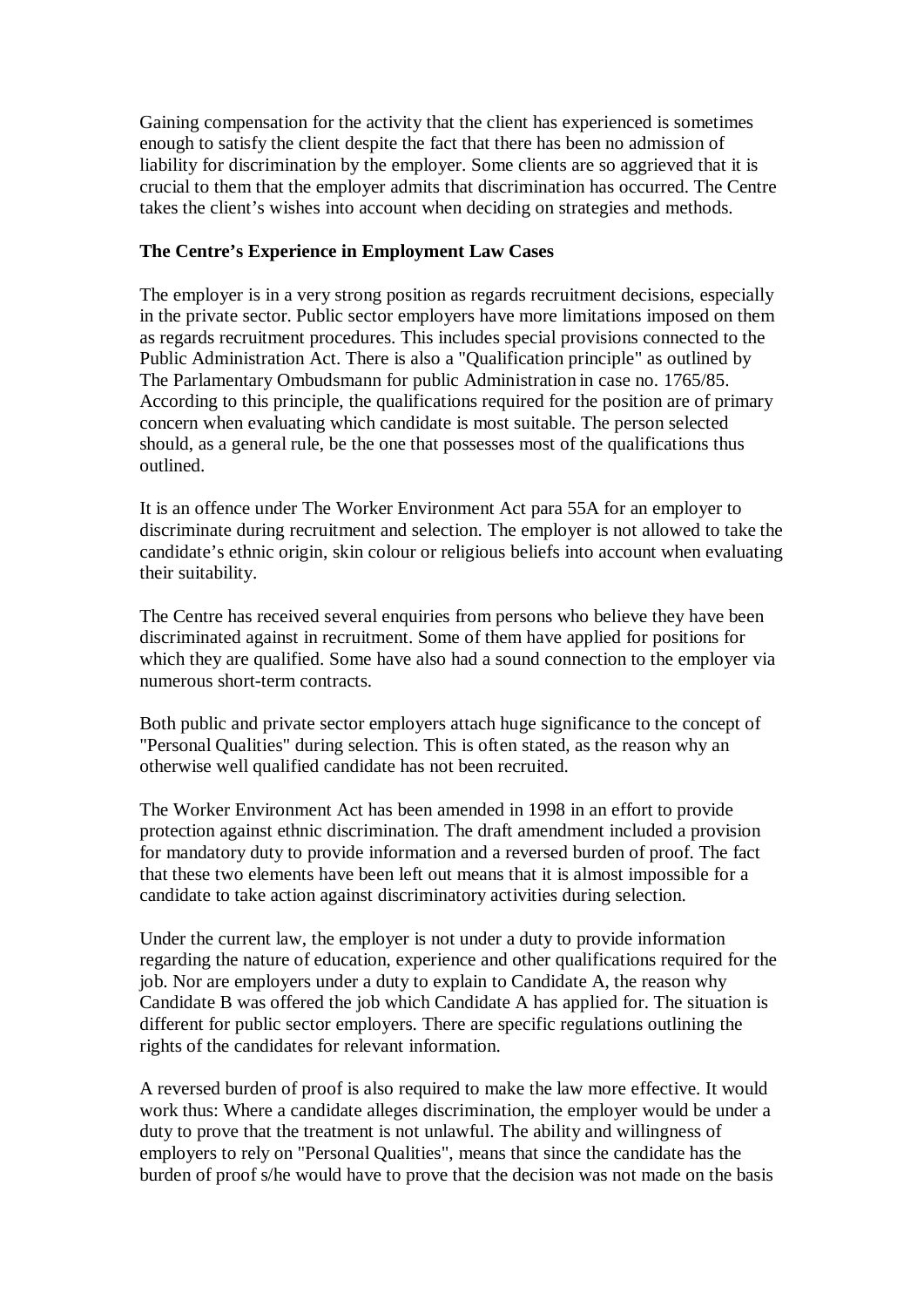of the personal qualities of the person selected, but on unlawful discrimination. The reverse burden of proof would force the employer to state in more concrete terms the "Personal Qualities" upon which the decision was based.

There is also the need to incorporate a duty of /right to compensation in accordance with what the court feels is just and equitable. This would result in more of a financial incentive for victims to initiate an action against employers.

#### **Discrimination in Promotion Cases**

The Worker Environment Act para. 55A forbids discrimination in promotion and internal recruitment. The problems connected with pursuing claims using the existing law in these cases are very similar in character to those outlined above.

#### **Harassment in the workplace**

The Worker Environment Act para. 7 calls for the place of work to be safe and orderly. Under para. 12 employees should not be subjected to bullying or harassment, and should be afforded reasonable opportunity for professional and personal development through employment.

If an employee has been harassed, the perpetrator may be liable to pay compensation. The employer may also be liable to pay compensation whether or not they are to blame, as long as discrimination has, in fact, been proved.

In cases where on the job harassment occurs, it is desirous that the situation is improved to a level that allows the victim to continue in his/her position. Whenever such activities result in a court hearing, however, it usually becomes impossible for the victim to continue in their position, regardless of the outcome of the case.

### **Breach of the Worker Environment Act provisions regarding temporary employment contracts**

Worker Environment Act para 58 contains provisions regarding the use of temporary employment contracts in the private sector. It does not apply to public sector employees. The rules in the Public Administration Act make it easier for temporary employment contracts to be used within the public sector.

Under the Worker Environment Act an employer is allowed to use temporary staff only in cases where the employment is to last for a limited time, is under a work experience scheme or where the job is temporary in nature. According to legal practice, the employer has the burden of proving that there is a good reason for not initiating a regular employment relationship. The question of whether or not the employee should have been hired on a temporary basis is answered at the time of legal challenge by evaluating the actual employment relationship.

Through our legal aid practice, we have already seen several instances where employees with ethnic minority backgrounds have been hired on short-term contracts.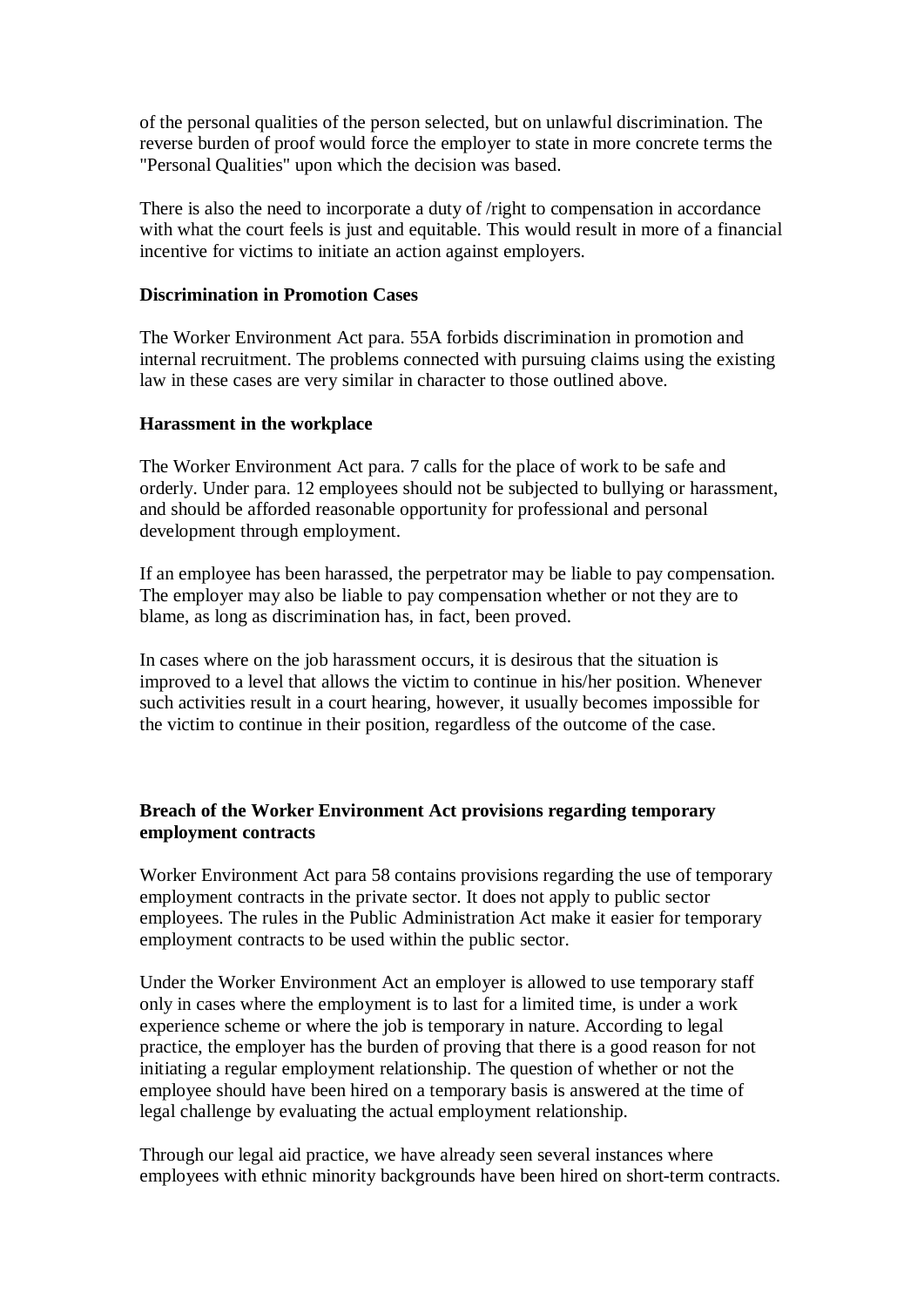The Centre has approached several labour organisations in an effort to record the extent of the problem and in order to evaluate the problem in a larger perspective.

Labour organisations have neither systematic information gathering nor reporting routines for such problems. The use of temporary employment contracts and the huge fraction of part-time employees are a general problem in several sectors. Employees in poorly organised companies usually work without any employment contract of any sort. Under the current law the employee has the responsibility to state his/her claim to permanent employment. In practice, many temporary employees are afraid to demand permanent employment.

Not all disputes are resolved out of court. If a case is deemed to be of primary importance, the Centre may cover legal costs associated with bringing the case to trial. We have, for example provided legal assistance in a case involving the use of temporary contracts. The employer in this case is a state organ and this was the basis on which we decided that the case was of primary significance. If the courts deem the use of a temporary contract illegal in this instance, it would have significant consequences for many other employees.

#### **Use of other institutions for enforcing the Worker Environment Act**

In certain situations it is natural to refer a client to organisations such as the Labour Inspection or pursue a case via The Parlamentary Ombudsmann for public Administration.

The Ombudsman has the mandate to deal with cases involving public sector employers. The labour Inspection is responsible for enforcing The Worker Environment Act. However, the Labour Inspection is not allowed to intervene in disputes between employer and employee that are private in nature. Hence the Labour Inspection cannot intervene in conflicts based on the Worker Environment Act paras. 55A, 58A, nor 60 (wrongful dismissal). On the basis of an agreement with the Centre, such cases are transferred to the Centre with effect from January 2000.

## **Anti-Discrimination in Employment Law – Approaches of other countries**

It is interesting to look at the legal provisions in effect in Sweden and the UK for combating discrimination in employment. Sweden and the UK approach discrimination in the workplace in a different manner.

In Sweden the Anti-Discrimination Law came into force 1 May 1999. The new law protects the victims of ethnic discrimination in connection with recruitment or employment. It also protects against racial harassment at work and imposes a duty on employers to take active steps to combat ethnic discrimination. The prohibition of discrimination relates to both deliberate and non-intentional discrimination. In addition, the burden of proof falls on the employer (the so-called reverse burden of proof). The employer must be able to explain objectively why he or she chose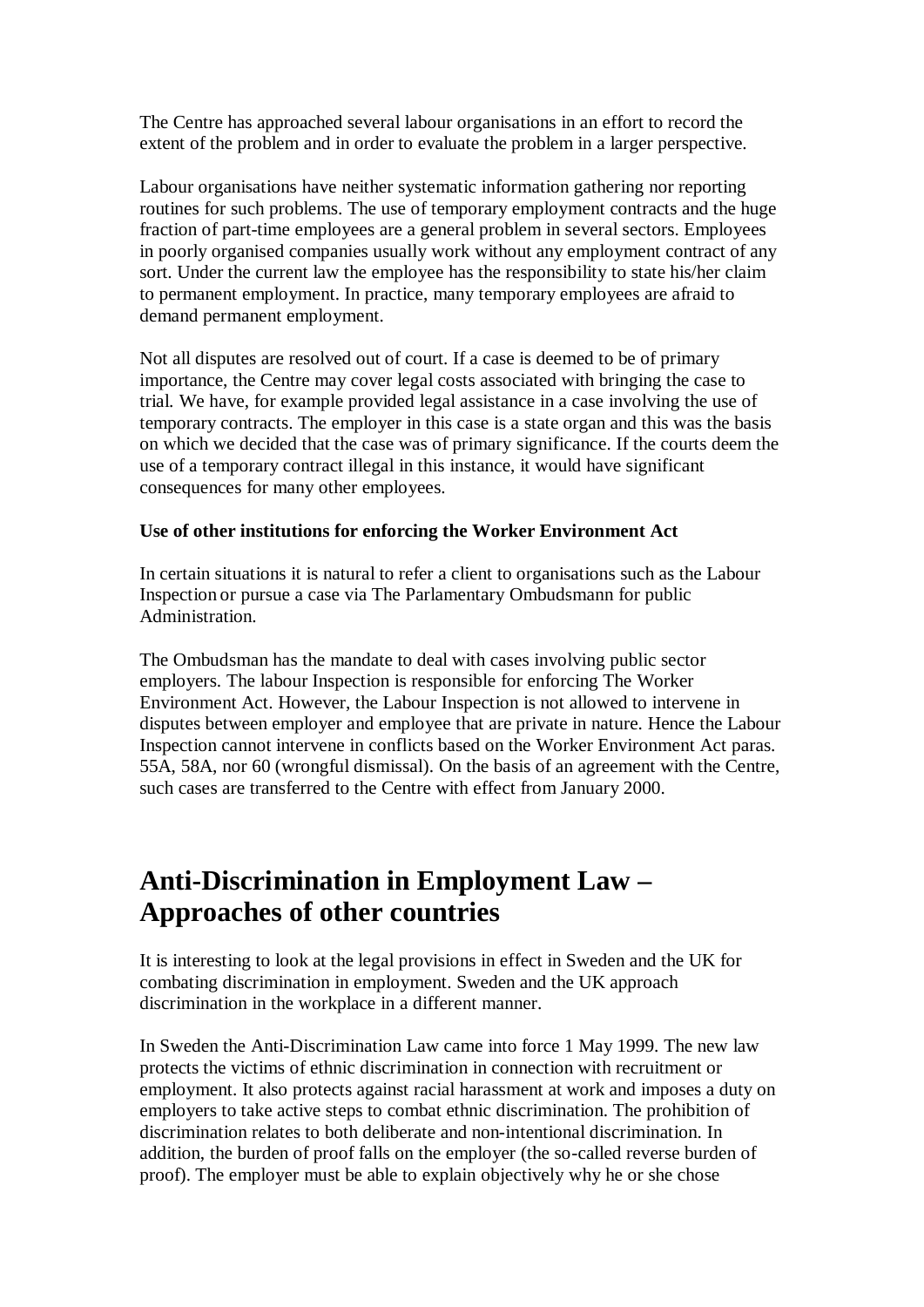Candidate A in cases where a better qualified Candidate B was not offered the job. Employers found guilty of breaching anti-discrimination laws are liable to pay compensation to the victim. The intentions of the employer are taken into account when arriving at the quantum of compensation which is to be paid. Enforcement of the law is the responsibility of the Ethnic Discrimination Ombudsman and labour organisations.

The UK Race Relations Act 1976 has been in effect for 24 years. In accordance with the Act, the Commission for Racial Equality was established for enforcement. The Act applies to all employers and employees as well as to all aspects of working life including recruiting, promotion and training, salary, termination and working hours. It also forbids discrimination when acting as an agent in awarding employment contracts. The Act gives victims the right to compensation.

The Commission that is currently working on a proposed law against discrimination in Norway will most probably take a closer look at the provisions in effect in the UK and Sweden. The Centre looks forward to this work. At the same time the Centre is actively engaged in ensuring that cases challenging discrimination in recruitment, on the job, or regarding termination are brought before the courts.

### **Focus on Employers**

A survey carried out by Norwegian Gallop Institute primarily involving employers in the Social and Health sectors and the Central Administration outlines some of the barriers which immigrants face in the job market.

- A majority of employers surveyed say that they are more likely to employ immigrants with Norwegian qualifications than with foreign qualifications.
- · Many have doubts about the loyalty of immigrants.
- · Employers are afraid that immigrants will not be able to balance management interest with customer interest.
- · Employers feel that immigrants demand more of management attention because of poor Norwegian language/cultural skills.
- · Having competence in non-western cultures is rarely regarded as an added bonus.

Another survey regarding immigrants in the private sector shows that non-Western immigrants with higher education have poorer chances at being employed than Norwegians with corresponding educational backgrounds.

Yet another survey conducted for a business weekly newspaper in October 1999 shows that employers are generally sceptical to many groups of employees. 42% in the survey feel that being an immigrant counts negatively in employment. This survey shows that there is a reluctance to hire persons on the basis of their ethnic background and that employers have perceptions that can result in discrimination in practice.

From the point of view of the job seeker, many are left with the impression that they are rejected because of their ethnic or national background. They are locked out of the employment process.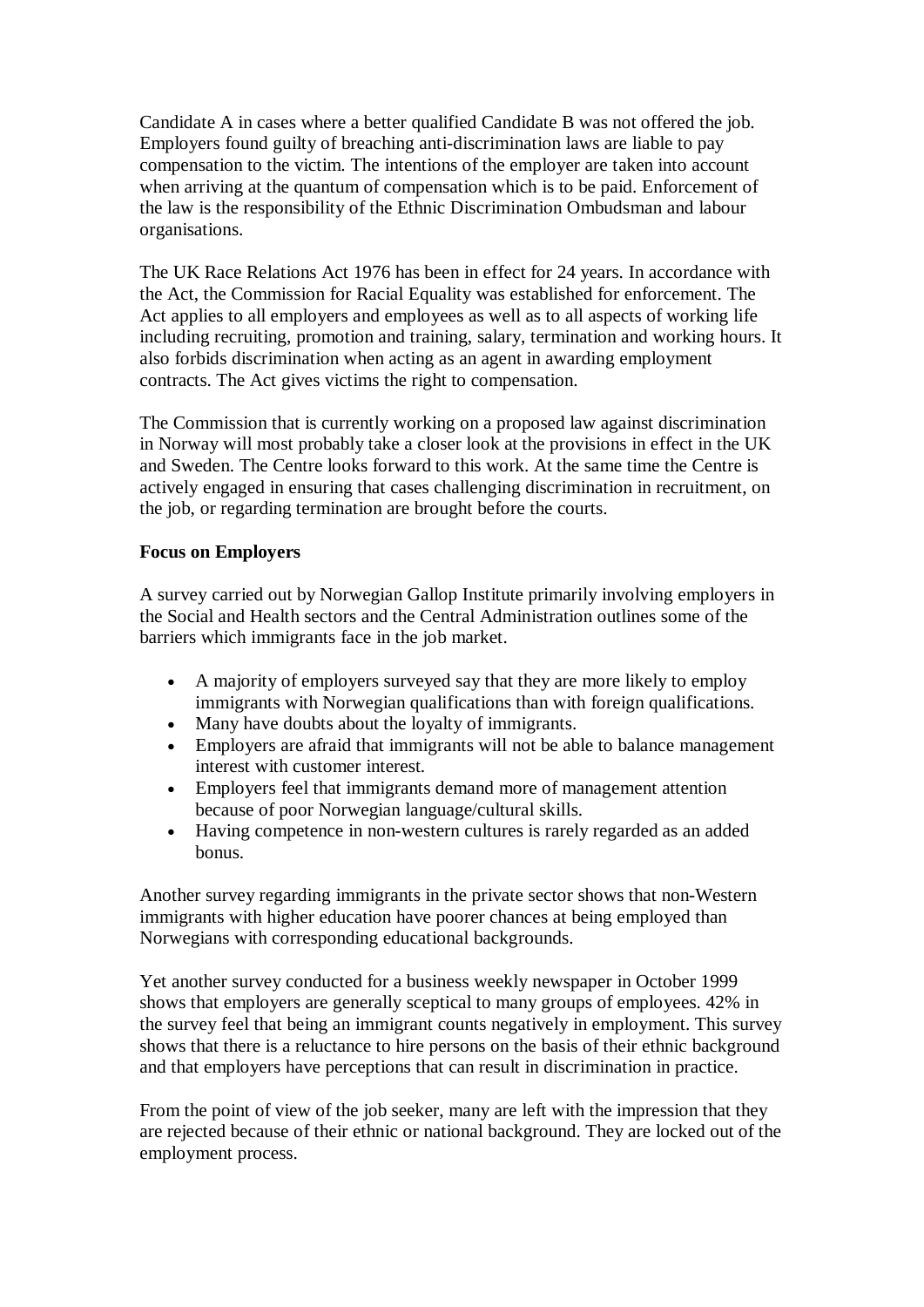In many cases their personal qualities are not evaluated. It is the prospective employers' perception of the attributes of the group they belong to that matters most.

### **The role of Trade Unions in cases involving discrimination**

Trade Unions should normally support individuals in cases regarding salary demands, during re-structuring or redeployment and in conflicts with management. There are of course differences in regulations governing private and public sector organisations so that the duty of the Trade Union Officer would vary from company to company, but the employee is entitled to some form of assistance regardless.

It has become obvious through our legal aid practice that Trade Unions do not provide satisfactory support to victims of discrimination in employment. Union officials have also given the impression that they are not aware of how such cases should be managed.

The Centre's objective is to co-operate with the Trade Unions and ensure that individual ethnic-minority employees receive support from their unions in demanding their general employment rights – but also in cases involving discrimination.

## Challenges –

### The way forward

There is work in progress in several areas aimed at combating discrimination in employment, to ensure that minorities enjoy the same rights on the job and to increase the number of employees with minority backgrounds in government departments. The Centre has registered an increased awareness of the theme "minorities in employment".

Negotiations are becoming more and more concrete. This is very positive. In the meantime there is still much ground to cover on this theme. Protection must also be by other means than by law. Society has also developed other mechanisms that should work in the interest of minorities. This involves the public and private sector, labour organisations and the parties involved in employment.

### **Trade Unions**

LO (the largest trade union in Norway) has through policy statements, speeches, campaigns and slogans stated its commitment to combating racism in employment. We are also aware that YS (trade union for academics, engineers etc) at a high level shows its commitment to combating discrimination and racism. However there remains a gap in the positive commitment of the organisations and the actual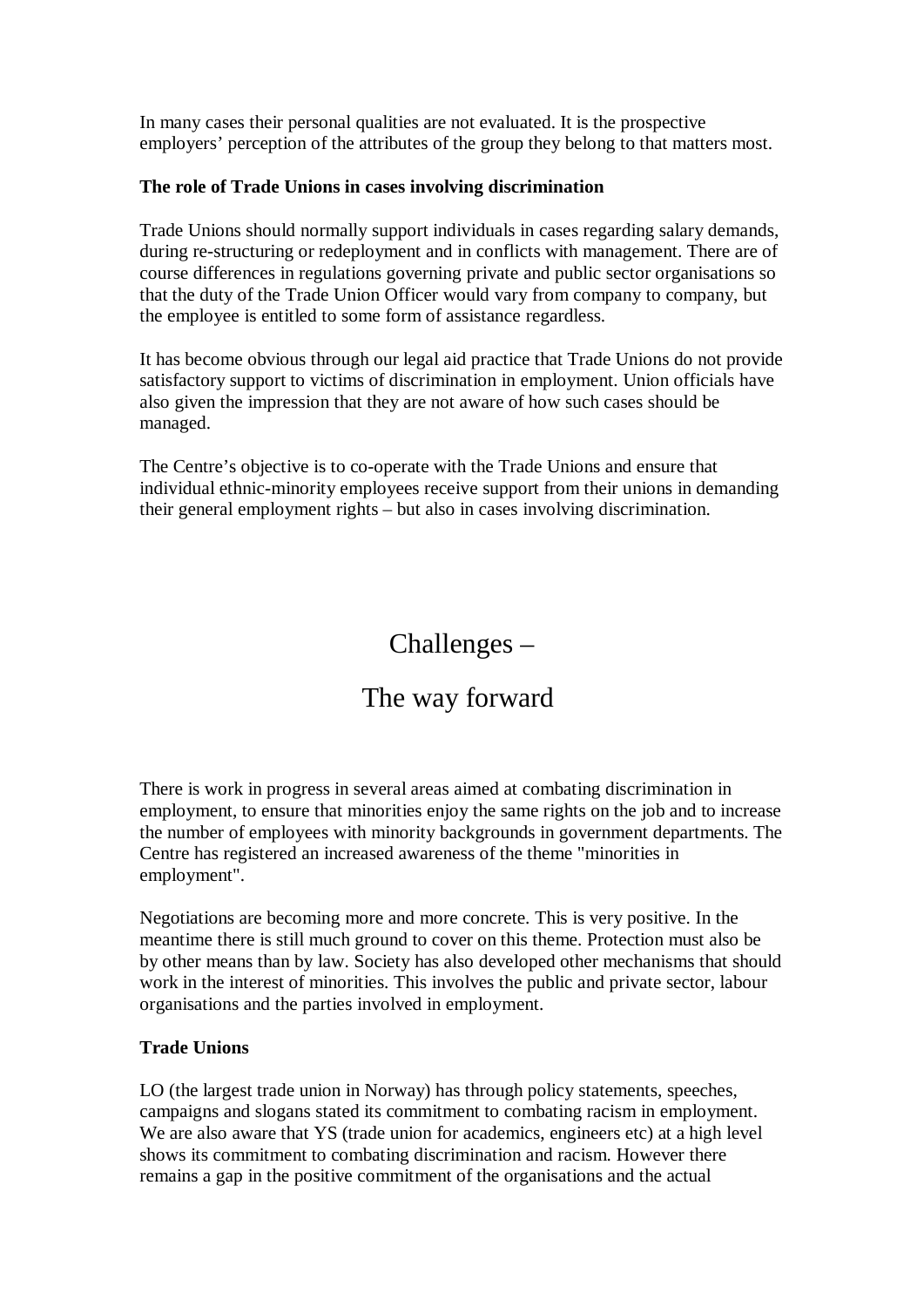assistance afforded individual employees with ethnic minority backgrounds by local union officers.

In our view, Trade Unions should:

- · Initiate training programmes for union officers on how to provide assistance in cases involving discrimination.
- · Increase awareness of the employee representative in selection processes
- Increase the recruitment of ethnic minorities within its own ranks (e.g. members and officers)
- · Counter negative attitudes to immigrants and refugees among union officers.

Trade unions (from the main organisation right down to the local branches) have a job to do in terms of providing the same level of support to minorities in employment as they give to ethnic Norwegian members. Our contacts with the The Trade Unions have shown great interest in obtaining information about discrimination from us and co-operating in order to find solutions. We have also received enquiries from individual organisations.

### **Parties involved in employment**

The state, private employers and employee organisations all have a shared responsibility.

### According to the State Main Agreement (1997-1999)

*"It is a prime objective to contribute to better integration of persons with immigrant backgrounds in the Norwegian employment sector. It is important to remove obstacles for recruitment and integration of persons with immigrant backgrounds, so that employers can utilise their talents in order to achieve the organisation's targets. The parties agree that employees with such a background are to be afforded the same opportunities for development as other employees in the organisation."*

#### (Our emphasis).

If we compare the achievements regarding immigrants with those regarding gender equality, we notice a big difference in how concrete and broad the gender perspective is into the different level of public administration and private sector. The Gender Equality Act is given broad objectives of promoting equality between the sexes within all sectors of society. The Gender Ombudsman receives complaints on breaches of the law, gives information and guidance on the law, and suggests settlements between the parties. Why is the legal standard applied to women not applied to minorities?

### **Private Sector**

Ethnic minorities are well represented in some areas of the private sector. E.g. the hospitality industry and transport. NHO (the Confederation of business and industry) has stated its commitment to increasing the number of immigrants in the private sector through the mentor-scheme. This is positive and the scheme will certainly have a positive effect nationally.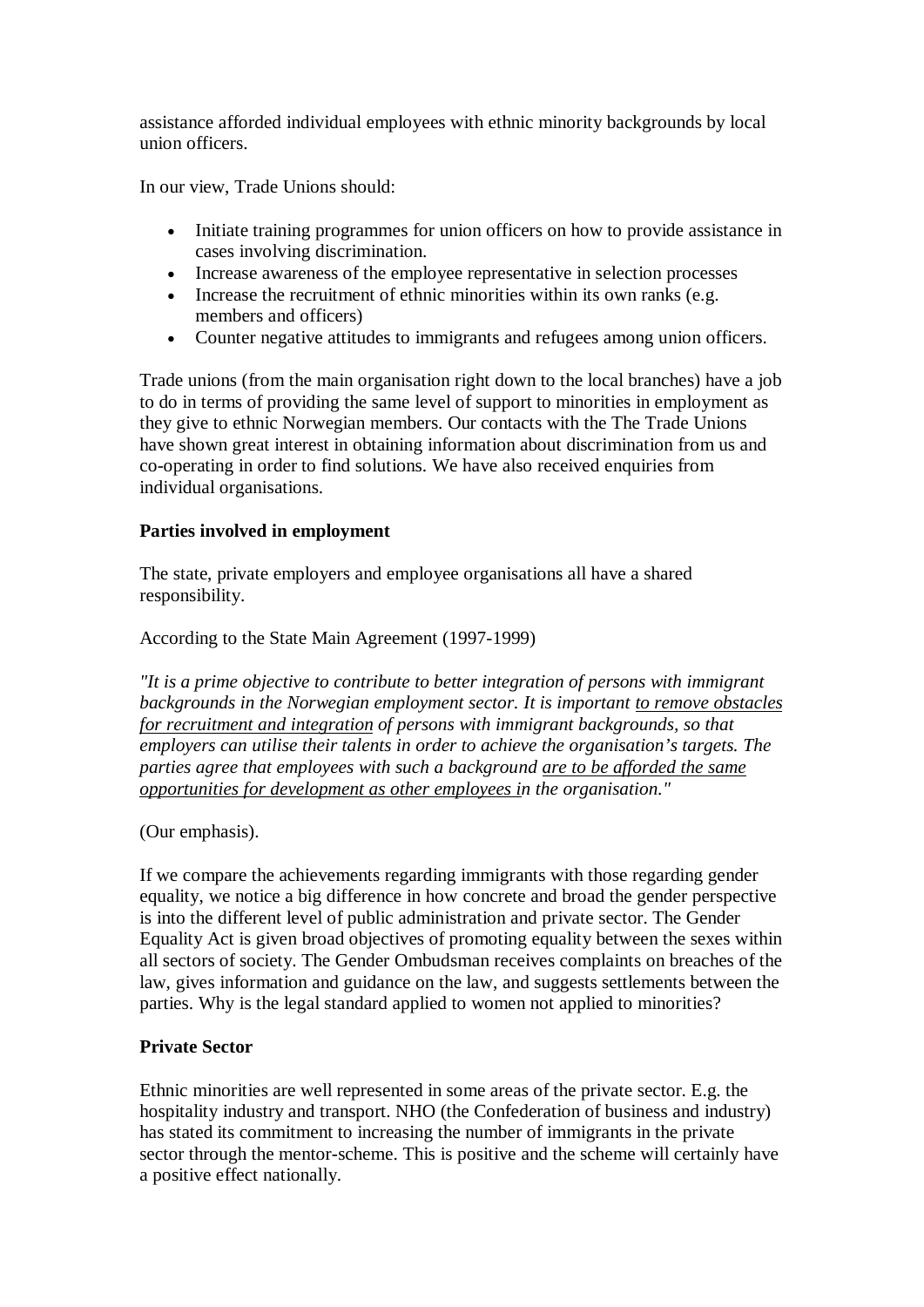Activities to encourage diversity in the workplace have been limited to women (the gender dimension).

We must also draw attention to the difficulties in gaining insight into the recruitment's selection processes used in private enterprises, something that makes one incapable of asserting whether there is a discrimination or not.

In a situation where many sectors lack qualified employees, it is important to take a fresh look at the well-qualified persons with immigrant backgrounds who often have jobs for which they are overqualified.

### **Public Sector**

Several departments have developed plan of actions for recruiting persons with minority backgrounds. The Plan of Action for Recruiting Persons with Immigrants Backgrounds to the State Sector, for the period 1998 to 2001, put forward by the government a year ago does not go far enough. The minister of the Ministry of Labour and Government Administration announced a range of concrete proposals in August 1999 in an effort to improve what she calls "poor recruitment of immigrants in government positions" (*Vårt Land* newspaper 27 August 1999). Despite this statement, immigrants are still under represented in the public sector.

According to the paper, the minister will:

- · Explore the possibility of stipulating the number of persons with immigrant background that should be in employed by the state in line with the objective that there should be 30% women employed in the state sector by the beginning of 2000.
- · Record the number of immigrants employed by the state at any one time.
- · Consider whether advertisements for vacancies in the state sector should encourage immigrants to apply.
- · Encourage state sector employers to operate binding co-operation agreements with the Job Seekers Agency regarding referring persons with immigrant background.
- · Review the language competence requirements for state sector positions.

The Centre will continue to monitor the implementation of this plan. We think that the State has a duty to establish anti-discrimination schemes. If situation has not improved at the end of the timetable for the above plan, the State must then clean up areas of discrimination.

## Chapter 3:

### Law of children

**The Centre for Combating Ethnic Discrimination has observed, through its work, examples where the Child Welfare Services discriminate against parents**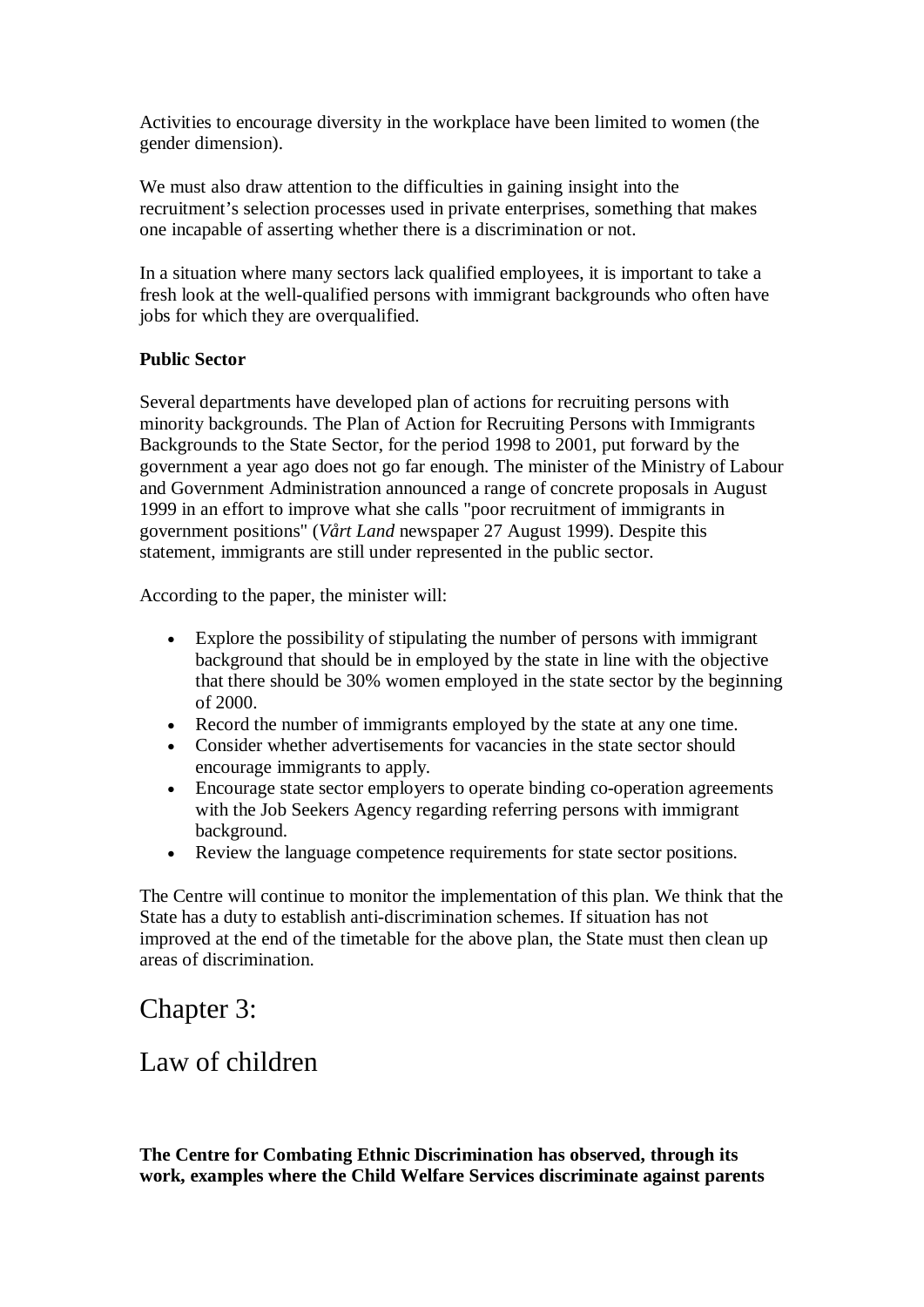**with minority backgrounds. We have provided legal aid in six cases where the Child Welfare Services either was about to, or had already made decisions. All cases were brought to the attention of the Centre by parents asking for support.**

# **The legal framework**

There are few aspects of the relationship between parent and child that are governed by law. There is, however, the Children Act, which outlines the rights and duties of parents and children. In addition there is the Child Welfare Services Act which regulates the public authorities responsibility in cases where children are under unsatisfactory conditions at home.

We have provided advice in several cases involving the school subject Christian knowledge, and Religious and Ethical Education. The issue is whether teaching this subject infringes on the parents' right to decide their child's religion, or the right of the child to decide him/herself. Another area of advice has been the law governing the balance of the rights of the child versus the right of parents to make decisions on behalf of the child.

This chapter deals mainly with cases governed by the Child Welfare Services Act.

# **The Child Welfare Services Mandate**

The Child Welfare Services should ensure that children and young persons are in an environment suitable for their good health and development. If a child or young person is found in conditions in which their health or personal development are adversely affected, the Child Welfare Services should step in and provide the necessary help.

The Child Welfare Services can contribute to improve a child's environment in many ways. If the child is found in extremely unsuitably home environment the Child Welfare Services can take over responsibility for caring for the child from the parents. Every action of the Child Welfare Services should be taken in the best interest of the child.

# **Advice and decisions of the Child Welfare Services**

The Child Welfare Services co-operates with parents in order to improve the welfare of children. For example, parents may agree that they are not in a position to provide the level of care a child requires. However, in some cases, this co-operation is the result of the parents' fear of the consequences if such co-operation was denied.

There are also cases where the Child Welfare Services acts without the agreement of parents. In such cases official authority is required before the Child Welfare Services takes the course of action.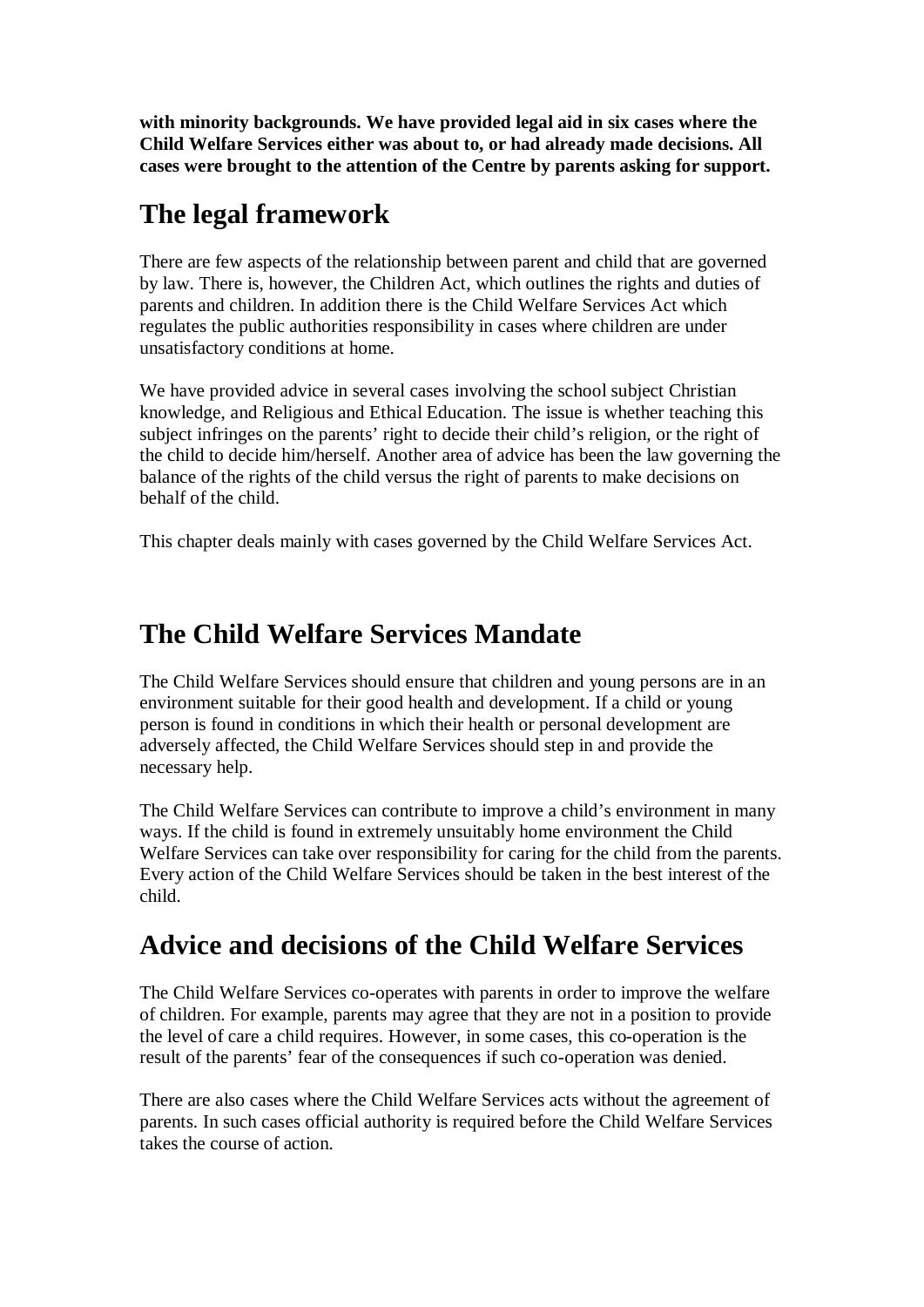Where the Child Welfare Services decides that a child should be removed from the home, this must, as a general rule, be after all possible strategies to improve the situation in the home have been exhausted, without any positive result. This course of action should not be taken if there remains some means of ensuring that the child's welfare is lifted to a satisfactory level in the home.

# **Experience of the Centre in cases involving the Child Welfare Services**

It is impossible to say, on the basis of our experience, whether systematic discrimination exists in Child Welfare Services cases. The Centre has provided legal aid in six cases where Child Welfare Services acted without the approval of the parents. Four of the cases concerned taking away the parent's rights to bring up the children.

In cases where Child Welfare Services wants to implement strategies that are not approved by parents, the parents are entitled to free legal assistance. The Centre gives advice to such parents, but will only represent them vis a vis another party if explicitly agreed with their attorney. This is because the parent's interests are not best served when several agents who are independent of each other represent them.

The fact that the Child Welfare Services acts in a case involving ethnic minority parents is obviously not discriminatory in itself, but the Centre has observed that there is a difference in the treatment of some such parents compared to ethnic Norwegian parents. We will illustrate this with a couple of examples.

### **Child Welfare Services' lack of foreign language skills can have unfortunate consequences**

**Case 285/99:** *A mother came to Norway in 1999 with her three children. At least two of the children were seriously sexually assaulted y a man who worked in the neighbourhood. Neither the mother nor the children were offered psychological/psychiatric help in dealing with this difficult situation. The local council was aware that the family was also subjected to physical/sexual abuse before moving to Norway.*

*The mother requested help from the local council without any result. In a conversation to the Social Services Section she said in English (which she speaks as a second language) that she would rather die than continue living in the situation in which the family was. The Child Welfare Services interpreted this to mean she was about to kill her children and commit suicide.*

*Two days later all three children were taken away from the mother and placed in a child's institution, based on the mother's suicidal tendencies.*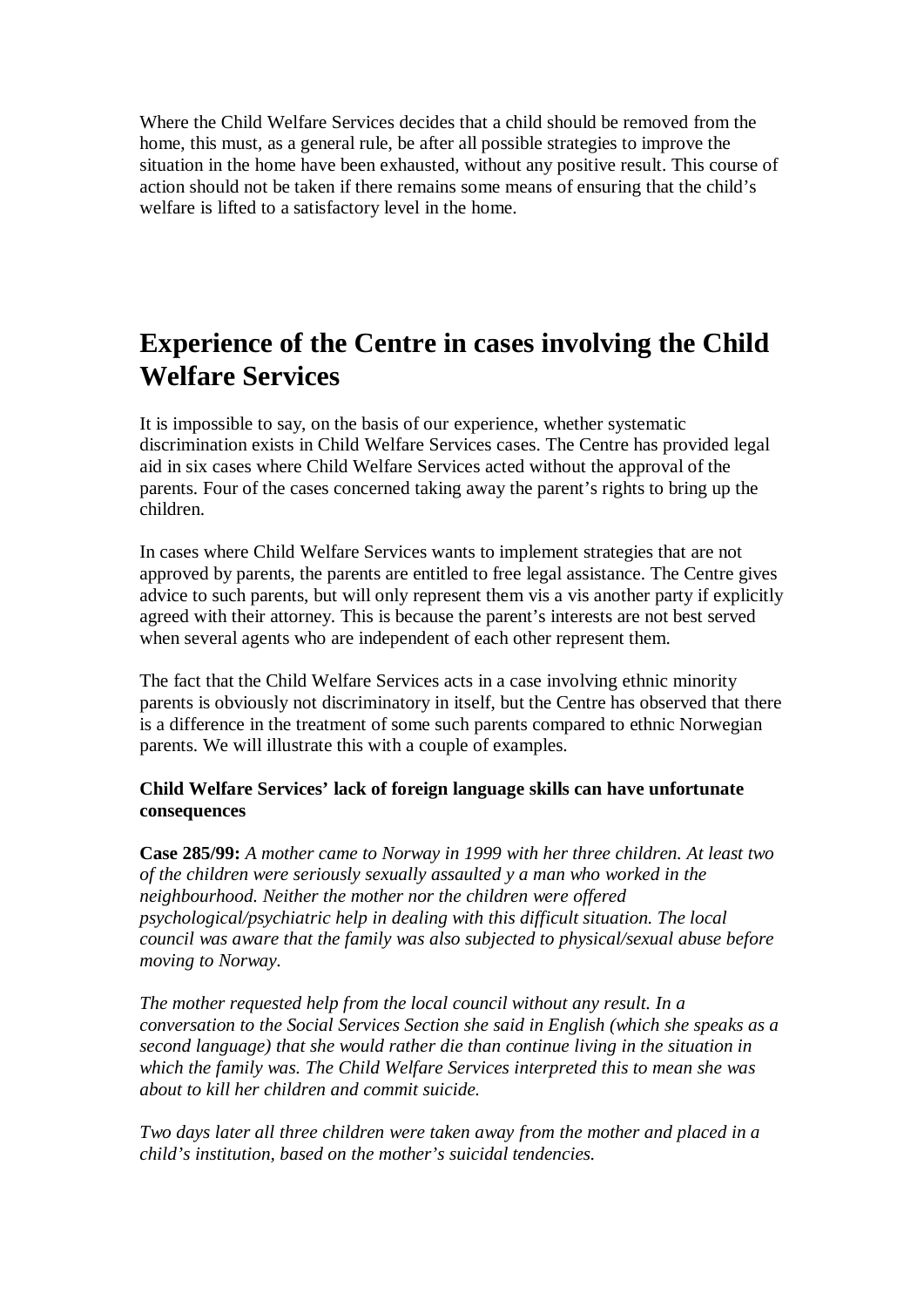*With the help of her lawyer and the Centre, the mother explained to the local council that she only meant to highlight how difficult the situation had been for her and her children. The council was reluctant to reverse its decision, and denied the mother visits to the children unless accompanied by two police officers.*

*It was only after medical evidence concluded that the mother was not suicidal that the Child Welfare Services reversed its decision. The children returned home after 12 days.*

According to the Civil Services Act, the Child Welfare Services should not make decisions before all the material facts are known. All the material facts cannot be said to be known in a situation where the communication problem between the parties is as big described in the above case. It is therefore important to use an interpreter in cases where the Child Welfare Services cannot understand the language of the parent.

The children experienced an unknown amount of psychological damage as a result of this episode. The Child Welfare Services had not even translated their written decision for the mother so that she could understand what was being alleged. She was totally unaware of why the children were taken away from her before the Centre provided her with a translation of the Child Welfare Services' decision - in a language she could understand. This is most unsatisfactory.

#### **The Child Welfare Services' work has in practice led to family break-up**

The Child Welfare Services' main objective is to protect the best interest of the child. In this example, the actions of the Child Welfare Services led to a worsening of the welfare of the children concerned.

Case 15/99: *The Child Welfare Services recommended that two children were sent to kindergarten so that they could mix with other children and learn Norwegian better. The parents did not agree and were unwilling to send their children to kindergarten.*

*This Child Welfare Services then decided that the home environment was not conducive to proper development of the children, and when the parents refused to send the children to kindergarten, applied to the authorities to have them removed from the home.*

*Before the case was opened the mother and children moved away to the mother's country. The father, an ethnic Norwegian, remains in Norway and works here. He cannot move to his wife and children because the language difficulty would make it impossible for him to find satisfactory employment there.*

The Centre has not evaluated whether the Child Welfare Services' view on the situation in the home was correct or not. What is clear, is that the children's situation is not better today than it was before the Child Welfare Services began working with the family. Now that the children are resident abroad, the Child Welfare Services has no jurisdiction over the children and is thus unable to ensure that they have a suitable home environment.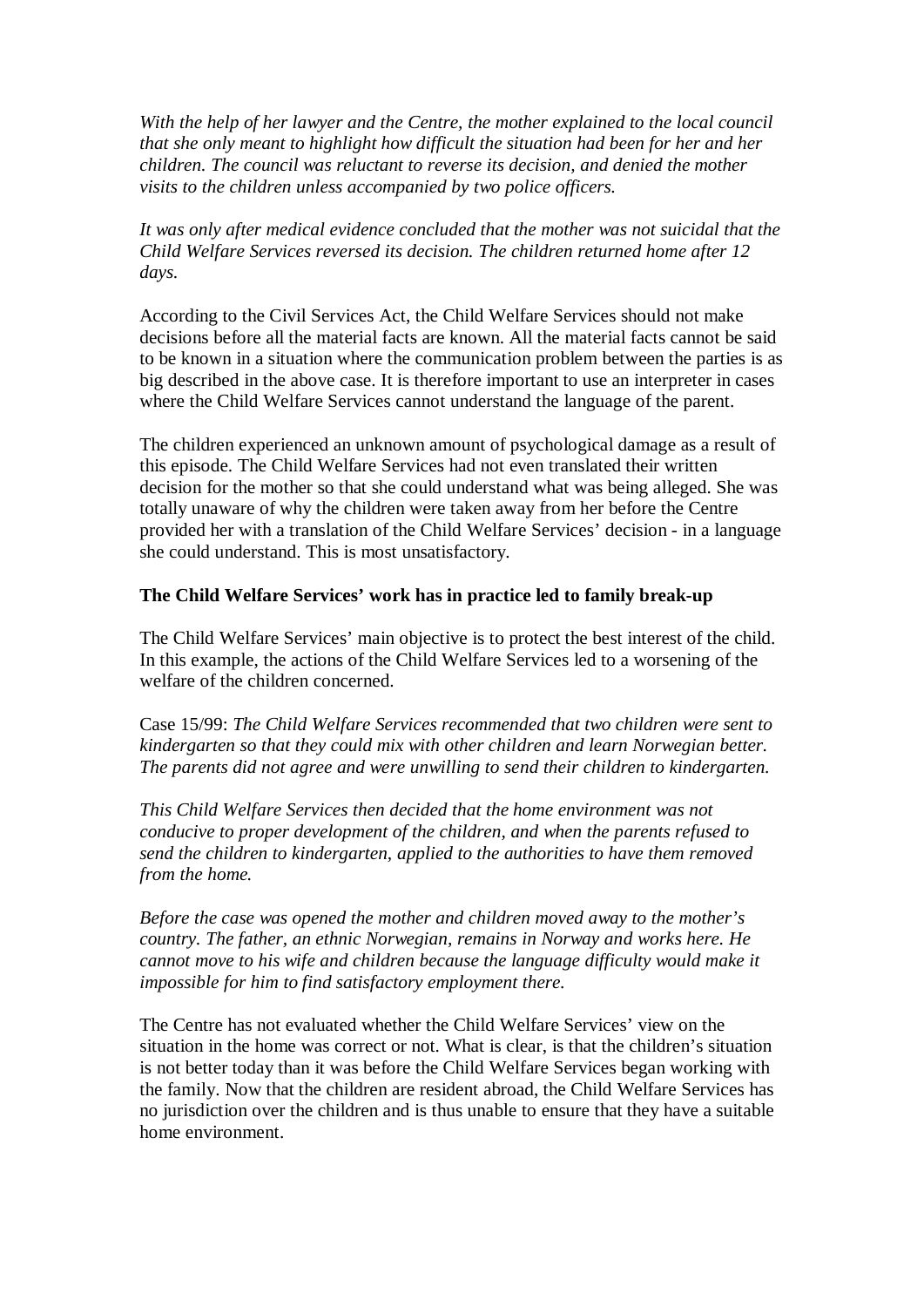It is important for the Child Welfare Services to use time on improving the level of confidence which parents have in it. In the above example it is clear that the parent lacked confidence in the Child Welfare Services.

## Challenges –

### The way forward

What can be done in order to combat discrimination in the Child Welfare Services? The Child Welfare Services' objective is to ensure that children grow up in environments that are proper and that do not harm them in any way. The Centre must therefore explain the decisions and actions of the Child Welfare Services to some parents in cases where the Child Welfare Services has reasonable grounds for becoming involved.

However, the Centre's duty is also to highlight faults and shortcomings in the work of the Child Welfare Services. In our experience, the Child Welfare Services does not have enough awareness of multiculturalism, and does not attach enough weight to cultural differences when carrying out its work in cases involving ethnic minorities.

Some ethnic minority parents find it extremely difficult to bring up children in Norway. The reason is twofold: Firstly, parents have a duty to take care of children and set down limits. On the other hand, they are told that the limits must not be too harsh. This lead to some confusion with the result that fear of the consequences of being bad parents makes them not setting down the necessary standards for their children.

Some ethnic minority parents have a general suspicion of the authorities, and a particular suspicion of the Child Welfare Services. The Child Welfare Services has a responsibility to disseminate information outlining the nature of its work, and to deal sensitively with issues regarding families from ethnic minority backgrounds.

The Centre can contribute in helping to build up confidence between parents and the Child Welfare Services so that they can better co-operate with each other.

### Chapter 4:

### The Police and the Administration of justice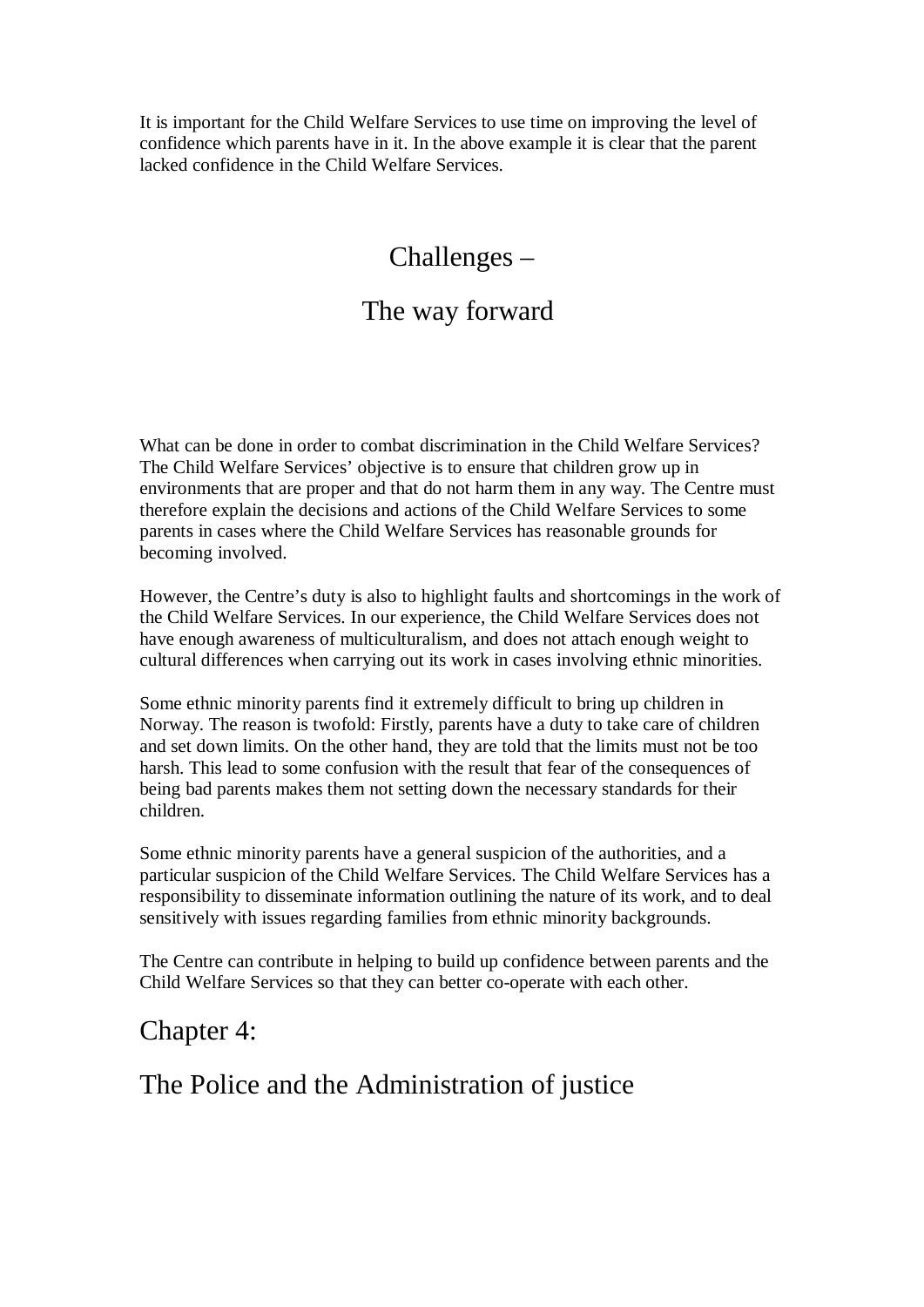**The relationship between the Police and minorities is a sensitive one. This is because of many reasons. The duty of the police service is to act in the interest of the public and to uphold law and order. Ethnic minorities do not always experience that the police are there for them. After eight months of practice the category "police and the justice system" represents 20.7% of cases brought to trial. There remains a huge challenge in building a better relationship.**

# **The Current Position**

The Centre for Combating Ethnic Discrimination has supported several ethnic minority individuals who believe the police have discriminated them against. In their experience, individual policemen are stricter with people from ethnic minorities than with ethnic Norwegians. The police needs to rethink its tactics in order to gain the respect of the ethnic minority population. The police also play a vital role in the prosecution authorities' work. The Centre believes that the police should actively use its prosecution powers in enforcing sanctions against discrimination.

### **Policing Activity**

It is a matter of public confidence in the Police that police officers operate in the correct manner. This duty imposed by the section of the Police Act, which outlines "general rules on how the police should act". The police have huge powers and it is therefore necessary to reduce the possibility for abuse of such powers.

It is too early for us to comment on the general nature of the conduct of the police towards minorities. It is not our intention to stigmatise the whole police service, to identify those instances where policemen have behaved unfairly.

What we have seen is that:

- · Individual police officers do not believe that ethnic minority persons are as truthful as ethnic Norwegians.
- · Ethnic minority persons are not allowed to put their side of a case across to certain police officers.
- Ethnic minority persons receive extremely bad treatment from individual police officers.
- That individual police officers address ethnic minority persons using racist or inappropriate language.
- · Individual police officers use unnecessarily brutal tactics on ethnic minority persons.

This results in grave injustices against persons who in all reality have not committed any offence of any description. Such activity reinforces the climate of mistrust between the police and ethnic minorities.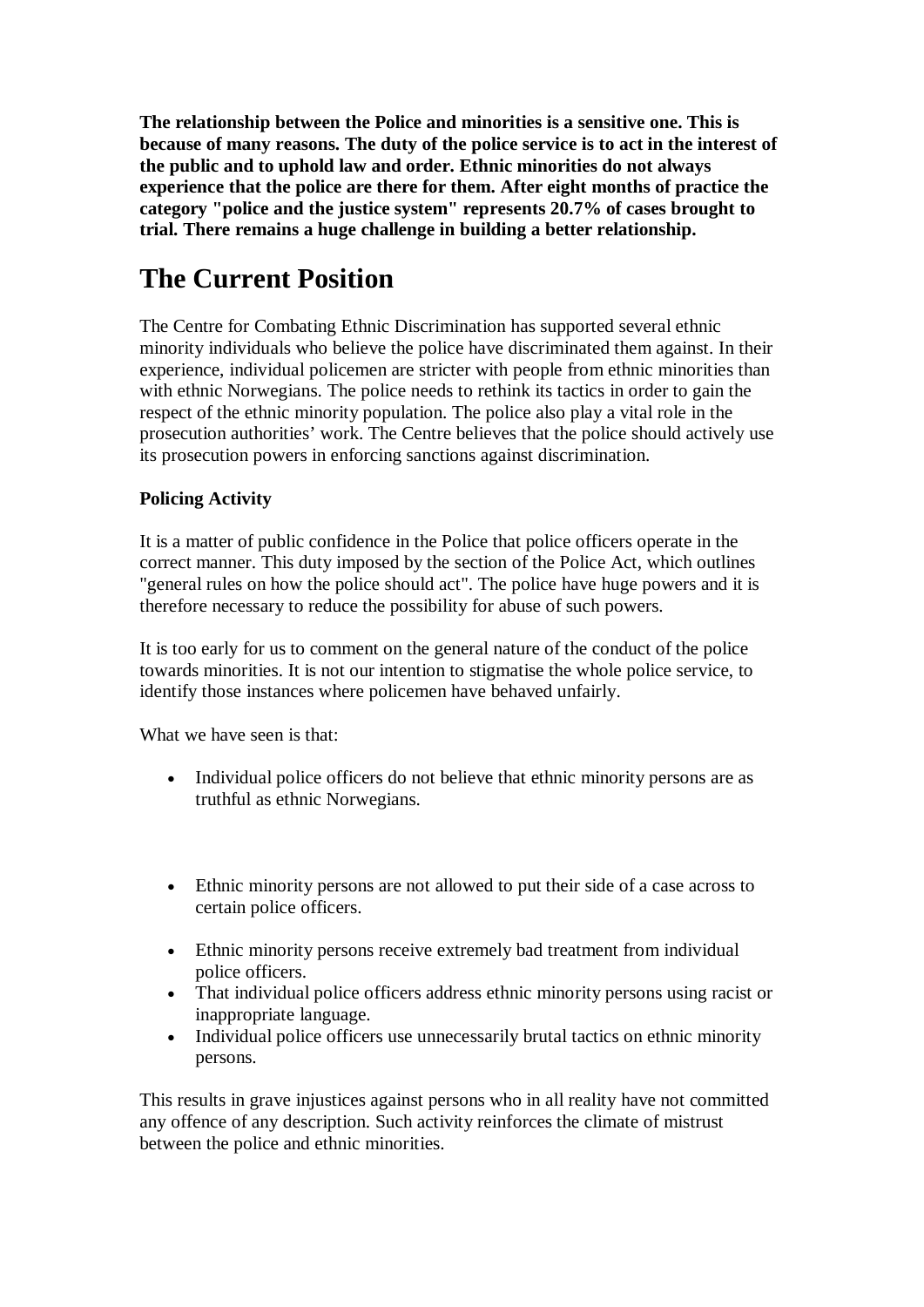# **The Centre's experiences in cases involving the police and administration of justice**

The Centre has provided support to many clients by writing complaints against unfair treatment by individual police officers. In some cases we have also reported offences to The Special Investigating Body for Police Matters.

It is important that a complaint or reported offence gets thorough treatment by the police/ The Special Investigating Body for Police Matters. The Centre has noticed that the responses from such reports vary greatly. In certain cases we receive confirmation that a thorough investigation has been carried out as a result of the Centre's report. Such a response goes a long way in re-establishing the client's trust in the service.

In other cases the authorities merely and briefly state that there is no reason to apologise or that the police has committed no offence. Such unsubstantiated responses are unsatisfactory for both the Centre and our clients.

### **Truthfulness**

As mentioned above, a common thread throughout our cases is that persons with minority backgrounds are thought not to be as truthful as ethnic Norwegians. Even worse, people with ethnic minority backgrounds are often not given an opportunity to state their side of the story and the other party's side or the police officer's side is given as the official version of what happened.

*Case 184/99: The Client (C) found a plastic bag at an ATM (Cash dispenser) on the way home. He took the bag with him intending to deliver it to the police. Two security guards met C outside the subway entrance not far from the ATM and asked about the contents of the bag. The bag had earlier been reported missing by a lady and the guards thought they had found the "criminal".*

*The police were then contacted and arrived after a few minutes. The police did not believe C's version of events, nor did they solicit enough information from the person who lost the bag to determine whether or not C's explanation was true. They failed to ask her, for example, if she could possibly have lost the bag. This was not done until after C had spent 14 hours in a prison cell.*

*Upon arrival at the police station, C asked the police to ring and inform his 14 year old son who was home alone. The police refused to do so, despite several requests. While C sat in a prison cell, his son went to school crying the next morning because he didn't know what had happened to his father.*

*C was eventually released without being interviewed once.*

*The case has been referred to an attorney with support from the Centre so that it may be brought before the courts. The Centre is monitoring progress of the case.*

This incident is most unfortunate. One cannot help questioning police tactics in such a case despite the fact that it involved an individual police officer. It also confirms the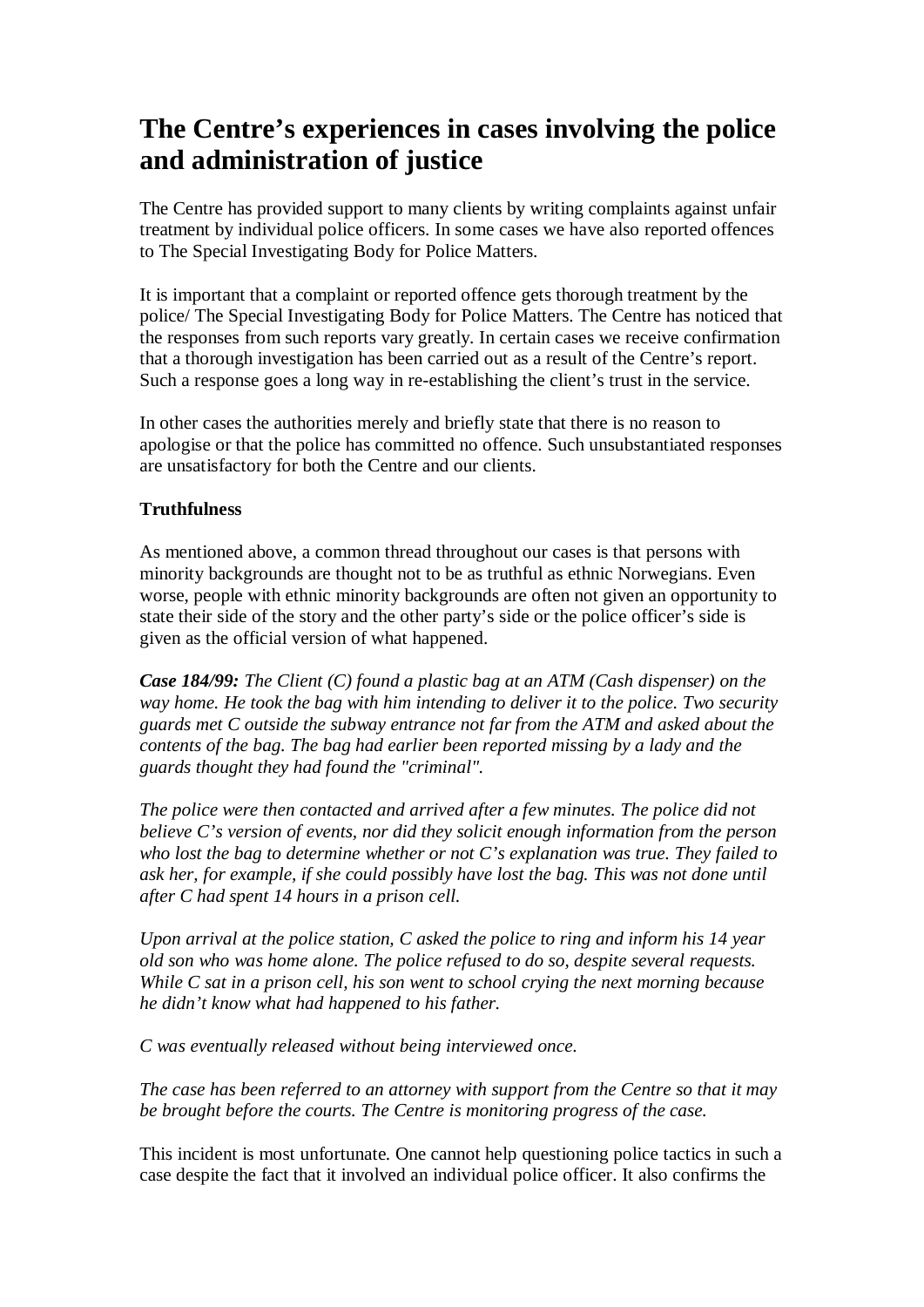suspicion that minorities have that their side of the story is not as weighty as that of others.

### **Unacceptable language**

Members of the public should be treated with respect when being spoken to by police officers on the streets, during interviews and while in police custody.

*Case: The client (C) was out with friends when they were stopped by the police and asked for identification. One of C's colleagues asked why they had to provide identification. C said, half-jokingly "You have to do what uncle policeman says". The police officer responded "I am not your uncle, you (expletive!) darkie".*

It is unacceptable for police officers to use swear words, or demeaning words connected to a persons' ethnic origin.

### **Use of unnecessarily brutal tactics**

*Case 290/99: The Client (C) parked his car and walked off to get some change for the parking permit. When he got back he noticed that the traffic warden had placed parking fine on his vehicle. He then showed his parking permit to the warden in order to avoid the fine. The warden called him an idiot and refused to phone the police at the request of C. A second warden then rang the police.*

*Upon arrival, a police officer went directly over to C and without saying anything pushed him in the chest, but his arm behind his back and pushed him to the pavement. A second police officer went off to the traffic wardens. The police officer asked for ID. C gave his driving licence and address.*

*C was then put in handcuffs and when he tried to explain what had happened the police officer did not listen to him. He put C in the police vehicle and told him that he had not committed any offence, so was free to go. C responded that because he had been treated so poorly, he would like to be taken to the police station in order to explain himself.*

*C was driven to the police station and put in a prison cell. After three hours he was charged. The charge stated that he was in breach of penal code para. 333 by not giving his address to a police officer.*

*C refused to accept the charge and received a summons for breach of the above provision.*

*The Centre has drafted a letter to the police and to the Traffic Department. The Centre is waiting for a response from C.*

This case the police reacted with unnecessary force – force that was unreasonable when one considers the seriousness of the situation they were dealing with.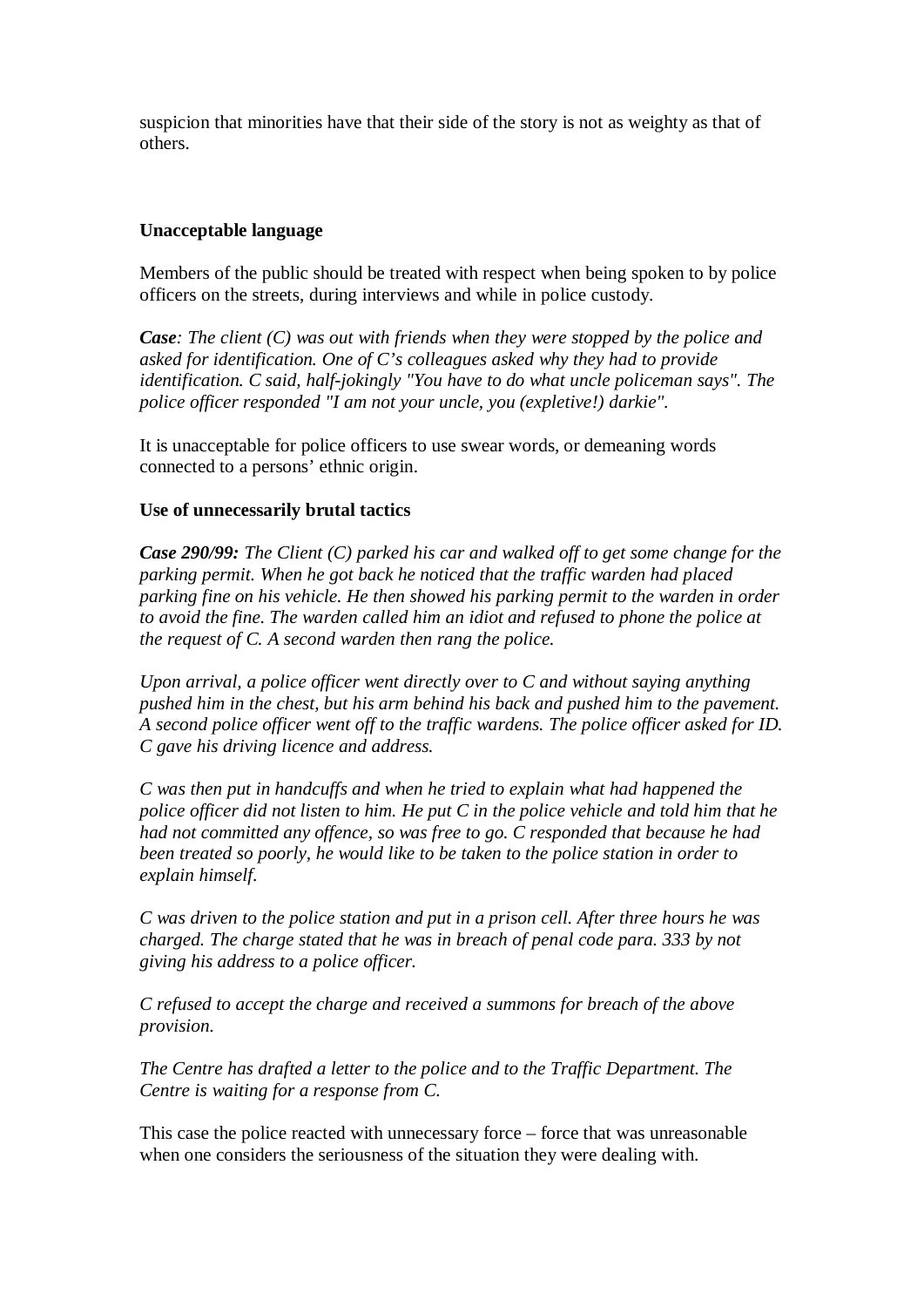## **Does it pay to complain about discrimination by the police?**

Anyone who feels that s/he has been badly treated by the police can either complain to the Police Chief or report the incident to The Special Investigating Body for Police **Matters** 

#### **Complaints to the Chief of Police**

The Centre believes that it is important to complain in cases where the police have not behaved in a proper manner. The failure of members of the public to complain gives senior police management the idea that the police behave properly. It is worth noting that the police often disagree with the facts involved in matters, which are the subject of complaints. In such cases it is difficult to arrive at the correct version of events, or to get the police to apologise for unfair conduct.

### **Reporting to The Special Investigating Body for Police Matters**

In cases where one feels that the police have committed an offence, the matter should be reported to The Special Investigating Body for Police Matters. This body was established to ensure an independent investigation of reported police officers.

A study carried out of The Special Investigating Body for Police Matters in 1999 shows that

- · More and more police officers are reported to The Special Investigating Body for Police Matters.
- · Complaints are more and more often based on gross misconduct in carrying out their duties.
- The number of police officers punished is still negligibly small (4%) in comparison to the total number of complaints.

In our experience, it takes an enormous amount of evidence to get The Special Investigating Body for Police Matters to find that an offence has been committed.

We will illustrate this with the help of one of the opinions given in a case. The case involved the question of whether the police were guilty of gross misconduct in exercise of their duties.

*Case: "How dangerous is a person with 6 leg fractures?"*

*The case involved the arrest of a person (P) at a Refugee Reception Centre following a deportation order. A staff member at the Reception Centre assisted the police officer. During the operation, P jumped out of a second floor window and fell flat on the ground. The police officer lifter p from behind, holding him under the arms,*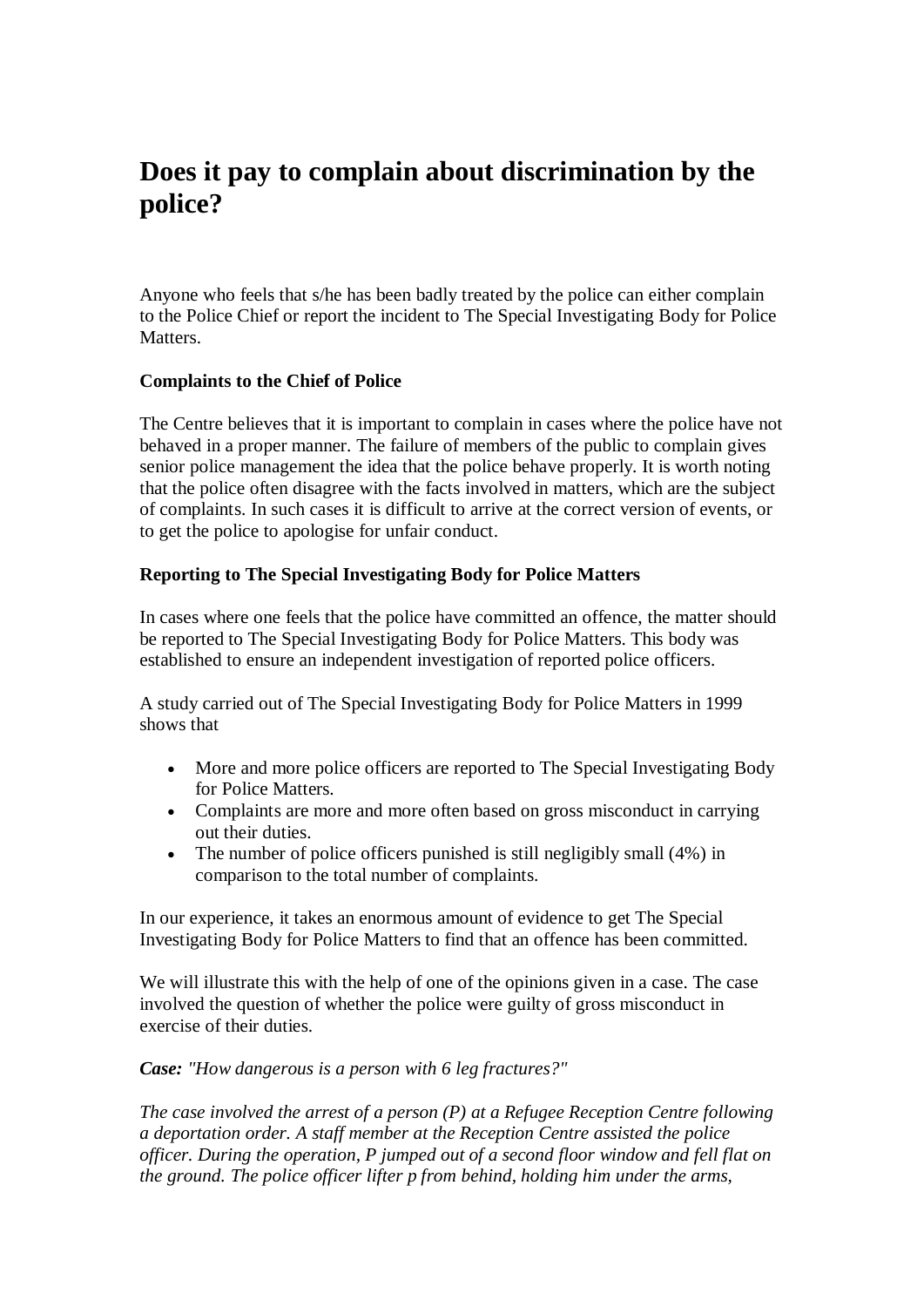*pushed him up against the wall two –three metres away and handcuffed him. He was then taken to the police vehicle, placed in the back seat and bent over the seat. P informed the officer that he was in pain, but was asked to shut up several times.*

*The medical evidence in the case was that:*

*P suffered two fractures in the left leg, several fractures in the left foot and a broken left arm. It must have been obvious that P was in severe pain, which was worsened by the use of handcuffs, was led by the hands to the police vehicle, and was made to sit up once inside.*

*The opinion of The Special Investigating Body for Police Matters stated that:*

*"It is difficult to understand that a person who has jumped from a second floor window and is lying flat on the ground could be regarded as a threat."*

*"It must have been obvious that the proper thing to do was to call an ambulance"*

*"It was clear that P did not pose a threat in this situation"*

The Special Investigating Body for Police Matters has described the incident and further commented that: "*There are signs of an unacceptable misconduct in performing their duty/ …the police used more force than necessary/…the police officer should have ensured that the use of handcuffs did not lead to severe pain…"*

However, the conclusion was that:

*"The treatment was clearly the result of a misjudgement …However the Special Investigating Body for Police Matters has concluded that the treatment can neither be characterised as gross misconduct nor as grossly improper conduct."*

This is not just a legal problem. The Special Investigating Body for Police Matters' decisions form precedents and gives out signals as to what actions are acceptable of police officers.

## **The activities of the Police as prosecution and investigation authority**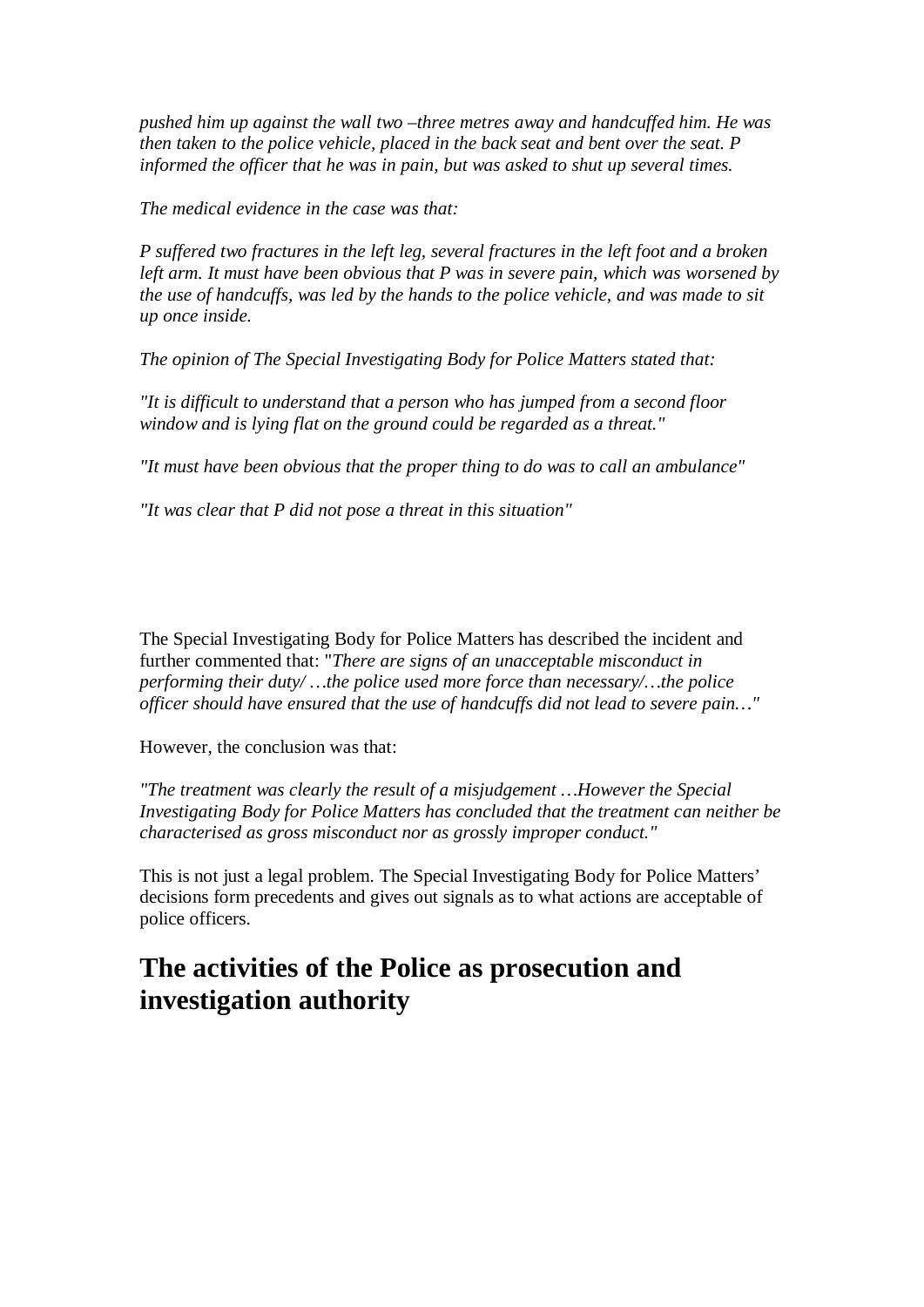

As we have seen in some cases the police also play a key role in investigation of cases involving discrimination and racism. The above graph shows the changes in total reports of racial discrimination during the period 1991-98. Between 1991 and 96 the total number of reported incidents went up from 35 to 66 and thereafter down again to 45 in 1998. We are not aware of the reason for the reduction in the number of reported incidents.

The table below shows that a minority of cases involving racial discrimination results in a conviction. In 1998 45 offences involving racial discrimination were reported. Of these, 26 were investigated. The results of these investigations appear in the second section of the table.

| Cases concerning race discrimination (1998) | <b>Frequency</b> |
|---------------------------------------------|------------------|
| Reported                                    |                  |
| Not investigated                            | 19               |
| Investigated                                | 26               |

| <b>Cases investigated</b>                        | Frequency $(N=26)$ |
|--------------------------------------------------|--------------------|
| Dropped (lack of information regarding offender) |                    |
| Dropped (due to lack of evidence)                |                    |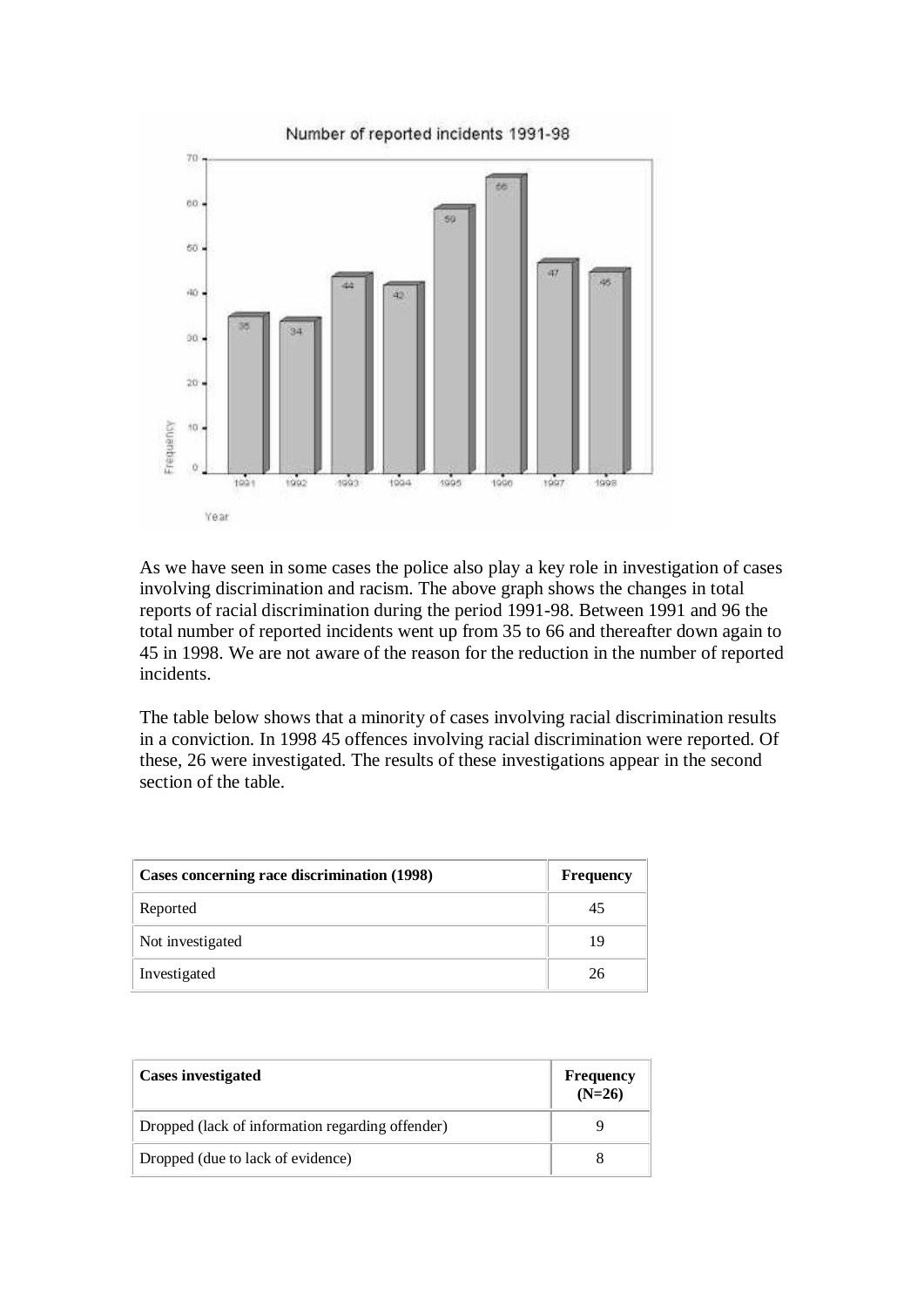| Dropped (due to lack of capacity to proceed case) |  |
|---------------------------------------------------|--|
| Transferred                                       |  |
| Fine                                              |  |
| Indictment                                        |  |
| Solved                                            |  |

Despite the fact that many discrimination cases are reported every year, almost none of them end up in court. The police throw out most of them. Many are thrown out because of a lack of evidence.

The Centre would like to work more closely with this problem during 2000. Any antidiscrimination provisions in the Penal Code do not cover several of the reported incidences of racial discrimination. This indicates that there is a need for changes to the law in this area. The Centre would therefore like to begin dialogue with the police in developing proposals for legislation covering areas of discrimination, which should be punishable in law. Such dialogue has already begun between the Centre and Oslo Police Department.

# **Discrimination in the administration of justice**

The Centre has through its legal aid practice noticed examples, where persons with minority backgrounds do not receive the same kind of treatment from the justice system as ethnic Norwegians.

*Case 70/99: The prosecutor said during criminal proceedings, "We cannot accept that these foreigners who come here and don't follow Norwegian law, are allowed to go free".*

Many will not react strongly to such views, as they, in themselves, are not especially distasteful. The statement becomes more serious when we look at who was saying it (the prosecutor attorney) and where (in a court of law). When the justice system is in the process of discovering whether or not an individual has committed an offence the fact that he is a foreigner is irrelevant. The images and general stereotypes that such language conjures up may well influence the fairness of the trial by making it less objective. Threats to the fairness of the judicial process introduced by a prosecution attorney cause the justice system to become weakened.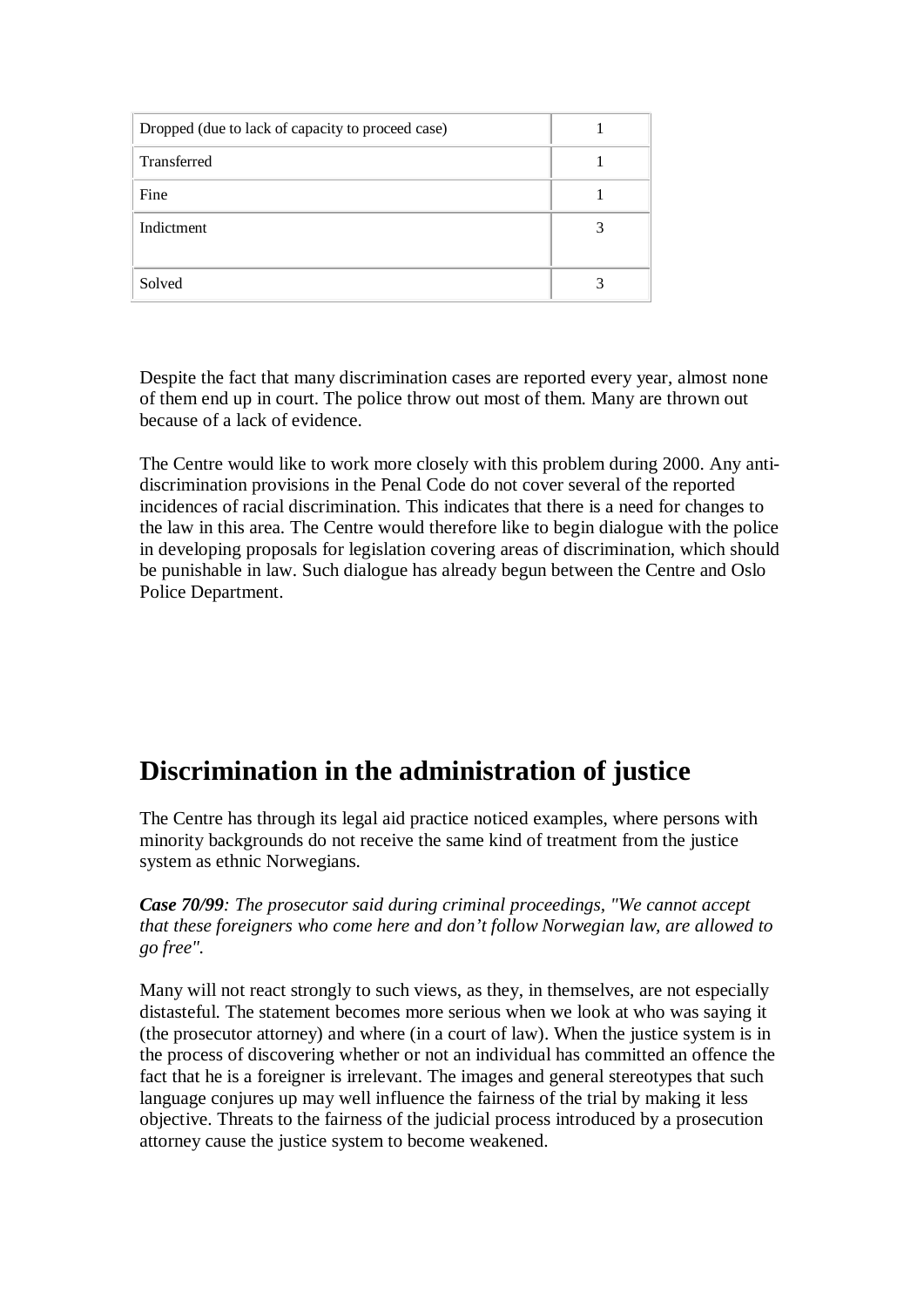## Challenges –

### The way forward

**The Centre regards it as extremely important to support individuals who believe the Police have discriminated them against. The reason for this is twofold. It is important for an individual to get help and support to report an injustice inflicted on them by a public service body such as the police. It is also important that the leaders of different police forces are made aware of the discriminatory treatment which are conducted by their subordinates so that anti-discrimination work can begin, or can be stepped up in the police force in question.**

Unfair treatment can only be corrected if the wrongdoing is identified, and injustice not accepted. This ensures that the treatment is not repeated in the future. It is also important that the top level prosecution authorities are made aware of criminal activities, which are carried out by the police

#### **Limit the amount of cases thrown out**

The police ought to be more active in development of strategies for compiling, registering and investigating incidents of ethnic discrimination. It is important to give ethnic minorities the impression that reporting such incidents are not regarded as a burden for the force, but an area where the police co-operate and are interested in coming up with solutions.

### **The Special Investigating Body for Police Matters must perform its role**

The Special Investigating Body for Police Matters is responsible for examining the way the police behave. Because the chances of being sanctioned are extremely low, police officers can take the opportunity to behave inappropriately. It is important for The Special Investigating Body for Police Matters to exercise its authority on such matters.

#### **Improve the contact with ethnic minorities during stop and search procedures**

The role of the police is to ensure law order and security for society. The use of the stop and search policy on foreigners affects the relationship between the local community and the police.

We regard this as an interesting area to look more closely at. The police must not always be on the defensive. They should inform the public that they are aware of the stigma etc. that can be attached to stop and search, but at the same time stating the reasons for doing so together with an outline of the rights of the person being stopped.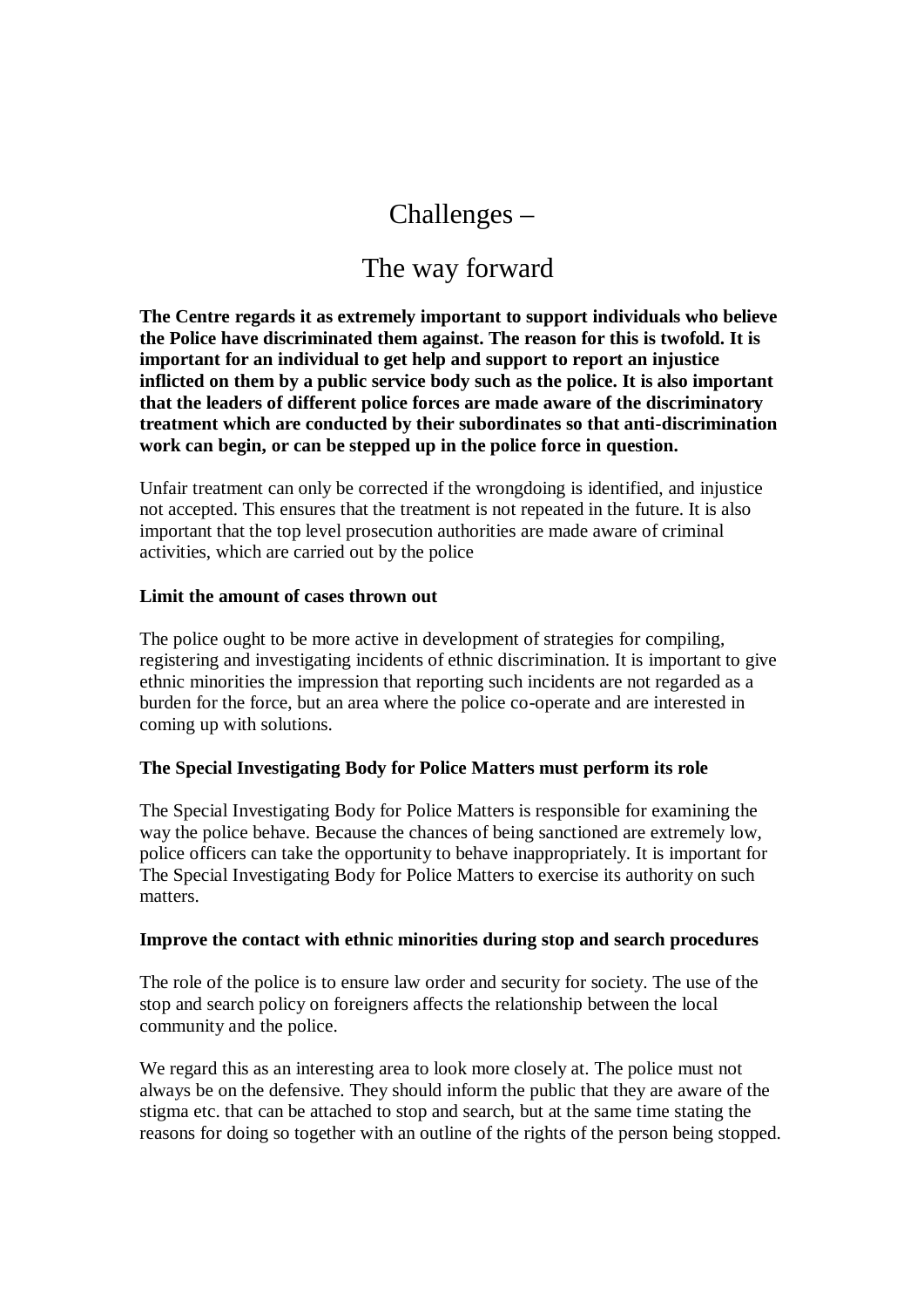The Centre believes it is very helpful to use less confrontational methods in such cases and would like to enter dialog with senior police officers regarding means of devising and implementing such methods.

#### **Results and Indicators of Success**

The Centre believes that it is important to devise a system for mapping out and evaluating the effect of schemes implemented for resolving problems. It is positive when one not only states a desire to better the situation, but also puts in place a means of evaluating the effectiveness of steps taken to do so.

The Centre will continue to communicate with the police service in order to follow up different issues raised above in addition to working with specific cases brought to us by our clients.

Minorities must be given information about the duties of the police and their responsibility to act in the interest of the community and in some special cases in the interest of minorities.

The Minister of Justice took the initiative in 1999 ask for a selection of a committee, which will work on a new law against ethnic discrimination, to be drafted by the end of 2000. There are many signs that current criminal law provisions are inadequate. This should, in our opinion, be one of the main areas of focus for the committee in 2000.

### Chapter 5:

### Religion in schools

**According to our mandate, the Centre for Combating Ethnic Discrimination should not just provide legal assistance in cases involving discrimination based on national or ethnic background. The Centre should also help individuals who believe they are discriminated against on the basis of their religion.**

Discrimination based on religion is a very emotional subject. Norway has a state religion. 90 % of the population of Norway belongs to the Church of Norway. This means that religion affects many areas of society – holidays, radio and TV programs, art, music and literature. The contrast between the religious activities of the majority population in Norway and among some people from minority backgrounds is great.

Most individual enquiries so long, involve the teaching of the subject Christian Knowledge Religious and Ethical Education (Christian Knowledge) in schools. A few enquiries involved other topics. This chapter is based on these enquiries.

It is important to note that whilst parents contacted us and complained about Christian Knowledge being taught to their children, there are also provisions in Norwegian law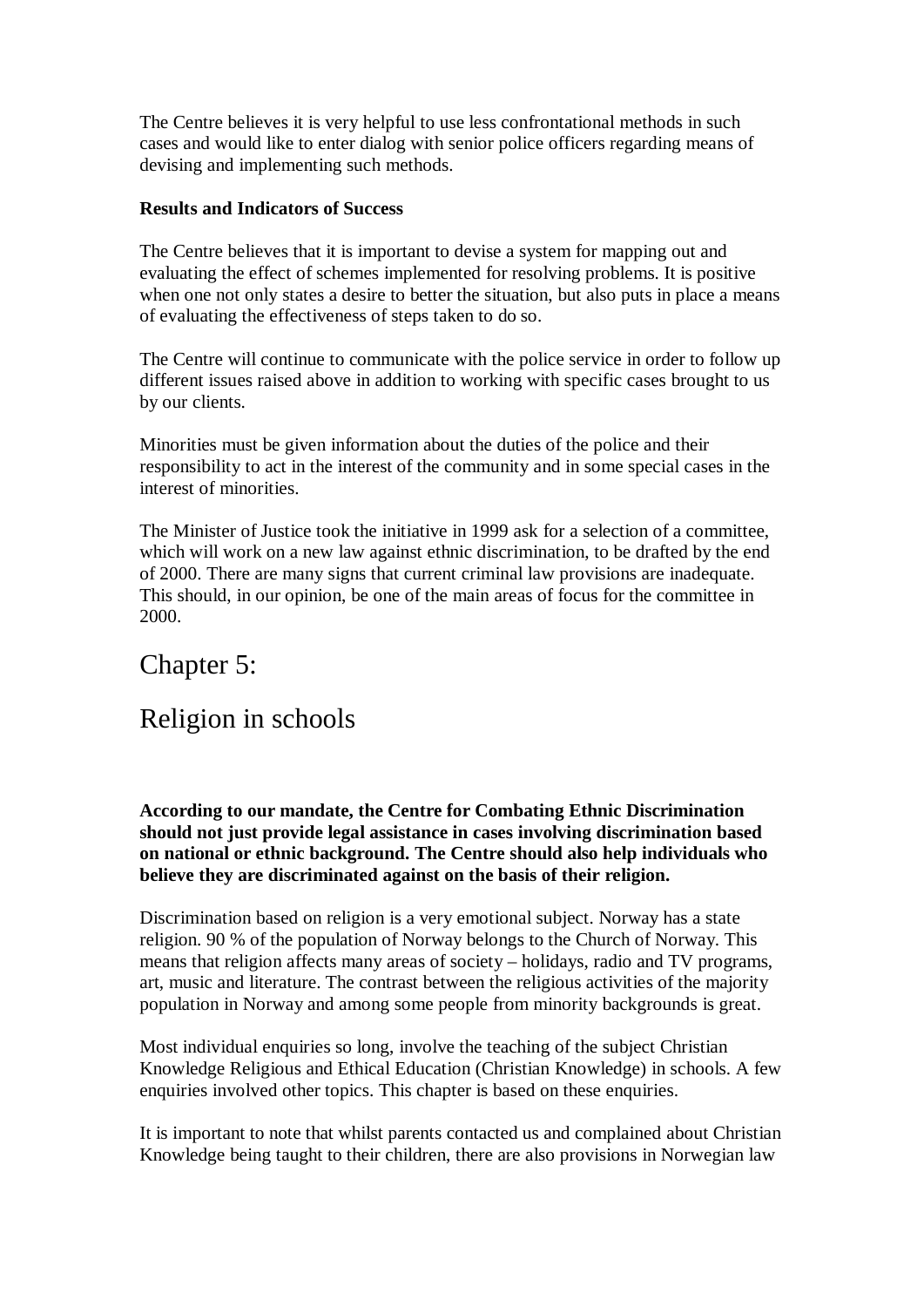stating that once a child reaches 12 years old, their views on the issue of religion should be taken seriously into account.

# **Children and the subject Christian Knowledge and Religious and Ethical Education in schools**

### **Regulations regarding diverse education and limited exemptions**

This subject was introduced in schools in 1997. According to a circular from the Ministry ofEducation, Research and Church affairs regarding diverse education and limited exemptions, the subject Christian Knowledge is intended to open dialog between pupils with different religious beliefs. Instead of the previous practice of dividing the class into different religions who then studied their own faith, it was desirable to have everyone together for dialogue on religion. In addition to such dialogue, the intention was to teach the history of Christianity as the religious culture in Norway. This was supposed to help in understanding literature, art, architecture and other cultural subjects that have been heavily influenced by the bible, the church, or other elements of Christianity.

The right to limited exemption from taking the subject is found in The Schools Act Para 13, no. 10. According to the circular from the Ministry of Education, Research and Church affairs, the above provision allows parents to request that their child be exempted from parts of the course at an individual school. This deals with a partial, not full, exemption.

The Ministry's view is that when parents request exemptions from clear religious activities, such an exemption should be granted. In such a situation it is not necessary for the parents to provide detailed reasons.

# **The Centre's Experiences**

The Centre for Combating Ethnic Discrimination has received several enquiries from parents who believe the teaching of this subject is problematic for their children. We have also been in contact with representations from religious organisations about the unease this subject causes members of their group.

### **How does the exemption rule operate?**

*Report from a mother, which has contacted the Centre: The mother of a Muslim pupil asked the school for information about the exemption rules for her child. She wanted him to participate in classes, not excluded, but that he is excused from certain areas, which were deemed unsuitable.*

*The Principals office responded that the school has a duty to provide diverse education. The school refused to offer an alternative class, but suggested that the boy could have a free period during the class (es) in question. The mother also noted that stories are told to her child from different religions, without explaining to the child*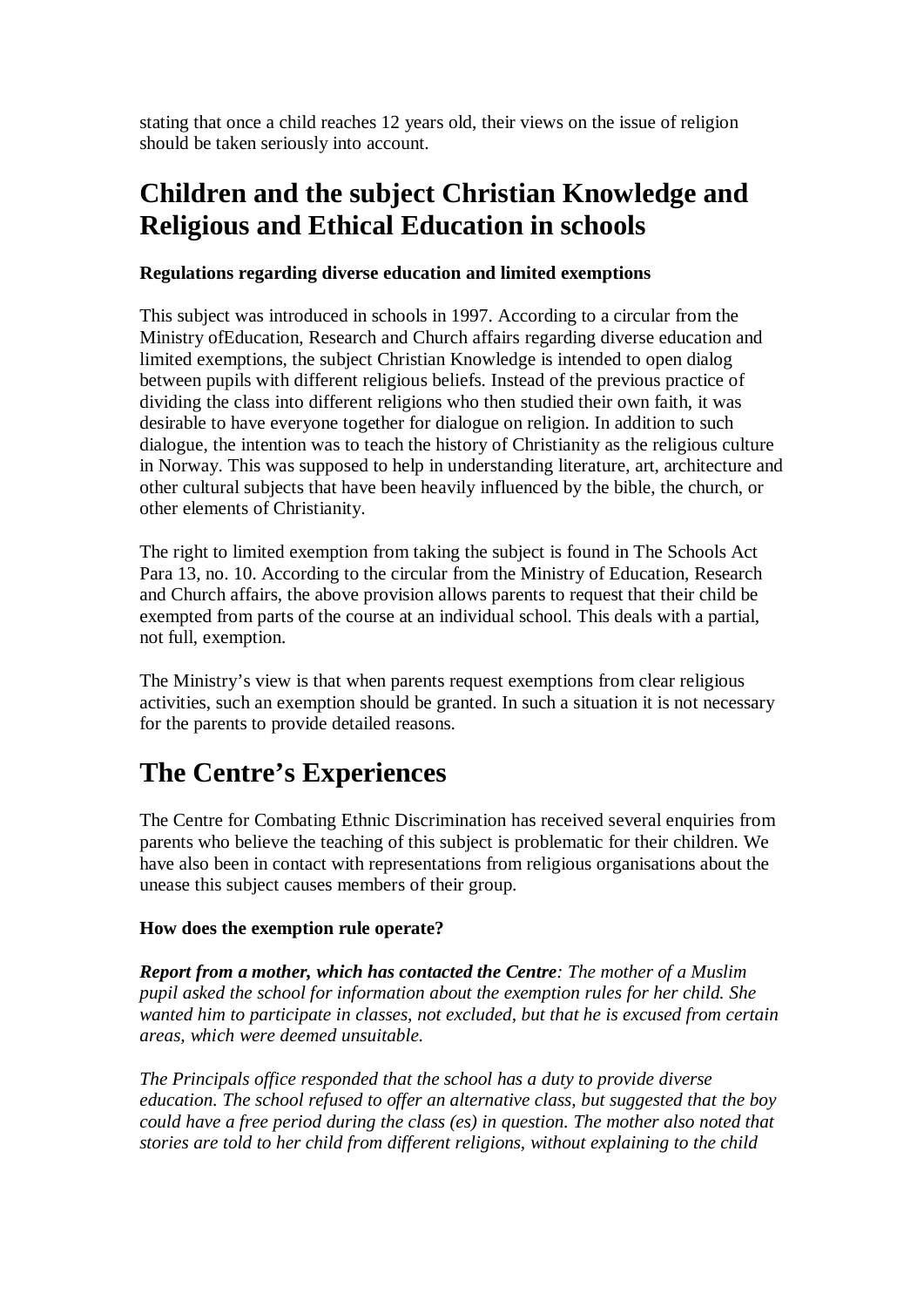*the origins of those "stories". She was of the opinion that such a practice was not proper education.*

The case illustrates how difficult it is to get information on the timings of different topics in the child's time schedule. Some schools are good at providing such information, but the parents who come to us do not feel they have been given adequate information.

Some parents have applied for total exemption. The schools in question rejected such requests without informing the parents that they were entitled to apply for partial exemption.

Some parents also report that what their children learn about their own religion is from a critical Christian standpoint, and often conflicts with the version they are taught at home.

Exclusion is also a big problem. Many feel that simply being given time out has a negative impact on the social development of the child concerned. Parents are keen for their children to be offered alternative lessons during the period of exemption from Christian Knowledge.

Both the Islamic Council and The Norwegian Humanist association are currently pursuing court cases denouncing teaching of Christian Knowledge as being in contravention of international law.

#### **Full exemption versus partial exemption**

We assist parents who request for help in applying for full exemption despite the fact that the law does not allow full exemption. A part of the reason for this is that partial exemption has been tried, but with unsatisfactory result as regards the lack of alternative classes for children to attend. The authorities also assert that there is no documentation supporting the need for full exemption.

Parents believe that they have to argue in order to be granted an exemption. Both the child and the parents are left with the stigma of being regarded as bad tempered or rude because of the necessity to point out which particular activities or stories cause offence.

### Challenges –

### The way forward

The Centre for Combating Ethnic Discrimination has only recently begun providing assistance to parents regarding the teaching of Christian Knowledge and Religious and Ethical Education in schools. The Centre has received enquiries regarding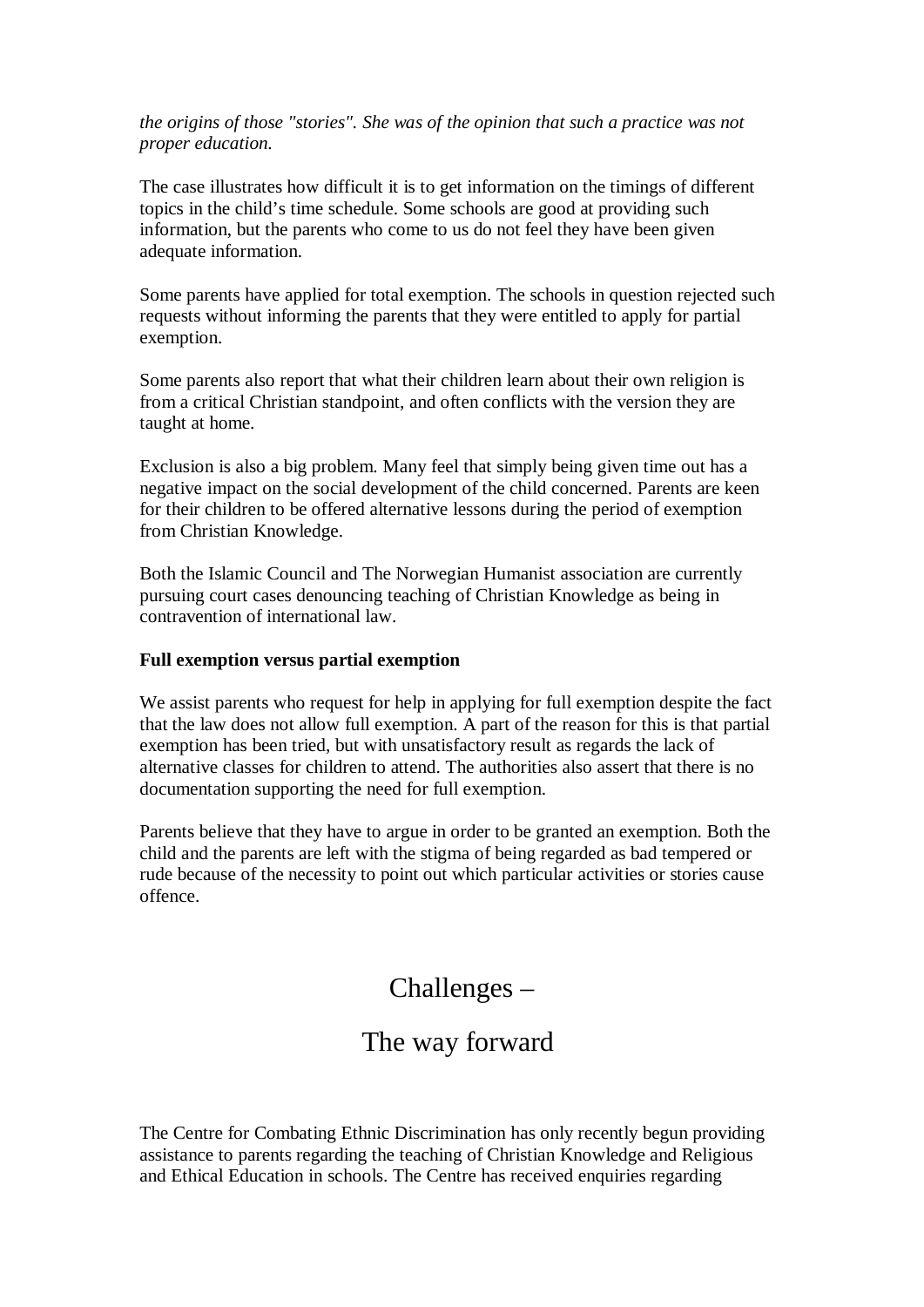applications for both partial and full exemptions. The subject has only existed since 1997 and the idea of exemptions and providing alternative lessons is tackled differently from region to region and from school to school.

We can assert that individual parents find the introduction of this subject has resulted in discrimination based on religion or beliefs. We will be in a better position to make more detailed comments in later reports.

We have been in consultation with different groups of people and associations regarding this subject. We are also monitoring the court case launched by the Islamic Council against the teaching of Christian Knowledge and Religious and Ethical Education in schools. As mentioned earlier, it is also necessary to get some feedback from children and young persons regarding their experiences of the religious aspect of school life.

### Chapter 6:

### Discrimination in the housing market

## **What do we know about discrimination in the housing market today?**

**In a thriving housing market there is a temptation to use discriminatory announcements when one tries to sell or rent out a house or apartment. The owner's search for the best paying buyer or tenant means that many are excluded from the housing market. The shortage of housing means that owners can also sort potential buyers out by criteria other than their potential buying power. It often counts very much against to be unemployed, student, single mother or foreigner. Despite the reasons for exclusion from the housing market being many, the Centre for Combating Ethnic Discrimination believes that persons with minority and/or immigrant backgrounds are especially vulnerable to this type of discrimination in practice.**

The 1996 Standard of Living Survey carried out by the Central Bureau of Statistics shows that 20% of the country's minority population have experienced discrimination in the housing market.

Most adversely affected are Somalis (60%) and Iranians (50%), whereas "only" 10% of Vietnamese and Pakistanis have experienced discrimination.

Immigrants and refugees to a large extent rent rather than own their housing. The result is that they are particularly affected by discrimination in the rent market. So far has the Centre received few enquiries from individuals concerning the housing market. This does not mean that there is no discrimination in the housing market. Surveys suggest that there is widespread discrimination in this area.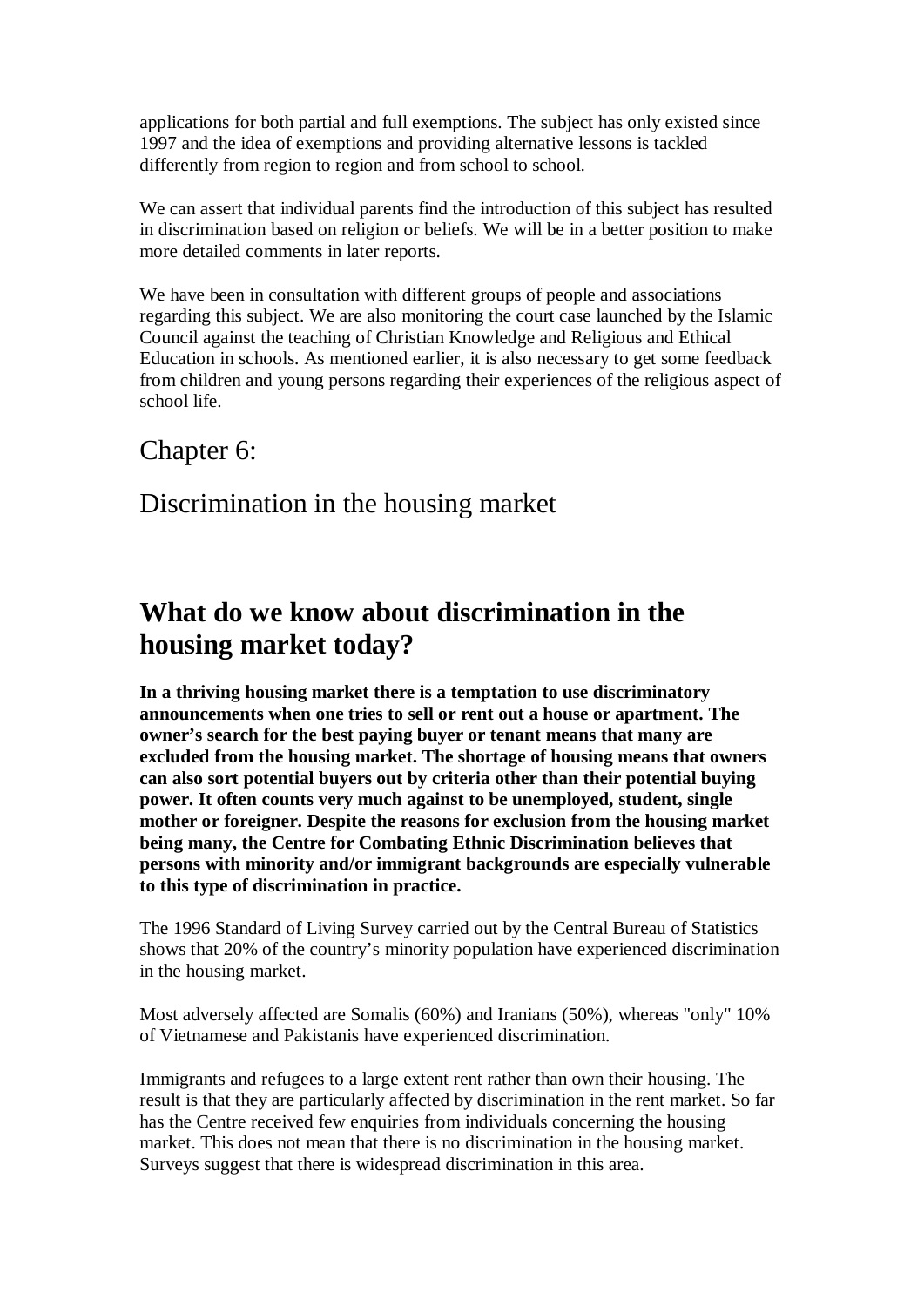# **The legal framework**

There is currently only one legal provision directly governing discrimination in the housing market, the *Housing Associations Act, para. 10 (1) and (2).* In addition, there are various other provisions, which can be used in the fight against different types of discrimination in the housing market. One may chose which angle to adopt depending on whether the discrimination has been perpetrated by an agent, the owner or landlord of the property or the management of the property (housing association), e.g. the board or general meeting.

### **Letting Agencies & Estate Agents**

It is questionable whether discrimination carried out by agents is covered by any of the existing legal provisions.

There is a breach, in theory, of Penal Code Para 349a - discrimination in the provision of goods and services (see Chapter 1 The need for a better legal framework). The term service includes letting and sale of property. Until the Supreme Court ruling of 27 August 1999 it was thought that Para. 349A was a key provision in the fight against ethnic discrimination carried out by estate agents/letting agents.

The Supreme Court ruled that Penal Code Para. 349A cannot be applied to agents involved in discrimination in the housing market.

The Estate Agents Act does not include any anti-discrimination provisions *vis a vis* agents themselves. Paras. 2-8 of the act deals with withdrawing permission to run an estate agent. The way the current law is formulated it is impossible to have such permission withdrawn despite agents repeated discrimination. This applies to both the situations where the agent directly discriminates, and where s/he passively forwards the discriminatory wishes of a client.

The Norwegian Estate Agents Association's own ethical rules include a provision forbidding discrimination on the basis of race, religion, gender or nationality. However, there has not been a single case where an agent has been disciplined for ethnic discrimination.

### **Private property owners and landlords**

Penal Code Para 349A does not cover the sale, letting or sub-letting of property. This means that owner who sells or let out a property and a tenant who sub-lets cannot be found guilty of committing an offence under this provision. This is because sale or letting of a property is not regarded as "goods" or "services" under the Act. Discrimination carried out by owners and tenants are therefore not covered by the Act.

### **Housing Associations**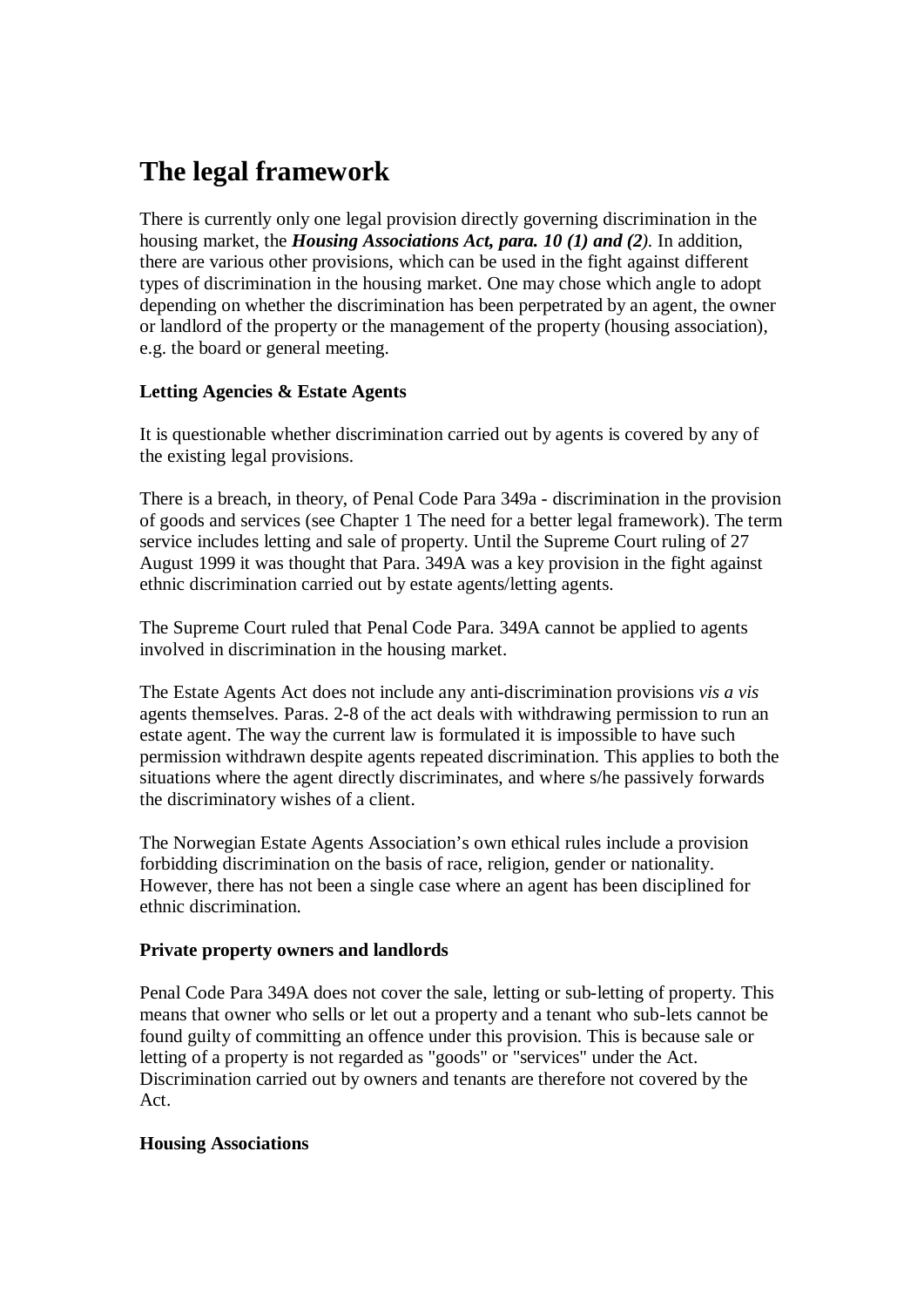There are provisions that can be used to combat discrimination carried out by the board or general meeting in a Housing Association.

The Housing Associations Act demands that the refusal to authorise someone buying, inheriting or sub-letting a part of the property is based on reasonable grounds. Despite the fact that the Act does not specifically deal with ethnic discrimination, it can be relied on in cases where such refusal is based on ethnic origin. If the board, for example, rejects someone who wants to take over a part of the property on the basis s/he is not an ethnic Norwegian this decision would be illegal on the basis that it is unreasonable.

Despite the above, the Centre for combating ethnic discrimination has experienced that ethnic discrimination does exist in cases involving board decisions on overtaking Housing Association property.

### **The Housing Act Committee**

A committee is currently working on proposals for changing the Housing Act and Housing Co-operatives Act. The committee was due to submit a report by the end of 1999. The Centre has made representations to the committee regarding discrimination in the housing market.

## **Acting as agent – The Supreme Court's ruling on discrimination in the housing market**

The Supreme Court ruled on 27 August 1999 on a case involving discrimination in the housing market. A summary of the facts in the case follows:

*A letting agent was charged with discrimination in breach of Penal Code Para 349A. She used an index card system of properties, which was offered to customers who paid for access to this information.*

*"Norwegians only" or "Norwegians who have permanent jobs" was written on several of the cards, at the request of the customers of the accused. The accused therefore clearly offered ethnic minorities a reduced service in comparison to ethnic Norwegians.*

*The Oslo City Court found the accused innocent. The legally trained judge was of the opinion that there was a breach of the provision, but the two lay judges did not agree with this.*

*The High Court found that the accused had breached the provision, but found her innocent on the basis of her ignorance of the existence of this particular provision governing discrimination in the provision of goods and services.*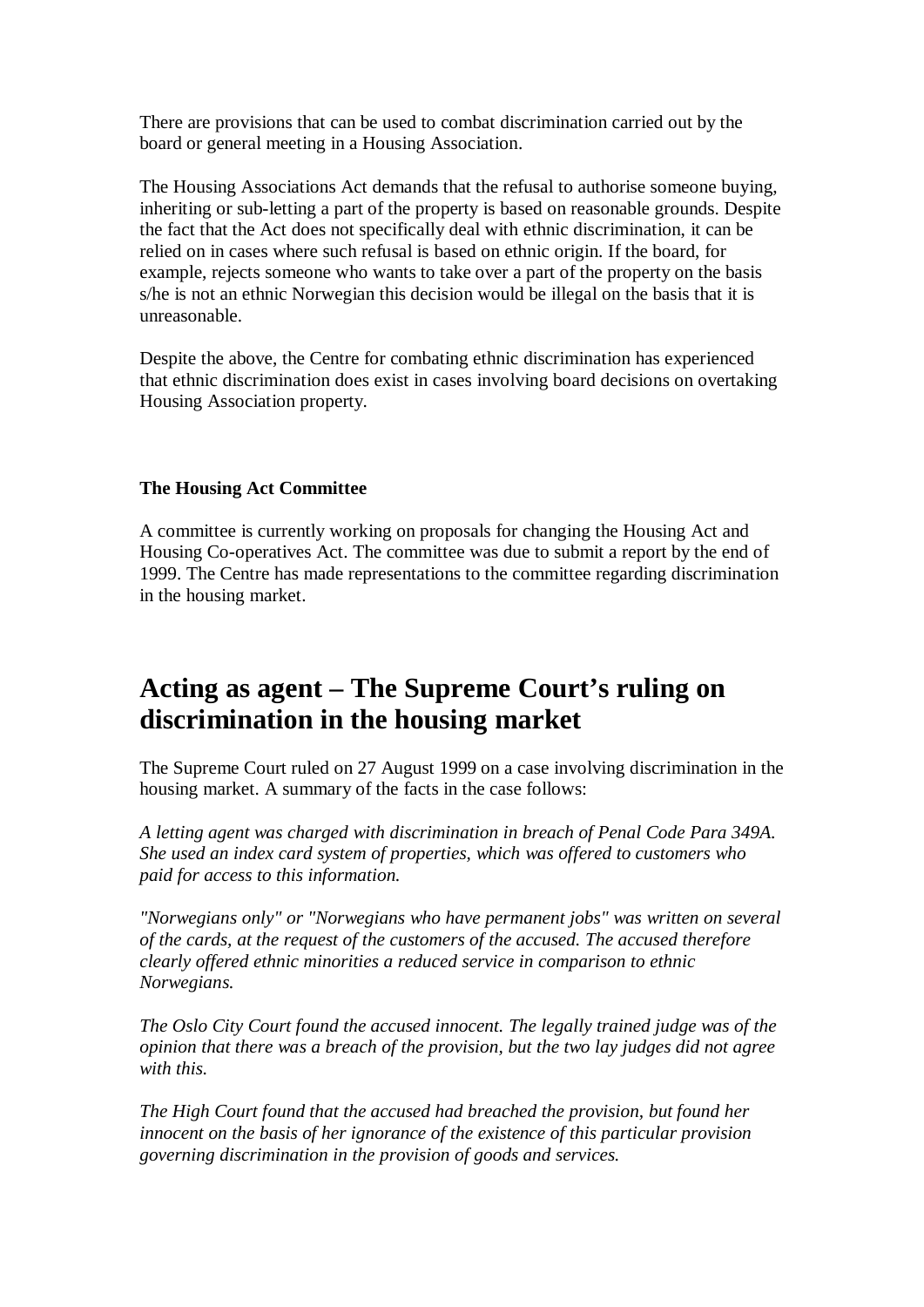*The Supreme Court found her innocent and ruled that Para does, not cover any activity that merely forwards the client's request to discriminate. 349A. Furthermore, the court ruled that discrimination cases that do not involve an agent fall outside of Penal Code Para 349A.*

This is the first case in 29 years where someone has been prosecuted for an alleged breach of Penal Code Para 349A.

The Centre is of the opinion that one must look at the consequences this ruling will have in work against ethnic discrimination.

We believe that the Supreme Court has given a very negative signal, both to the discriminating party and to the victim. The judgement says that agents are free to discriminate in the housing market as long as this discrimination has been authorised by their client. This is most unfortunate.

Challenges –

### The way forward

The Centre has received few enquiries regarding discrimination in the housing market. There are, however, many indications that there is widespread discrimination in the housing market. As mentioned in the introduction, a significant proportion of immigrants and refugees believe they have been discriminated against in the housing market.

Theoretically, there are many provisions, which can be used to combat discrimination. This is rarely the case in practice. The Supreme Court ruling on agents sends out a negative signal and is a loud cry for changes to existing provisions.

It is difficult for an individual alone to uncover discrimination in the housing market. It is only after the experiences of many over a significant period of time that discriminatory tendencies become clear. We must therefore contact other partners in the housing market and start co-operating in order to chart the incidences of discrimination.

The Centre will follow up every effort to combat discrimination in the housing market during 2000.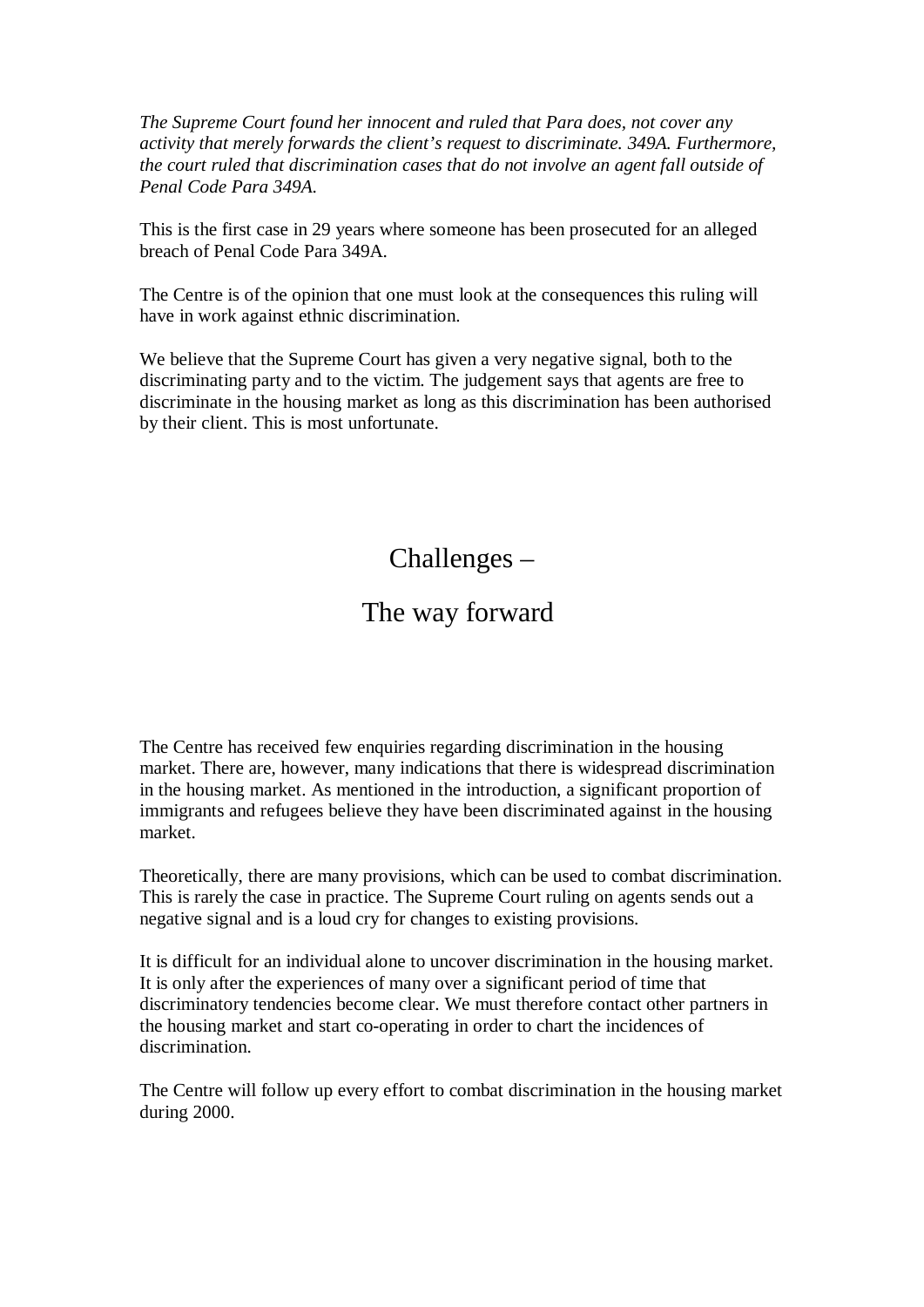The judgement can also have a profound effect in other areas, e.g. in employment agencies and other agency services. Is this a situation that the authorities intended to create?

### Chapter 7:

## Discrimination in NightLife /Hospitality

**Most would agree that discrimination in the job and housing markets affects an individual's ability to participate in society and is a huge obstacle in the way of integration. Discrimination in night life/hospitality is often the first type of discrimination that young people experience – before trying to find an apartment or a job. This is overt discrimination, which often happens face to face and is difficult for victims to explain away. A stigma can also be attached because the victim may be required to step aside whilst others in the group are admitted to the venue in question.**

Discrimination in housing can be partially explained by the over-heated property market; discrimination in the job market can be partially explained by high unemployment. However, when one is discriminated against in night life/hospitality it is crystal clear that the only reason is because they are not wanted in the social arena in question.

Such exclusion at an early age, can often lead to undesirable consequences, e.g. ghetto-ization.

When one has been refused entry to certain venues in the past, they will decide to go out to places where they know they will gain admission. This problem must be taken seriously.

# **The Legal Position**

Penal Code Para. 349A forbids discrimination in the provision of goods and services. I.e. admission to pubs, clubs, cafes, restaurants, etc. on the basis of skin colour, beliefs or ethnic origin. The fact that this provision is ineffective in discouraging such discrimination means that there is no alternative way to ensure that perpetrators are punished.

The only relevant civil law provisions are the Alcohol Act and the Serving Act. Neither of these provide any real protection against discrimination.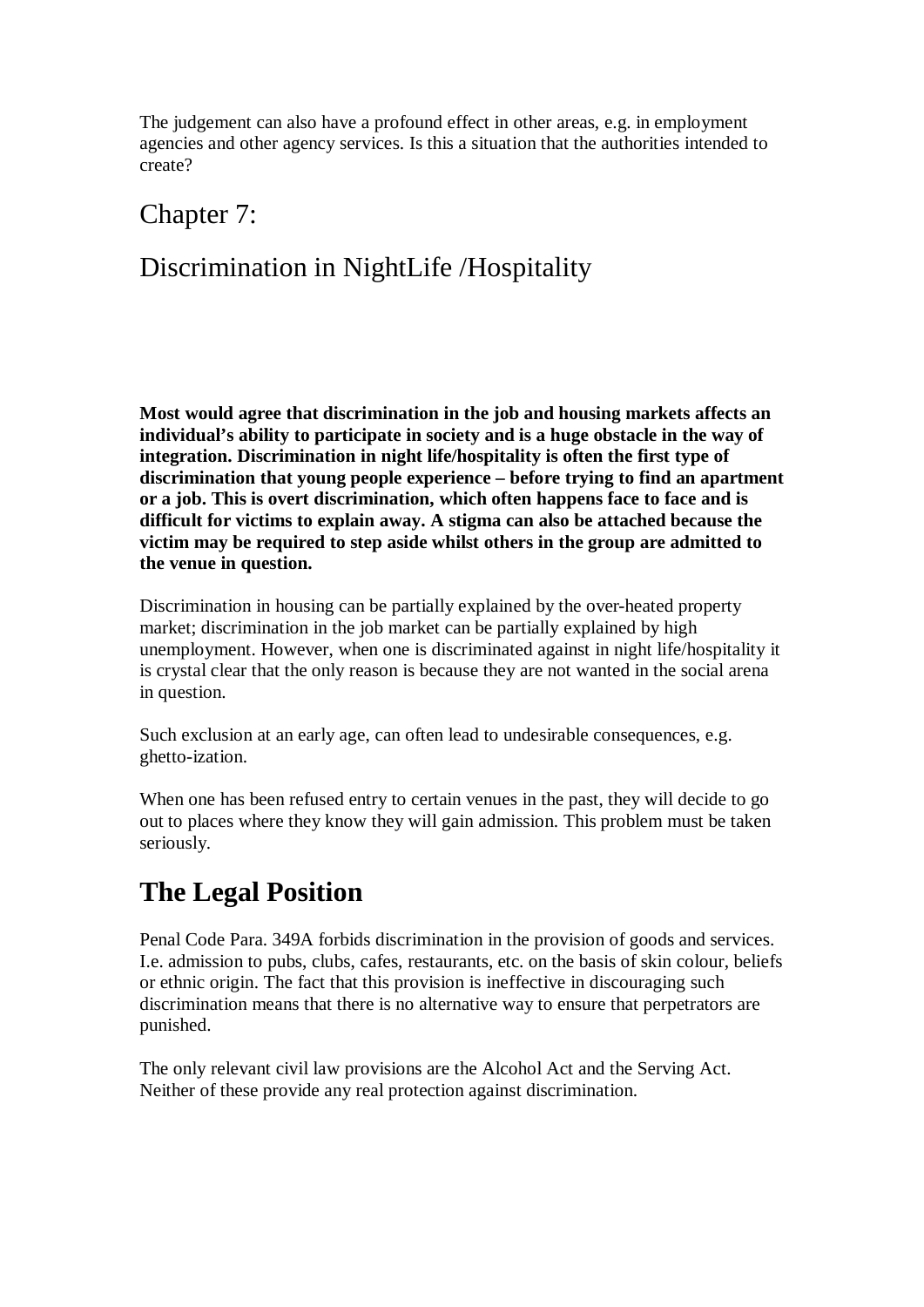Discrimination in nightlife/hospitality is a typical example of discrimination not resulting in financial loss. Most people who have been refused admission to a venue soon find another place where there is no problem getting admitted. Over the last 15 years significant media attention has been paid to this form of discrimination. The media also confirm that the police routinely fail to charge perpetrators in such cases. This is despite the fact that undercover newspaper and television journalists, and MPs have followed ethnic minority persons to venues, observed the discrimination first hand, and have given details of such incidents to the police. Over the years, the police have given the impression that it does not help to report such cases.

Up to September 1999 the Centre had only received a few cases involving night life/hospitality discrimination. On 20 September the Ali Baba Campaign was launched in order to collect information on the nature and extent of hospitality discrimination. The post card campaign was run in som major towns in Norway, like Oslo, Bergen, Trondheim, Stavanger, Tromsø and Kristiansand. Free postcards were placed in public places. A questionnaire asking about experiences of discrimination appeared on the back of these postcards that were to be returned to the Centre once completed. The campaign was also run on the Internet. The questionnaire appears on [www.smed.no](http://www.smed.no/) where it can be filled out and sent to us electronically. The results of the campaign will be published in a special report in early 2000.

## **An example of discrimination in night life**

*Case 111/99: C was refused admission to a disco. C and a friend (both of African origin) on attempting to gain entry to a disco at 01.00 were asked by the bouncer to produce student cards. On being unable to do so, they were refused entry. C responded that he was no longer was a student, and besides a student card should not be required for entry to the disco. He had seen many others gain entry without a student card*

*while he was standing outside. He then told the bouncer that he was using the requirement to produce a student card as an excuse for refusing them admission, when the real reason they were refused entry was their ethnic origin. As C began calling the police, he noticed a petrol car in the area. C stopped the car and told the officers what had just happened. The police told him he had three alternatives: 1) to send in a written complaint to the police 2) to send in a written complaint to the venue 3) to find another place to go. C protested that something should have been there and then, but the police officers just drove off.*

*The Centre helped C to send in the complaint. C was refused entry on 25 April. The complaint was delivered 3 days later. C was called in for a police interview on 20 July – i.e. three months after the incident. At this time the police had contacted neither the bouncer nor the venue.*

The above is a good illustration of what many feel is police indifference to discrimination in hospitality. Victims are frequently referred to the police station. It is most regrettable that the police failed to get a statement from the bouncer and the venue at the time of the incident. It is very easy for the bouncer to claim (several days or months later) that C was refused admission on the basis of intoxication, or that C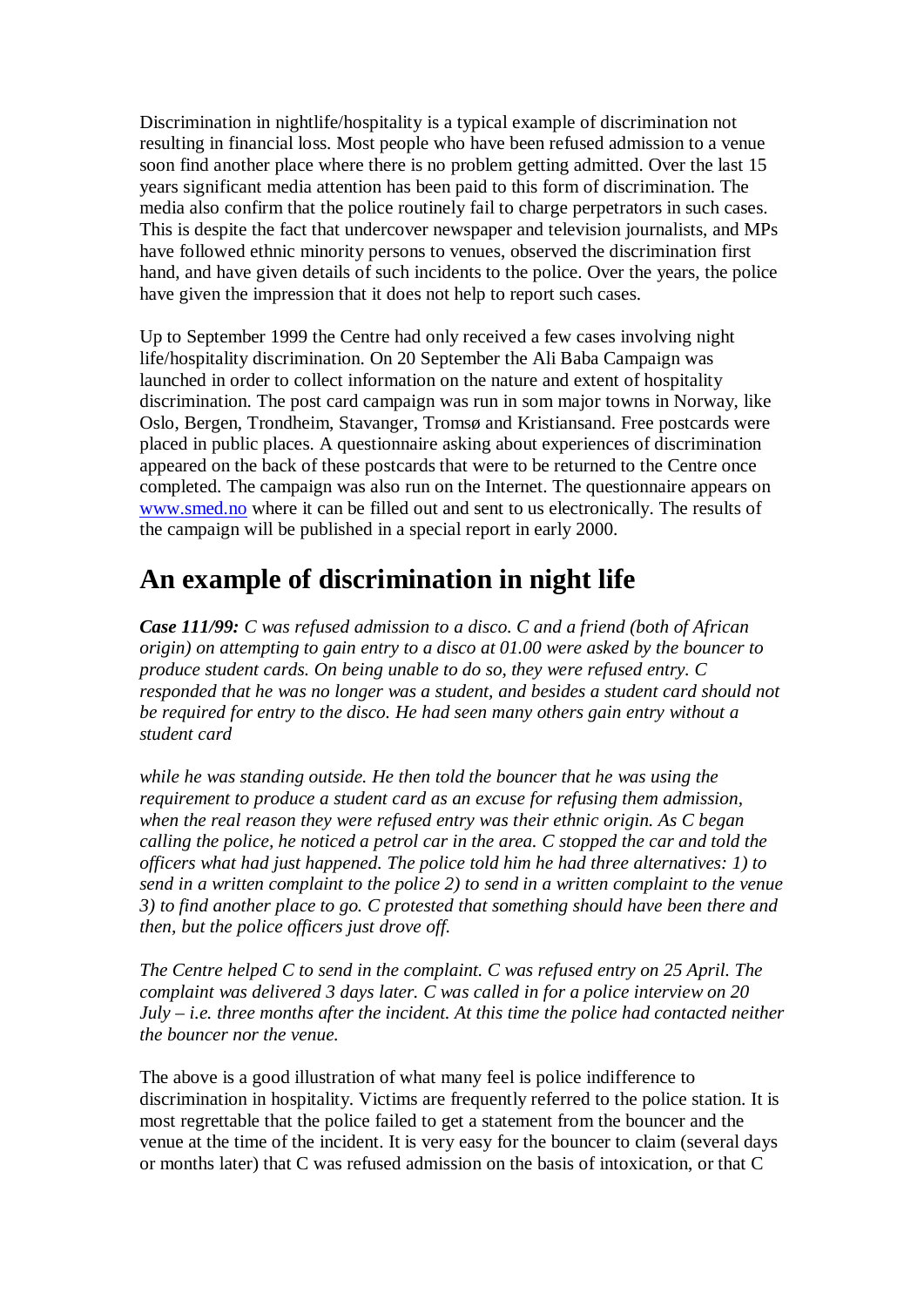did not produce ID. Many elements of evidence would have disappeared by the time the police got around to investigating the incident three months later.

The police have dropped several cases over the years on the basis of insufficient evidence. It is therefore very difficult to explain why they refused to collect any statements or other evidence at the time of the incident.

Senior levels of the police have reiterated their commitment to prioritise such cases. There are some areas where the police operate patrols to monitor venues for such discrimination. This has still not resulted in anyone being charged or convicted.

## Challenges –

## The way forward 7

There has never been a conviction on the basis of discrimination in night life/hospitality. This is despite information gathered by several organisations and reported to the police over the last  $10 - 15$  years.

Penal Code Para 349a provides no protection for victims of such discrimination, contrary to the intention of parliament. The provision demands that those found in breach of it should be punished. In practice the victims of such discrimination witness that venues which breach the law are never charged, never brought to trial and never punished.

This is not just a problem for the individual victim concerned, but for society as a whole. The fact that the victim will in future avoid the venue

in question in favour of a place where he knows he will be admitted means that the social mix becomes twofold – one that is multicultural, and the other which is mainly white. This does not enable integration and causes frustration and anger.

The Centre received few individual cases of this type of discrimination in its first few months. A campaign was launched, the results will be compiled during the year 2000. Focus should also be placed on the possibility for players in the hospitality industry and the police to take action against this type of discrimination.

### Conclusion

**Improving the position of minorities in Norwegian society requires two parallel initiatives; one connected to integration and the other directed at sanctioning**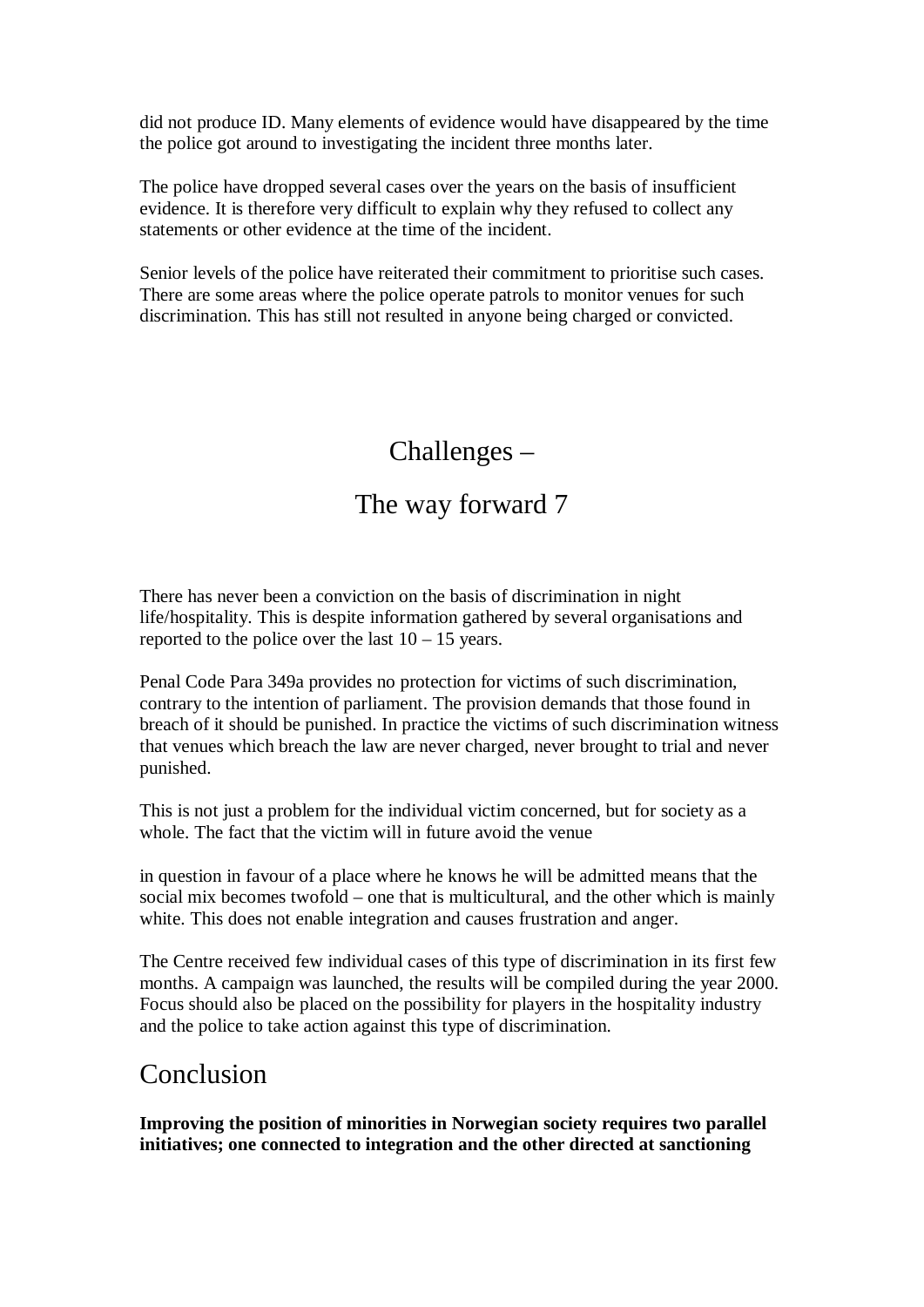**perpetrators of discrimination. Schemes for promoting integration must go hand in hand with activities to combat ethnic discrimination.**

Much emphasis has so far been placed on integration. Schemes for enabling better integration has become more concrete in the last three years and government departments are more engaged in such schemes than ever before.

We have high hopes in the result such activity will have for the ethnic minority population.

In ratifying international conventions and treaties, Norway has accepted responsibility for combating racism and discrimination. Like other European countries, Norway regards the involvement of the legal system in protecting individuals from discrimination as crucial. International organisations stimulate their member states to implement concrete schemes to strengthen the legal position of minorities.

Our mandate defines ethnic discrimination as negative unequal treatment based on beliefs, race, skin colour or national or ethnic origin. On the light of Norway's experience in connection with the Gender Equality Act, which entered into force in 1979, we specify our definition of discrimination on the ground of ethnicity as followed:

*" Unequal treatment of persons based on ethnic origin, religious conviction or skin colour. Unequal treatment also includes treatment, which in fact results in a person of a particular ethnic/national origin, skin colour or religious conviction being put, unreasonably, in a worse position than others."*

## **Our experiences so far**

- This report focuses on immigrants and refugees often referred to together as "persons with ethnic minority backgrounds" or "minorities". This is not because we think national minorities do not have similar problems, but because the report is based, for the most part, on the casework of the Centre for Combating Ethnic Discrimination so far.
- · Our archives contain the experiences of 145 persons who have been discriminated against. The report focuses on their cases and the discrimination that they have experienced.
- · The Centre documents the nature and extent of ethnic discrimination. The report does not attempt to represent all the discrimination that is carried out throughout the country.
- · Although the total number of cases is relatively few, we are pleased with the work carried out in providing legal assistance to individuals in the fight against discrimination. We attain concrete goals in such legal work.
- · The Centre has, since February decided to provide financial assistance in 8 cases that will be tried.
- · The Centre has initiated contact with industry players and voluntary organisations on co-operation in the fight against ethnic discrimination.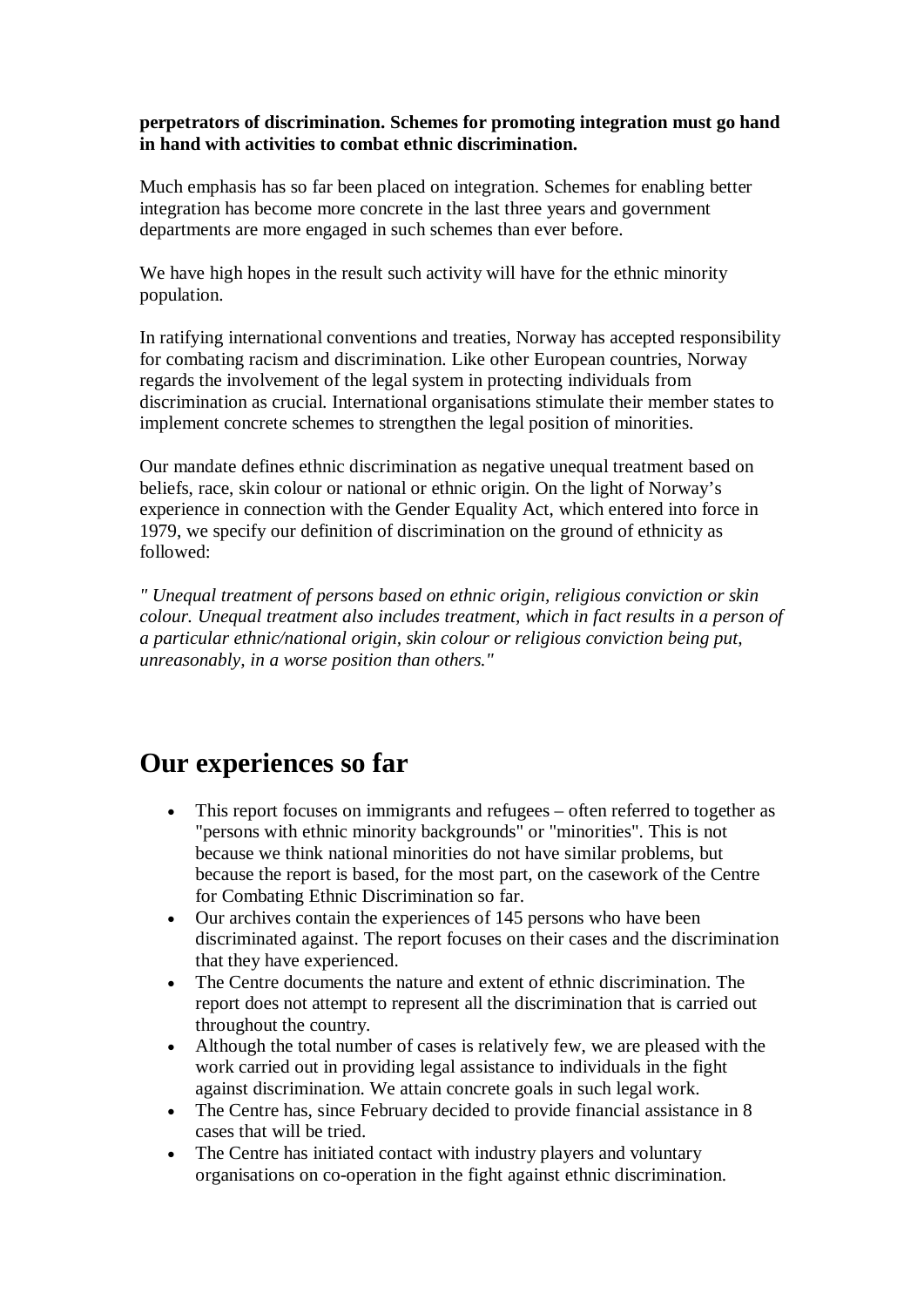- · A large area of out activity has involved combating discrimination in public bodies and against employees in the public sector.
- The Centre has a responsibility for acting on a national basis, however incidents from Greater Oslo make up the majority of our casework.
- · Our experience has highlighted that the current legal framework is inadequate. This report contains several proposals on how to improve certain antidiscrimination legal provisions.

# **The Centre's analysis**

### **There should be a law that provides protection in practice**

Current provisions are ill equipped to effectively protect the individual. There is no general anti-discrimination law in Norway. There are few, fragmented provisions designed to protect against discrimination. There are many forms of discrimination, which are not illegal, because they fall outside of the ambit of laws currently in effect. Anti-discrimination legislation is therefore also incomplete.

Today's legal framework does not contain effective sanctions. In other areas, the ability to bring an action and have the offending conduct sanctioned is granted by civil law provisions. E.g. Gender Equality Act, Workers Environment Act, etc. These laws contain civil law sanctions and enforcement is the responsibility of institutions other than the police and prosecution authorities

### **Fair treatment of minorities in employment**

The largest category of cases brought to the Centre concerns discrimination in employment. Such cases make up 34 of the 145 applications for legal assistance. The cases concern failure to select or promote harassment in the workplace, and poor working conditions. The Centre conducts legal casework in an effort to help individuals as well as directs attention to situations regarded as discriminatory in the workplace.

### **The need for dialog with the Police**

The second largest category of cases relates to the relationship between the police and minorities (representing 30 of the 145 legal aid cases). The Centre has experience of the police becoming defensive when confronted with reports of discrimination within its ranks. We have begun work on examining the procedures adopted in such cases in various police departments. We have come up with many challenges involving the way the police performs its duty and its function as prosecution authority and would like to establish dialogue on this basis.

#### **The situation concerning the children**

The Centre has given assistance in six cases where the Child Welfare Services was involved. It is obviously not discriminatory in itself that the Child Welfare Services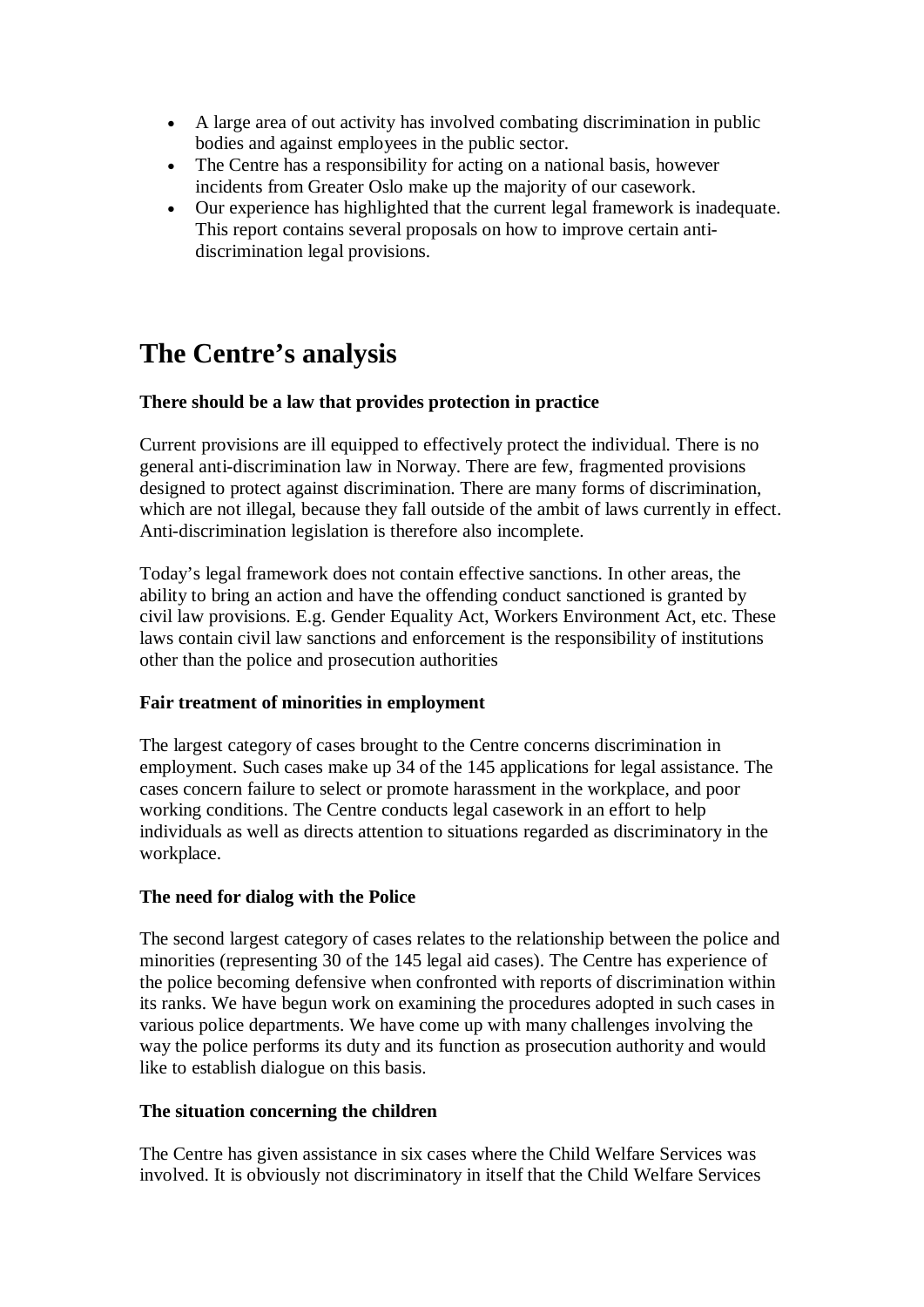becomes involved in the affairs of ethnic minorities, but individual cases have given the Centre the impression that the Child Welfare Services demands more of minorities then of ethnic Norwegians.

#### **Discrimination in the housing market**

We are well aware that immigrants – especially refugees – encounter difficulties in finding housing. The Centre has so far received few enquiries regarding discrimination in the housing market. There are, nevertheless, many survey results documenting widespread discrimination. On this basis, the Centre has begun cooperating with several players in the housing market and other voluntary antidiscrimination organisations.

A committee is currently working on proposals for changes to Housing legislation. The committee report was due to being published at the end of 1999. The Centre has made representations to the committee regarding discrimination in the housing market, and made proposals for changes to the law to ensure better protection against discrimination.

### **Gaining entry to establishments**

The Centre has not received many enquiries from individuals regarding night life/hospitality discrimination the first months of operation. We are aware, on the basis of documentation from organisations and the media over the past five  $10 - 15$ years, that such discrimination is widespread.

There has never been a conviction based on such discrimination. Individuals who have been discriminated against are afforded no protection by Penal Code para. 349 A, as was intended by parliament. The provision demands that those found in breach of it should be punished. In practice the victims of such discrimination witness that venues which breach the law are never charged, never brought to trial and never punished. The Centre began a campaign in September 1999 aimed at improving the documentary evidence such discrimination. The results will be published during the year 2000. This will summarise the situation, recommend changes and means of bringing about such change.

### **Religion in schools**

Reports reaching us regarding religion in schools suggest that some religious minorities are discriminated against on the basis of their religion. This is especially the case with the teaching of Chiristian Knowledge and religious and Ethical education in schools. Proper information and co-operation with parents is the key to making the teaching of the subject less problematic for all concerned. We have experienced that there the approach to this varies widely from school to school.

**The Centre for Combating Ethnic Discrimination is primarily engaged in finding legal solutions to discrimination cases. It is also vital to find solutions outside of the technical legal definition. In order to resolve issues, one must confront the**